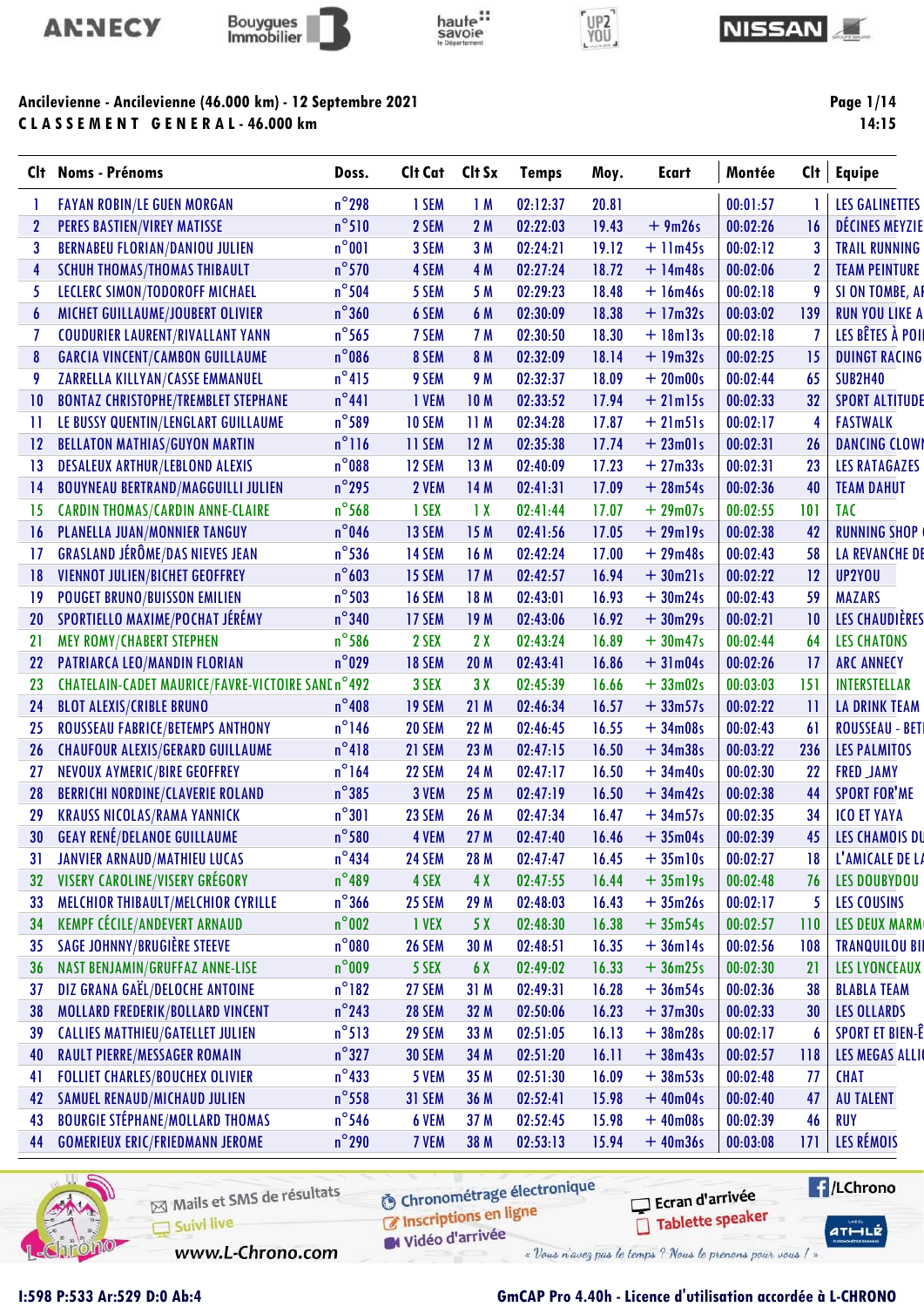



CLASSEMENT GENERAL-46.000 km

# haute:



#### **NISSAN**

Page 2/14

 $14:15$ 

| Clt | <b>Noms - Prénoms</b>                            | Doss.           | Clt Cat       | Clt Sx          | <b>Temps</b> | Moy.  | <b>Ecart</b>   | Montée   | Cl <sub>t</sub> | <b>Equipe</b>          |
|-----|--------------------------------------------------|-----------------|---------------|-----------------|--------------|-------|----------------|----------|-----------------|------------------------|
| 45  | OLIVA JOSE/DUPRÉ JEAN MARIE                      | $n^{\circ}$ 605 | <b>32 SEM</b> | 39 M            | 02:53:27     | 15.91 | $+40m50s$      | 00:02:48 | 78              | <b>LOS CHASQUIS</b>    |
| 46  | <b>GIRARD PAUL-ANTOINE/AGNELLET ANTOINE</b>      | $n^{\circ}451$  | 33 SEM        | 40 M            | 02:53:30     | 15.91 | $+40m54s$      | 00:02:33 | 31              | <b>LES FONDUES</b>     |
| 47  | <b>DURET SAMUEL/VELAY MAXIME</b>                 | $n^{\circ}$ 432 | 34 SEM        | 41 M            | 02:54:23     | 15.83 | $+41m46s$      | 00:03:36 | 306             | <b>HELLO LA TEAM</b>   |
| 48  | <b>BUTTIGLIERI STEPHANE/MARIN NICOLAS</b>        | $n^{\circ}$ 214 | 8 VEM         | 42 M            | 02:54:36     | 15.81 | $+42m00s$      | 00:02:33 | 29              | <b>PAS SI VITE!</b>    |
| 49  | <b>VELLETAZ JORDAN/CORNU JUSTIN</b>              | $n^{\circ}363$  | <b>35 SEM</b> | 43 M            | 02:54:49     | 15.79 | $+42ml2s$      | 00:03:10 | 183             | <b>LES KENYANS SA</b>  |
| 50  | <b>MAGE CEDRIC/RICHARD DAMIEN</b>                | $n^{\circ}518$  | <b>36 SEM</b> | 44 M            | 02:55:17     | 15.75 | $+42m40s$      | 00:03:00 | 129             | <b>LES DIOTS DU ST</b> |
| 51  | PERRIN MELISSA/FATA JORDAN                       | $n^{\circ}$ 585 | 6 SEX         | 7 <sub>X</sub>  | 02:56:05     | 15.67 | $+43m28s$      | 00:02:40 | 50              | <b>LES MONTAGNAR</b>   |
| 52  | <b>EMONOT YOHANN/DUTOIT GREGORY</b>              | $n^{\circ}$ 306 | 37 SEM        | 45 M            | 02:56:15     | 15.66 | $+43m39s$      | 00:02:30 | 20              | LES SOUS DOUÉS         |
| 53  | LAKEHAL-AYAT MAÏSSANE/PRUNIER LUDOVIC            | $n^{\circ}368$  | 7 SEX         | 8 X             | 02:56:31     | 15.64 | $+43m54s$      | 00:02:52 | 87              | <b>LES MARSUPILAN</b>  |
| 54  | <b>DERONZIER JEREMY/GERLIER LAURENT</b>          | $n^{\circ}$ 206 | 9 VEM         | 46 M            | 02:56:49     | 15.61 | $+44$ ml $3s$  | 00:02:53 | 91              | <b>TEAM K-LU</b>       |
| 55  | <b>BERTHÉ BENOIT/TERRIER EMMANUELLE</b>          | $n^{\circ}$ 283 | 8 SEX         | 9 X             | 02:57:23     | 15.56 | $+44m46s$      | 00:03:10 | 182             | <b>TEAM CROCOS</b>     |
| 56  | <b>FAURE JEREMY/FUZEAU FRANCK</b>                | $n^{\circ}$ 562 | <b>38 SEM</b> | 47 M            | 02:57:39     | 15.54 | $+45m02s$      | 00:02:46 | 74              | <b>LES TRAIL'HEURE</b> |
| 57  | PAILLARDET FLORENT/PAILLARDET BRUNO              | $n^{\circ}$ 238 | <b>10 VEM</b> | 48 M            | 02:57:54     | 15.52 | $+45m17s$      | 00:02:59 | 128             | <b>RUNNERS CLUB T</b>  |
| 58  | KOWALSKI RODOLPHE/LOMBARDINI SAMUEL              | $n^{\circ}482$  | <b>39 SEM</b> | 49 M            | 02:58:32     | 15.46 | $+45m55s$      | 00:03:03 | 148             | <b>LES TOURISTES</b>   |
| 59  | <b>GAC CÉDRIC/LILLAZ PASCAL</b>                  | $n^{\circ}$ 216 | 11 VEM        | 50 M            | 02:58:56     | 15.43 | $+46$ ml9s     | 00:03:18 | 216             | <b>LES CONTREBANI</b>  |
| 60  | ROCHÈS JÉRÉMY/GOMES ALVES ALFREDO                | $n^{\circ}101$  | 40 SEM        | 51 M            | 02:59:08     | 15.41 | $+46m31s$      | 00:02:51 | 85              | <b>LES POULETS</b>     |
| 61  | SARNEL GUILLAUME/CHEREL LOÏC                     | $n^{\circ}$ 247 | 41 SEM        | 52 M            | 02:59:11     | 15.40 | $+46m34s$      | 00:02:35 | 35              | <b>PANDA RACING</b>    |
| 62  | <b>PALMIER ERIC/VALETTE REMY</b>                 | $n^{\circ}189$  | 42 SEM        | 53 M            | 03:00:08     | 15.32 | $+47m31s$      | 00:02:31 | 27              | <b>TOUJOURS PLUS</b>   |
| 63  | <b>FONTAINE FABIEN/BLOT FABIEN</b>               | $n^{\circ}$ 292 | 43 SEM        | 54 M            | 03:00:22     | 15.30 | $+47m45s$      | 00:02:45 | 69              | <b>OPALE COAST</b>     |
| 64  | <b>CALLIER ANTHONY/GARCIA CALLIER EMILIE</b>     | $n^{\circ}$ 356 | 9 SEX         | 10X             | 03:00:23     | 15.30 | $+47m46s$      | 00:03:23 | 246             | <b>LES TAMALOUS</b>    |
| 65  | CASSÉ JULY/CAILLAT AYMERIC                       | $n^{\circ}$ 141 | <b>10 SEX</b> | 11X             | 03:00:38     | 15.28 | $+48m01s$      | 00:03:00 | 130             | <b>CAILLACASSÉ</b>     |
| 66  | SIGAUD MAXIME/TOURAINE JÉRÉMY                    | $n^{\circ}$ 230 | 44 SEM        | 55 M            | 03:01:36     | 15.20 | $+48m59s$      | 00:02:23 | 14              | <b>BLACKWHITE CA</b>   |
| 67  | <b>BLANC XAVIER/BLESES OLIVIER</b>               | $n^{\circ}609$  | <b>12 VEM</b> | 56 M            | 03:02:06     | 15.16 | $+49m29s$      | 00:03:10 | 181             | UNE OLIVE ET UN        |
| 68  | THOME MARGOT/COCHET THOMAS                       | $n^{\circ}$ 003 | 11 SEX        | 12X             | 03:02:21     | 15.14 | $+49m44s$      | 00:03:12 | 190             | <b>TEAM CHABERT</b>    |
| 69  | <b>VOISIN CLEMENT/FAZY MAXENCE</b>               | $n^{\circ}303$  | 45 SEM        | 57 M            | 03:02:37     | 15.11 | $+50m01s$      | 00:02:58 | 120             | LES SICLOCHES          |
| 70  | CUTTAZ ALEXANDRE/CUTTAZ ALEXANDRA                | $n^{\circ}$ 262 | 2 VEX         | 13X             | 03:02:40     | 15.11 | $+50m03s$      | 00:03:25 | 256             | LES ALEXS              |
| 71  | <b>GULLY NADIA/AMIACH JONATHAN</b>               | $n^{\circ}$ 377 | <b>12 SEX</b> | 14X             | 03:03:34     | 15.04 | $+50m58s$      | 00:03:02 | 141             | <b>VERTACO-CHART</b>   |
| 72  | MARGUERETTAZ KARINE/CHATEL JEAN-CLAUDE           | $n^{\circ}$ 025 | 3 VEX         | 15X             | 03:03:51     | 15.01 | $+5$ lm $15s$  | 00:03:02 | 140             | <b>KARINE JC</b>       |
| 73  | PARROCHE NICOLAS/LECOMTE ANTOINE                 | $n^{\circ}$ 582 | 46 SEM        | 58 M            | 03:04:25     | 14.97 | $+51m48s$      | 00:03:22 | 238             | ON EST PAS LA S        |
| 74  | MEUNIER THÉOPHILE/BONANSÉA JULIEN                | $n^{\circ}$ 532 | 47 SEM        | 59 M            | 03:04:28     | 14.96 | $+5$ lm $5$ ls | 00:03:41 | 324             | <b>MAGALUF RUN</b>     |
| 75  | ZABALA JIMENEZ MIGUEL ANGEL/CHABLI FLORIANIn°426 |                 | <b>13 SEX</b> | 16X             | 03:04:45     | 14.94 | $+52m08s$      | 00:02:36 | 39              | <b>MIFLOR</b>          |
| 76  | <b>FONTAINE JEROME/BADELIER CHRISTOPHE</b>       | $n^{\circ}231$  | <b>13 VEM</b> | 60 M            | 03:05:12     | 14.90 | $+52m36s$      | 00:02:41 | 52              | <b>NO LIMITS RACIN</b> |
| 77  | <b>HOGERT ANTHONY/GAY JONATHAN</b>               | $n^{\circ}$ 547 | 48 SEM        | 61 M            | 03:05:35     | 14.87 | $+52m58s$      | 00:02:36 | 36              | <b>JOJO ET FLOFLO</b>  |
| 78  | <b>DUVIVIER THOMAS/VULLIET ETIENNE</b>           | $n^{\circ}$ 583 | 49 SEM        | 62 M            | 03:05:43     | 14.86 | $+53m06s$      | 00:02:45 | 66              | LES WAMPAS             |
| 79  | PERRILLAT-COLLOMB AURELIEN/GAY-PERRET JOEL n°345 |                 | <b>14 VEM</b> | 63 M            | 03:05:47     | 14.86 | $+53$ ml0s     | 00:02:46 | 70              | <b>CA ENVOIE DU P.</b> |
| 80  | <b>MESMIN GEOFFREY/PERNOUD LEA</b>               | $n^{\circ}413$  | <b>14 SEX</b> | 17 <sub>X</sub> | 03:06:23     | 14.81 | $+ 53m47s$     | 00:02:31 | 24              | <b>LES SILL'NRUNNE</b> |
| 81  | <b>FRITSCH GABRIEL/HIRN ISABELLE</b>             | $n^{\circ}$ 244 | <b>15 SEX</b> | 18 <sub>X</sub> | 03:06:32     | 14.80 | $+ 53m55s$     | 00:02:48 | 79              | LES TUC'S              |
| 82  | POMMIER BENOÎT/POMMIER NICOLAS                   | $n^{\circ}$ 490 | <b>50 SEM</b> | 64 M            | 03:07:00     | 14.76 | $+54m23s$      | 00:03:20 | 225             | <b>LES FRANGINS</b>    |
| 83  | <b>SIMON XAVIER/DHENNIN THIERRY</b>              | $n^{\circ}$ 347 | <b>15 VEM</b> | 65 M            | 03:07:06     | 14.75 | $+54m29s$      | 00:03:24 | 251             | <b>ESL FRANCHEVIL</b>  |
| 84  | PERRISSOUD KEVIN/TRANCHANT JÉRÔME                | $n^{\circ}$ 497 | 51 SEM        | 66 M            | 03:07:17     | 14.74 | $+ 54m40s$     | 00:02:40 | 48              | <b>BALLON DE SUZE</b>  |
| 85  | <b>CAMBOULIVES ALINE/COURTOIS KATIA</b>          | $n^{\circ}$ 052 | 1 VEF         | 1 F             | 03:07:32     | 14.72 | $+54m55s$      | 00:02:41 | 54              | <b>RUNNEUSES 42,1</b>  |
| 86  | <b>GRILLET ALAIN/PAITREAULT MANUEL</b>           | $n^{\circ}$ 138 | <b>16 VEM</b> | 67 M            | 03:07:36     | 14.71 | $+54m59s$      | 00:03:00 | 131             | <b>MANUREVA</b>        |
| 87  | DOUGE THIBAULT/SALAMON NICOLAS                   | $n^{\circ}$ 469 | 52 SEM        | 68 M            | 03:07:53     | 14.69 | $+ 55$ ml7s    | 00:02:42 | 56              | <b>LES BABOS</b>       |
| 88  | THENON ETIENNE/THENON SYLVAIN                    | $n^{\circ}$ 226 | <b>53 SEM</b> | 69 M            | 03:07:57     | 14.69 | $+55m20s$      | 00:02:41 | 51              | LES THÉNOUN            |
|     |                                                  |                 |               |                 |              |       |                |          |                 |                        |



ł.

Mails et SMS de résultats Suivi live

**6** Chronométrage électronique Inscriptions en ligne

**E** /LChrono

Ecran d'arrivée Tablette speaker  $ATHLZ$ 

Vidéo d'arrivée

www.L-Chrono.com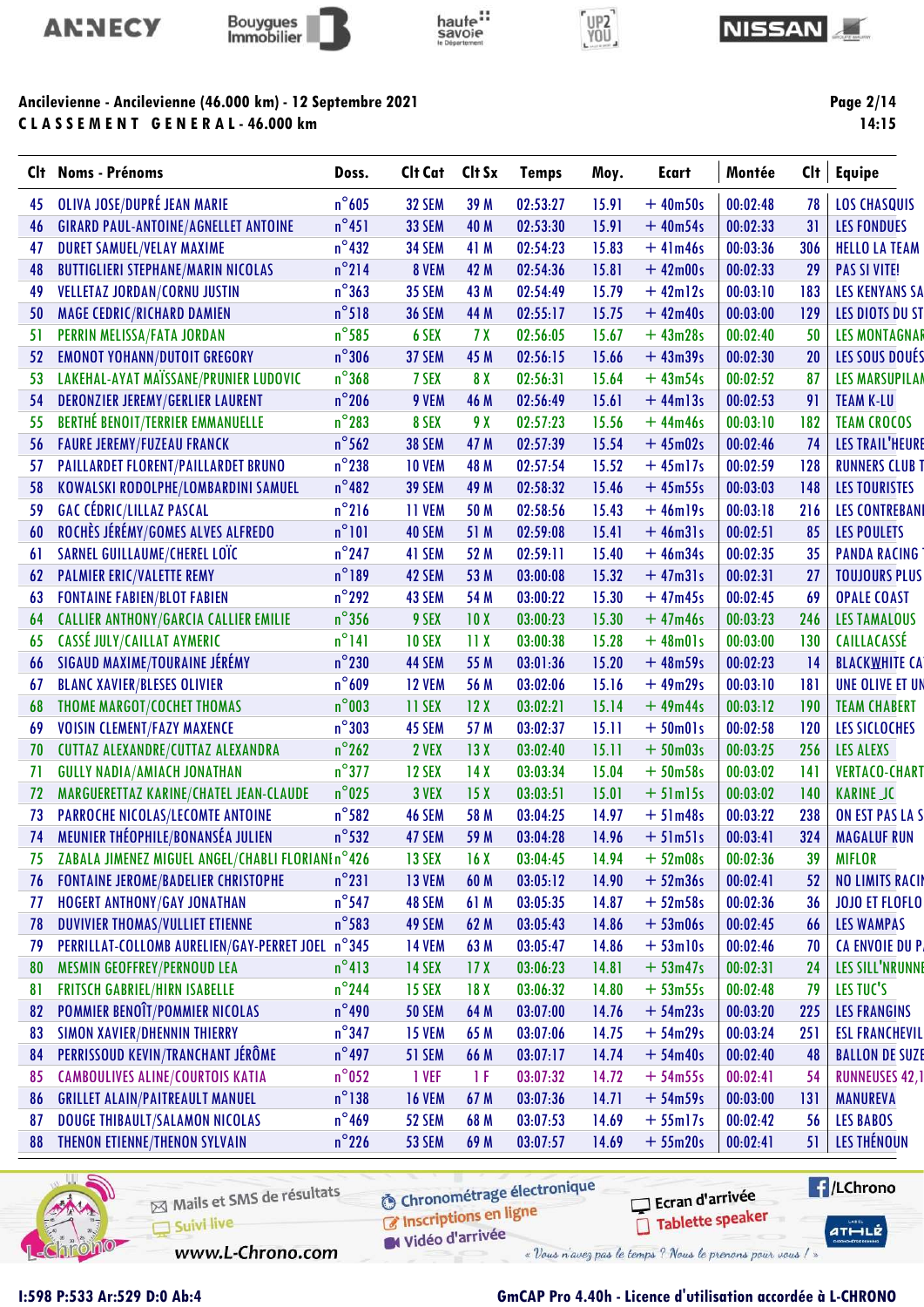



# haute"<br>savoie



#### **NISSAN**

### Ancilevienne - Ancilevienne (46.000 km) - 12 Septembre 2021 CLASSEMENT GENERAL-46.000 km

Page 3/14

 $14:15$ 

|     | Clt Noms - Prénoms                             | Doss.           | Clt Cat       | Clt Sx          | <b>Temps</b> | Moy.  | <b>Ecart</b>  | Montée   | Clt | <b>Equipe</b>          |
|-----|------------------------------------------------|-----------------|---------------|-----------------|--------------|-------|---------------|----------|-----|------------------------|
| 89  | <b>DUCLOS CHRISTIAN/TRIM YANN</b>              | $n^{\circ}$ 374 | <b>54 SEM</b> | 70 M            | 03:07:58     | 14.68 | $+55m21s$     | 00:02:50 | 84  | <b>LES CHISTYANN</b>   |
| 90  | <b>DELECROIX HÉLOISE/FAUROUX LUCAS</b>         | $n^{\circ}$ 087 | <b>16 SEX</b> | 19X             | 03:08:17     | 14.66 | $+55m41s$     | 00:03:15 | 200 | <b>SPRINT MAMMA</b>    |
| 91  | <b>GARAMPON EMMANUEL/LOSSINGER JEAN CLAUDE</b> | $n^{\circ}429$  | <b>17 VEM</b> | 71 M            | 03:08:29     | 14.64 | $+55m52s$     | 00:02:29 | 19  | <b>ESL1</b>            |
| 92  | HERVE LAURA/MICHAUD SÉBASTIEN                  | $n^{\circ}$ 250 | <b>17 SEX</b> | 20X             | 03:08:31     | 14.64 | $+55m55s$     | 00:02:57 | 111 | <b>TINTIN ET MILOU</b> |
| 93  | <b>DESMONTAIS ANDY/DIGOIN LOUIS</b>            | $n^{\circ}$ 279 | <b>55 SEM</b> | 72 M            | 03:08:37     | 14.63 | $+56$ m $01s$ | 00:02:58 | 119 | <b>LES MUGIWARA</b>    |
| 94  | <b>FEUGIER BASTIEN/FEUGIER SIMON</b>           | $n^{\circ}$ 260 | <b>56 SEM</b> | 73 M            | 03:08:50     | 14.62 | $+56$ ml $3s$ | 00:03:00 | 132 | <b>TEAM ADIFICIA</b>   |
| 95  | <b>DURAND MATHIEU/LELIEUR SÉBASTIEN</b>        | $n^{\circ}470$  | <b>18 VEM</b> | 74 M            | 03:08:54     | 14.61 | $+56$ ml7s    | 00:03:06 | 161 | <b>STURMBIO</b>        |
| 96  | MARTINEZ ROBIN/GRUFFAT JÉRÉMY                  | $n^{\circ}$ 219 | 57 SEM        | 75 M            | 03:09:16     | 14.58 | $+56$ m39s    | 00:03:02 | 147 | MOITIÉ-MOITIÉ          |
| 97  | PARRON ALIZÉE/DEMPURE THOMAS                   | $n^{\circ}108$  | <b>18 SEX</b> | 21X             | 03:09:16     | 14.58 | $+56m40s$     | 00:02:59 | 127 | PEPETTE ET TOZZ        |
| 98  | <b>DERVIER FRÉDÉRIC/PEREZ ALAN</b>             | $n^{\circ}$ 299 | <b>58 SEM</b> | 76 M            | 03:09:18     | 14.58 | $+56m41s$     | 00:03:17 | 209 | <b>LES INDESTRUCT</b>  |
| 99  | <b>GERMANAZ BENOIT/DEGOUTTE STÉPHANE</b>       | $n^{\circ}581$  | <b>59 SEM</b> | 77 M            | 03:09:22     | 14.58 | $+56m45s$     | 00:02:49 | 83  | <b>ARC BOYS GANG</b>   |
| 100 | <b>MANDEL STEPHANE/IRLES DIDIER</b>            | $n^{\circ}502$  | <b>19 VEM</b> | 78 M            | 03:09:24     | 14.57 | $+56m47s$     | 00:03:07 | 170 | <b>TO BE DEFINED</b>   |
| 101 | LE CORFEC GOULVEN/DONCHE RÉMY                  | $n^{\circ}527$  | 60 SEM        | 79 M            | 03:09:39     | 14.55 | $+57m02s$     | 00:03:31 | 283 | <b>SPORT FOR-ME 2</b>  |
| 102 | DIZ GRANA KARINE/DELETRAZ MATTHIEU             | $n^{\circ}516$  | 4 VEX         | 22X             | 03:09:40     | 14.55 | $+57m03s$     | 00:02:55 | 104 | <b>JUTP</b>            |
| 103 | <b>COURSON CECILE/MACHET VINCENT</b>           | $n^{\circ}$ 045 | <b>19 SEX</b> | 23X             | 03:10:03     | 14.52 | $+57m27s$     | 00:02:57 | 112 | <b>LES FERRETS CAP</b> |
| 104 | LUC JEROME/NOEL JULIEN                         | $n^{\circ}$ 168 | 61 SEM        | 80 M            | 03:10:21     | 14.50 | $+57m44s$     | 00:03:19 | 220 | <b>LES COMBATTAN</b>   |
| 105 | <b>REAL HUGO/PAULME JIMMY</b>                  | $n^{\circ}$ 454 | 62 SEM        | 81 M            | 03:10:34     | 14.48 | $+57m57s$     | 00:03:06 | 162 | <b>CHEVILLE ET GEN</b> |
| 106 | RICCETTI MANON/CHEVARDÉ MAXIME                 | $n^{\circ}271$  | <b>20 SEX</b> | 24X             | 03:10:37     | 14.48 | $+58m00s$     | 00:02:38 | 43  | LES PITCH'             |
| 107 | <b>GAY NICOLAS/FAVRE PETIT MERMET SERGE</b>    | $n^{\circ}$ 005 | 63 SEM        | 82 M            | 03:10:47     | 14.47 | $+58$ ml0s    | 00:03:50 | 365 | <b>TEAM GAY - FAVI</b> |
| 108 | <b>GERARD NICOLAS/PONSEAU MARIE</b>            | $n^{\circ}$ 115 | <b>21 SEX</b> | 25X             | 03:10:50     | 14.46 | $+58$ ml $3s$ | 00:02:58 | 123 | <b>TEAM DÉNIVELÉ</b>   |
| 109 | PASQUIER MATHIEU/LUCCHINI SÉBASTIEN            | $n^{\circ}$ 239 | 64 SEM        | 83 M            | 03:10:53     | 14.46 | $+58$ ml6s    | 00:03:09 | 176 | <b>FRANCHEMENT C</b>   |
| 110 | SAUTIER ANGÉLIQUE/MERIENNE SIMON               | $n^{\circ}$ 498 | <b>22 SEX</b> | 26X             | 03:11:07     | 14.44 | $+58m30s$     | 00:02:54 | 98  | <b>NUMÉROBIS</b>       |
| 111 | <b>CHRISTIN AXEL/MONVENEUR CLÉMENT</b>         | $n^{\circ}474$  | 65 SEM        | 84 M            | 03:11:08     | 14.44 | $+58m32s$     | 00:03:25 | 255 | <b>RUNNERS_BRANI</b>   |
| 112 | LECOINTRE BORIS/ANDRÉ LÉNAIC                   | $n^{\circ}$ 561 | 5 VEX         | 27 <sub>X</sub> | 03:11:31     | 14.41 | $+58m55s$     | 00:02:44 | 63  | LA BELLE ET LA B       |
| 113 | <b>BIGOT EMMANUEL/GARROT CHRISTOPHE</b>        | $n^{\circ}$ 117 | <b>20 VEM</b> | 85 M            | 03:11:36     | 14.41 | $+58m59s$     | 00:02:54 | 100 | <b>LES STOCHASTIQ</b>  |
| 114 | MARCILIAC JEROME/REFFET FRÉDÉRIQUE             | $n^{\circ}$ 160 | 6 VEX         | 28 X            | 03:11:37     | 14.40 | $+59$ m00s    | 00:03:39 | 319 | <b>TORTUES NINJA</b>   |
| 115 | <b>GATTUSO MATTIA/CALVAT BENJAMIN</b>          | $n^{\circ}061$  | 23 SEX        | 29X             | 03:11:54     | 14.38 | $+59$ ml7s    | 00:03:06 | 165 | <b>LES CHAMEAUX</b>    |
| 116 | <b>BOUDIN GILLES/DONZEL AMANDINE</b>           | $n^{\circ}$ 037 | <b>24 SEX</b> | 30X             | 03:12:09     | 14.36 | $+59m32s$     | 00:03:03 | 149 | DUO DE CHOC'O          |
| 117 | MOREAU NICOLAS/COUZINIÉ PATRICE                | $n^{\circ}$ 545 | <b>66 SEM</b> | 86 M            | 03:12:12     | 14.36 | $+59m35s$     | 00:03:04 | 156 | <b>LES SPORTIFS DU</b> |
| 118 | DE NICOLA JEAN-PIERRE/DE NICOLA NATHAN         | $n^{\circ}480$  | 67 SEM        | 87 M            | 03:12:17     | 14.35 | $+59m40s$     | 00:03:45 | 338 | <b>TEAM DENIK</b>      |
| 119 | <b>COLTEL LOIC/RAVINET MAXENCE</b>             | $n^{\circ}$ 223 | 68 SEM        | 88 M            | 03:12:27     | 14.34 | $+59m50s$     | 00:02:56 | 106 | <b>TEAMJUL</b>         |
| 120 | <b>GICQUEL JEROME/WASSEF ALEXANDRE</b>         | $n^{\circ}$ 579 | 69 SEM        | 89 M            | 03:12:28     | 14.34 | $+59m51s$     | 00:02:40 | 49  | <b>DREAM TEAM</b>      |
| 121 | PIDDAT GUILLAUME/GACHET MYRIAM                 | $n^{\circ}419$  | 7 VEX         | 31X             | 03:12:36     | 14.33 | $+59m59s$     | 00:02:54 | 96  | <b>MIMIGUIGUI</b>      |
| 122 | DAMBRINE THIBAULT/OLLIVE CHRISTOPHE            | $n^{\circ}512$  | <b>70 SEM</b> | 90 M            | 03:12:45     | 14.32 | $+ 1h00m08s$  | 00:03:05 | 160 | <b>LES BIBS</b>        |
| 123 | <b>CASTAGNET LIONEL/HABRANT ESTELLE</b>        | $n^{\circ}$ 035 | <b>25 SEX</b> | 32X             | 03:12:56     | 14.31 | $+1h00m20s$   | 00:02:59 | 126 | <b>LES ARCHI-ARC</b>   |
| 124 | <b>BERCHET SÉRAPHIN/BERCHET MAXIME</b>         | $n^{\circ}$ 540 | 71 SEM        | 91 M            | 03:13:08     | 14.29 | $+ 1h00m32s$  | 00:03:14 | 198 | <b>LES GAULOIS</b>     |
| 125 | <b>QUENTIN BREHIER/RONDEAU XAVIER</b>          | $n^{\circ}$ 098 | 72 SEM        | 92 M            | 03:13:25     | 14.27 | $+1h00m48s$   | 00:03:12 | 189 | <b>LES PAPAS POUL</b>  |
| 126 | <b>GUILLEMOT ROBIN/BEUF CYRIL</b>              | $n^{\circ}$ 543 | 73 SEM        | 93 M            | 03:13:29     | 14.27 | $+ 1h00m52s$  | 00:02:55 | 102 | <b>FIEUZAL</b>         |
| 127 | METRAL CHRISTOPHE/JOMARD AURÉLIEN              | $n^{\circ}$ 077 | 21 VEM        | 94 M            | 03:13:36     | 14.26 | $+ 1h00m59s$  | 00:02:55 | 105 | MD3                    |
| 128 | JOURDAN PHILIPPE/JOURDAN CELIA                 | $n^{\circ}$ 193 | <b>26 SEX</b> | 33X             | 03:13:58     | 14.23 | $+$ 1h01m21s  | 00:03:06 | 164 | <b>CELPHIL</b>         |
| 129 | ANDRE CYRIL/KUBLER ALEXANDRE                   | $n^{\circ}$ 535 | <b>74 SEM</b> | 95 M            | 03:14:13     | 14.21 | $+ 1h01m36s$  | 00:02:36 | 37  | <b>TEAM SURCOU</b>     |
| 130 | MOANESA JACARIA/CHALUMEAU ALAIN                | $n^{\circ}$ 449 | <b>75 SEM</b> | 96 M            | 03:14:18     | 14.20 | $+1h01m42s$   | 00:02:47 | 75  | <b>TEAM ALFAB</b>      |
| 131 | <b>BEDARD LUDOVIC/BEDARD MATEA</b>             | $n^{\circ}$ 199 | <b>27 SEX</b> | 34X             | 03:14:32     | 14.19 | $+1h01m55s$   | 00:03:09 | 177 | <b>LUMADOTÉA</b>       |
|     | <b>132 SCHOOR NICOLAS/WINGER THIBAUT</b>       | $n^{\circ}$ 509 | <b>76 SEM</b> | 97 M            | 03:14:43     | 14.17 | $+$ 1h02m07s  | 00:02:57 | 113 | <b>LES QUICHES LOI</b> |
|     |                                                |                 |               |                 |              |       |               |          |     |                        |



Mails et SMS de résultats Suivi live

**6** Chronométrage électronique

**E** /LChrono Ecran d'arrivée Tablette speaker

 $ATHLZ$ 

Vidéo d'arrivée

www.L-Chrono.com

Inscriptions en ligne

« Vous n'avez pas le temps ? Nous le prenons pour vous / »

1:598 P:533 Ar:529 D:0 Ab:4

## **GmCAP Pro 4.40h - Licence d'utilisation accordée à L-CHRONO**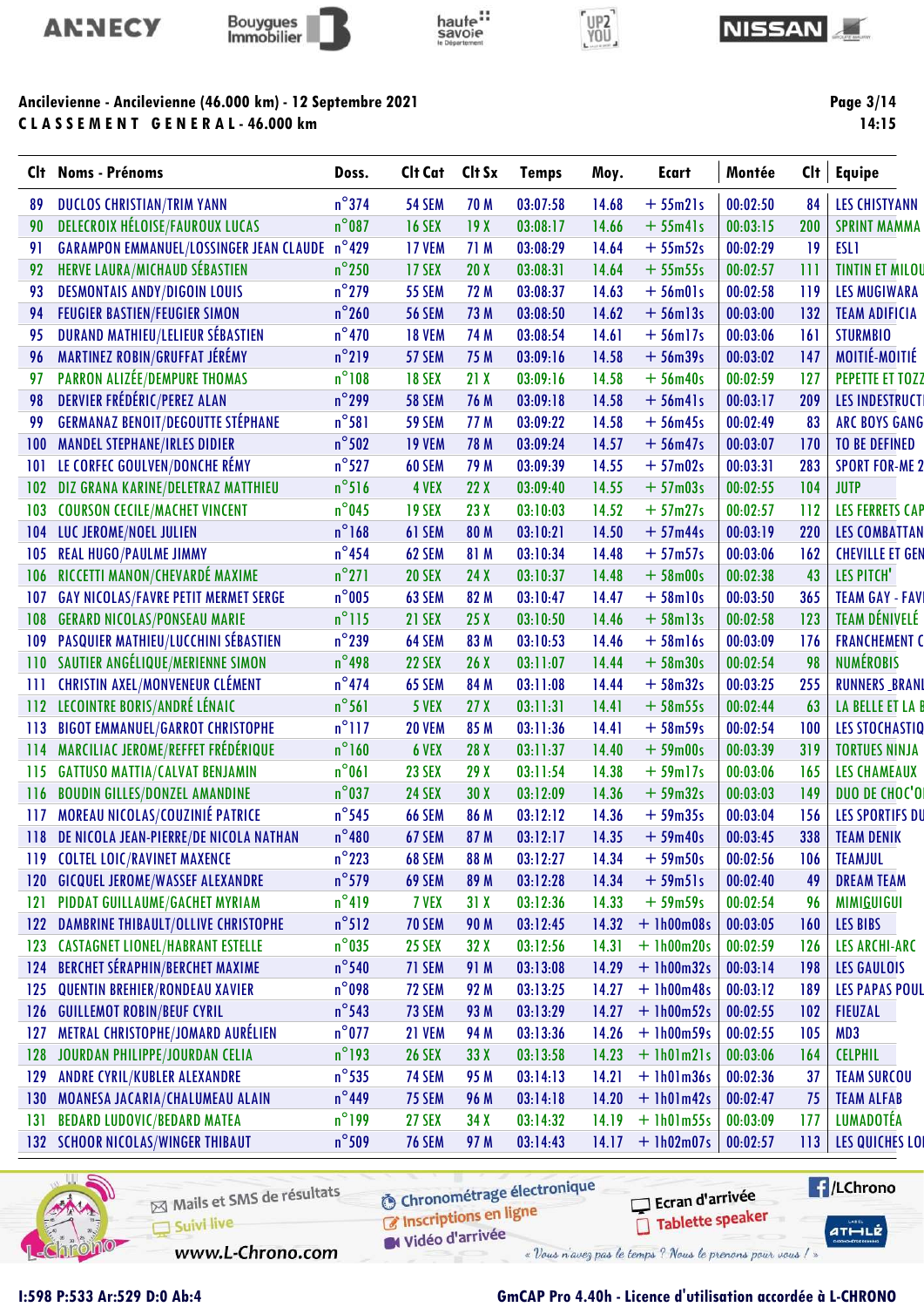



# haute:<br>savoie



#### **NISSAN**

## Ancilevienne - Ancilevienne (46.000 km) - 12 Septembre 2021 CLASSEMENT GENERAL-46.000 km

Page 4/14

| CI† | <b>Noms - Prénoms</b>                        | Doss.           | Clt Cat       | Clt Sx      | <b>Temps</b> | Moy.  | <b>Ecart</b> | Montée   | Cl <sub>t</sub> | <b>Equipe</b>         |
|-----|----------------------------------------------|-----------------|---------------|-------------|--------------|-------|--------------|----------|-----------------|-----------------------|
| 133 | <b>CRUZ MATHIEU/SOUBIELLE ARNAUD</b>         | $n^{\circ}$ 383 | <b>28 SEX</b> | 35X         | 03:14:56     | 14.16 | $+ 1h02m19s$ | 00:02:52 | 88              | <b>FOURETON</b>       |
| 134 | <b>GUELPA SYLVAIN/MAUSSANG SÉBASTIEN</b>     | $n^{\circ}014$  | 77 SEM        | <b>98 M</b> | 03:15:00     | 14.15 | $+ 1h02m23s$ | 00:03:29 | 275             | <b>SEBSYL</b>         |
| 135 | <b>LAMBERT LAURA/ISABELLE TEDDY</b>          | $n^{\circ}370$  | <b>29 SEX</b> | 36X         | 03:15:08     | 14.15 | $+$ 1h02m31s | 00:03:04 | 153             | <b>THE OLALACOUP</b>  |
| 136 | ANDERSON JONATHAN/BERRUX JEAN-MICHEL         | $n^{\circ}$ 092 | <b>22 VEM</b> | 99 M        | 03:15:15     | 14.14 | $+1h02m39s$  | 00:03:13 | 192             | LA SOQUETTE AÉ        |
| 137 | <b>BRAS JÉRÉMY/CHAVANNE HUGO</b>             | $n^{\circ}120$  | <b>78 SEM</b> | 100 M       | 03:15:42     | 14.10 | $+1h03m05s$  | 00:03:07 | 169             | <b>TEAM SOLELY</b>    |
| 138 | <b>MILLAN SYLVÈRE/MILLAN CORALIE</b>         | $n^{\circ}$ 172 | <b>30 SEX</b> | 37X         | 03:15:46     | 14.10 | $+ 1h03m09s$ | 00:03:08 | 173             | <b>MM</b>             |
| 139 | <b>ADOLFF VALERIE/MANTEL FRANCK</b>          | $n^{\circ}472$  | 8 VEX         | 38 X        | 03:15:47     | 14.10 | $+ 1h03m10s$ | 00:03:23 | 244             | <b>TRAILERS DU RH</b> |
| 140 | ARNAUDON AURÉLIEN/DEMONTEIL GUILLAUME        | $n^{\circ}$ 143 | 79 SEM        | 101 M       | 03:15:47     | 14.10 | $+1h03m10s$  | 00:02:23 | 13              | LES ARDÉCHOIS         |
| 141 | <b>MATHERET JULIEN/STERPIONE LAURIE</b>      | $n^{\circ}286$  | <b>31 SEX</b> | 39 X        | 03:15:56     | 14.09 | $+1h03m20s$  | 00:03:18 | 213             | <b>AIR FORCE TWO</b>  |
| 142 | <b>LOOS JULIEN/FISCHER EMMERICK</b>          | $n^{\circ}410$  | 80 SEM        | 102 M       | 03:16:12     | 14.07 | $+1h03m35s$  | 00:02:46 | 73              | <b>LES KNECKES</b>    |
| 143 | COQUERY GUILLAUME/COQUERY CLÉMENT            | $n^{\circ}$ 334 | 81 SEM        | 103 M       | 03:16:14     | 14.07 | $+1h03m37s$  | 00:02:56 | 109             | <b>BI'COQ TEAM</b>    |
| 144 | PILLOT JULIEN/SILVESTRI LOIC                 | $n^{\circ}517$  | 82 SEM        | 104 M       | 03:16:42     | 14.03 | $+ 1h04m06s$ | 00:03:40 | 321             | <b>USBAG</b>          |
| 145 | <b>DESSEROIR JULIEN/TERMATE BRICE</b>        | $n^{\circ}$ 494 | 83 SEM        | 105 M       | 03:16:52     | 14.02 | $+$ 1h04m16s | 00:02:53 | 92              | <b>TEAM MORETTE</b>   |
| 146 | PIN LAURENT/GUEPRATTE BERNARD                | $n^{\circ}$ 555 | <b>23 VEM</b> | 106 M       | 03:16:56     | 14.02 | $+$ 1h04m19s | 00:03:02 | 144             | <b>GUEPIN</b>         |
| 147 | <b>POLLIER VIVIEN/SORLUT GAËL</b>            | $n^{\circ}$ 112 | <b>24 VEM</b> | 107 M       | 03:17:03     | 14.01 | $+1h04m27s$  | 00:04:02 | 397             | <b>CORBIER ON VOI</b> |
| 148 | RICHARD JEAN-PATRICE/FAUCHEUX JULIEN         | $n^{\circ}375$  | 84 SEM        | 108 M       | 03:17:18     | 13.99 | $+$ 1h04m41s | 00:03:42 | 329             | <b>BINOME PAS EN</b>  |
| 149 | <b>MARRA PAULINE/PICCON ARNAUD</b>           | $n^{\circ}$ 567 | <b>32 SEX</b> | 40 X        | 03:17:19     | 13.99 | $+1h04m42s$  | 00:03:08 | 172             | <b>TEAM CHABERT</b>   |
| 150 | <b>BREYSSE FLORINE/DE ZORDI RODOLPHE</b>     | $n^{\circ}018$  | <b>33 SEX</b> | 41 X        | 03:17:29     | 13.98 | $+ 1h04m53s$ | 00:03:35 | 302             | <b>LES MINOUCHES</b>  |
| 151 | <b>DERUAZ MICKAËL/FAVRE FABRICE</b>          | $n^{\circ}291$  | 85 SEM        | 109 M       | 03:17:32     | 13.97 | $+1h04m55s$  | 00:02:58 | 125             | LES FOUS DE LA        |
| 152 | <b>ANDRE CHARLES/COQUERY MAGALI</b>          | $n^{\circ}$ 093 | <b>34 SEX</b> | 42 X        | 03:17:52     | 13.95 | $+1h05m15s$  | 00:03:26 | 260             | <b>LES TORGNOLLES</b> |
| 153 | <b>BRET-VITTOZ BENOÎT/DEBORDES TOMMY</b>     | $n^{\circ}$ 533 | 86 SEM        | 110M        | 03:18:23     | 13.91 | $+1h05m47s$  | 00:03:20 | 223             | <b>TEAM BANDANA</b>   |
| 154 | <b>FRASSE FLORENT/PICHET CÉDRIC</b>          | $n^{\circ}$ 235 | 87 SEM        | 111M        | 03:18:41     | 13.89 | $+1h06m04s$  | 00:03:07 | 167             | CÉD FLO               |
| 155 | <b>DEVAUX JULIEN/GUILLAUME LEA</b>           | $n^{\circ}$ 039 | 9 VEX         | 43 X        | 03:18:41     | 13.89 | $+ 1h06m05s$ | 00:03:16 | 205             | DE-GUI                |
| 156 | <b>MARTINEZ FRÉDÉRIC/MARTINEZ VICTOR</b>     | $n^{\circ}102$  | 88 SEM        | 112 M       | 03:18:46     | 13.89 | $+ 1h06m10s$ | 00:02:58 | 121             | <b>IPON</b>           |
| 157 | <b>SAUNEUF DAVID/SAUNEUF KARINE</b>          | $n^{\circ}$ 203 | <b>10 VEX</b> | 44 X        | 03:18:49     | 13.88 | $+1h06m12s$  | 00:02:49 | 81              | <b>DUO SAU9</b>       |
| 158 | LESUEUR JULIETTE/VULLIET COLINE              | $n^{\circ}040$  | 1 SEF         | 2F          | 03:18:52     | 13.88 | $+$ 1h06m16s | 00:02:57 | 114             | <b>JUJU ET COCO</b>   |
| 159 | TRAISNEL THOMAS/TRAISNEL CAROLINE            | $n^{\circ}$ 176 | <b>35 SEX</b> | 45 X        | 03:18:59     | 13.87 | $+ 1h06m22s$ | 00:03:22 | 237             | <b>TEAM ZOLO</b>      |
| 160 | <b>OCAMPO GRÉGORY/DUNOYER MATTHIEU</b>       | $n^{\circ}$ 033 | 89 SEM        | 113M        | 03:19:01     | 13.87 | $+1h06m24s$  | 00:03:37 | 311             | <b>LES COUSINS</b>    |
| 161 | <b>FAYE THIERRY/CARUSO LIONNEL</b>           | $n^{\circ}$ 551 | <b>25 VEM</b> | 114 M       | 03:19:10     | 13.86 | $+ 1h06m33s$ | 00:02:55 | 103             | <b>TEAM CARILLON</b>  |
| 162 | <b>BERNASCONI ROMAIN/LEROY GUILLAUME</b>     | $n^{\circ}$ 059 | <b>90 SEM</b> | 115 M       | 03:19:10     | 13.86 | $+1h06m33s$  | 00:03:11 | 184             | <b>LES PEPITOS</b>    |
|     | <b>163 GRIVET RODOLPHE/L'HERMITTE PIERRE</b> | $n^{\circ}477$  | 91 SEM        | 116 M       | 03:19:14     | 13.85 | $+1h06m37s$  | 00:02:42 | 57              | <b>BOJO RUN</b>       |
|     | 164 OSTINELLI RAPHAËL/BELLEVILLE BENJAMIN    | $n^{\circ}$ 608 | 92 SEM        | 117 M       | 03:19:17     | 13.85 | $+ 1h06m40s$ | 00:02:56 | 107             | <b>TEAM RAMPO</b>     |
| 165 | <b>ZELLER ROBIN/ZELLER MARILOU</b>           | $n^{\circ}381$  | <b>36 SEX</b> | 46 X        | 03:19:21     | 13.85 | $+1h06m44s$  | 00:03:03 | 150             | <b>TEAM ZELLER</b>    |
| 166 | <b>BELMOUNES ALEXANDRE/BELMOUNES HAMID</b>   | $n^{\circ}$ 157 | 93 SEM        | 118 M       | 03:19:26     | 13.84 | $+ 1h06m49s$ | 00:03:00 | 133             | <b>BELMOUNÈS</b>      |
| 167 | REVILLON JULIEN/LEGENDRE JULIEN              | $n^{\circ}$ 209 | <b>26 VEM</b> | 119M        | 03:19:35     | 13.83 | $+1h06m58s$  | 00:02:53 | 94              | <b>TEAM EN CARTOI</b> |
| 168 | <b>DIAZ XAVIER/TROUDET MARIE</b>             | $n^{\circ}$ 275 | <b>37 SEX</b> | 47 X        | 03:19:45     | 13.82 | $+ 1h07m08s$ | 00:03:29 | 273             | <b>CYCLETTE</b>       |
| 169 | <b>GARROT ANTOINE/SOCQUET ROMAIN</b>         | $n^{\circ}$ 455 | 94 SEM        | 120 M       | 03:19:46     | 13.82 | $+ 1h07m09s$ | 00:02:53 | 93              | 118218                |
| 170 | MERMILLOD STEPHANIE/GIGLIO MELANIE           | $n^{\circ}$ 268 | 2 VEF         | 3F          | 03:19:55     | 13.81 | $+$ 1h07m18s | 00:03:05 | 158             | <b>STEPH ET MELA</b>  |
| 171 | <b>BERLANDIS SEBASTIEN/BERLANDIS CELINE</b>  | $n^{\circ}$ 587 | <b>38 SEX</b> | 48 X        | 03:20:13     | 13.79 | $+ 1h07m37s$ | 00:03:15 | 202             | <b>TOUVET TEAM</b>    |
| 172 | MOREL FRÉDÉRIC/BORGES EMILIE                 | $n^{\circ}161$  | <b>39 SEX</b> | 49 X        | 03:20:20     | 13.78 | $+ 1h07m44s$ | 00:03:28 | 267             | <b>LES COUSINS</b>    |
| 173 | NUZZO VIRGILE/POIBLANC FRANÇOIS XAVIER       | $n^{\circ}402$  | 95 SEM        | 121M        | 03:20:24     | 13.77 | $+ 1h07m47s$ | 00:03:51 | 369             | LOS TACOS LOCO        |
| 174 | <b>DUMANT BENJAMIN/PIERREMONT GEOFFREY</b>   | $n^{\circ}081$  | <b>96 SEM</b> | 122 M       | 03:20:36     | 13.76 | $+ 1h07m59s$ | 00:03:49 | 358             | <b>LES BANCALES</b>   |
| 175 | <b>BUTTIN NICOLAS/PRODHOMME SÉBASTIEN</b>    | $n^{\circ}$ 542 | <b>27 VEM</b> | 123M        | 03:20:39     | 13.76 | $+ 1h08m02s$ | 00:03:27 | 264             | <b>JACKY_CORBIER</b>  |
|     | 176 MAHNANE BLANDINE/MAHNANE BADIS           | $n^{\circ}$ 435 | <b>40 SEX</b> | 50 X        | 03:20:41     | 13.75 | $+$ 1h08m05s | 00:03:15 | 203             | LA TEAM B             |



Mails et SMS de résultats Suivi live

**6** Chronométrage électronique

**E**/LChrono Ecran d'arrivée Tablette speaker

 $ATHLZ$ 

Inscriptions en ligne Vidéo d'arrivée

www.L-Chrono.com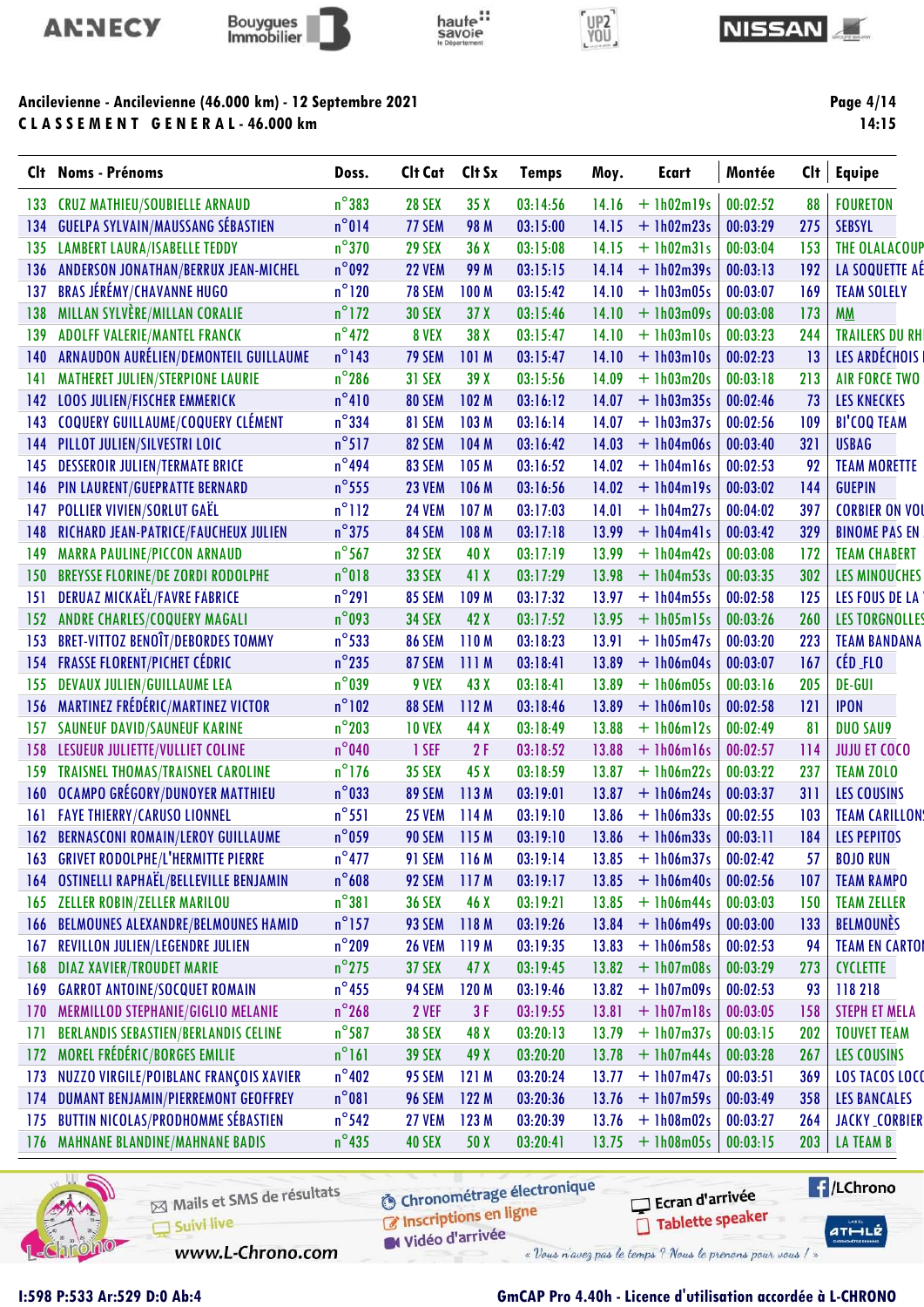



CLASSEMENT GENERAL-46.000 km



# UP2<br>YOU



Page 5/14

| CI† | <b>Noms - Prénoms</b>                         | Doss.           | Clt Cat        | Clt Sx | <b>Temps</b> | Moy.  | Ecart          | Montée   | Clt | Equipe                 |
|-----|-----------------------------------------------|-----------------|----------------|--------|--------------|-------|----------------|----------|-----|------------------------|
| 177 | ANDRÉ FRANÇOIS/DE CHANGY MATHIEU              | $n^{\circ}324$  | <b>28 VEM</b>  | 124M   | 03:20:49     | 13.74 | $+1h08m12s$    | 00:04:04 | 403 | <b>LOU LYNX</b>        |
| 178 | <b>MAGANA VINCENT/GAEBLER TIM</b>             | $n^{\circ}$ 073 | <b>29 VEM</b>  | 125 M  | 03:20:52     | 13.74 | $+1h08m15s$    | 00:02:41 | 55  | <b>EQUIPE GAMA</b>     |
| 179 | <b>DEPREZ ADRIEN/HALL MATHILDE</b>            | $n^{\circ}$ 423 | 41 SEX         | 51 X   | 03:20:55     | 13.74 | $+ 1h08m18s$   | 00:03:06 | 166 | <b>LICORNES EN CO</b>  |
| 180 | <b>BATTARD DIDIER/SEIDHOM SAMEH</b>           | $n^{\circ}$ 526 | 97 SEM         | 126 M  | 03:20:58     | 13.73 | $+$ 1h08m21s   | 00:04:36 | 473 | <b>MACHINES</b>        |
| 181 | <b>BOURGEL BORIS/LECOQ PIERRE</b>             | $n^{\circ}$ 169 | 98 SEM         | 127 M  | 03:21:51     | 13.67 | $+1h09m14s$    | 00:03:22 | 235 | <b>JEANJEAN TEAM</b>   |
| 182 | SINS GABRIEL/TASSE JÉRÔME                     | $n^{\circ}367$  | 99 SEM         | 128 M  | 03:22:21     | 13.64 | $+1h09m44s$    | 00:02:54 | 95  | <b>YAPLUKA!</b>        |
| 183 | <b>GILLET CHARLOTTE/GALLEGOS CECILE</b>       | $n^{\circ}$ 058 | 2 SEF          | 4F     | 03:22:27     | 13.63 | $+ 1h09m50s$   | 00:03:32 | 291 | <b>LES CATS GIRLS</b>  |
| 184 | <b>TRANCHANT CAROLE/CHALLE MATTEO</b>         | $n^{\circ}312$  | 42 SEX         | 52 X   | 03:22:28     | 13.63 | $+$ 1h09m51s   | 00:02:49 | 82  | MACAROVABAP            |
| 185 | <b>BORDET CEDRIC/FAURE PASCAL</b>             | $n^{\circ}091$  | <b>100 SEM</b> | 129 M  | 03:22:53     | 13.60 | $+1h10m17s$    | 00:03:32 | 284 | <b>CIL'TEAM</b>        |
| 186 | <b>CHAROY FRANCK/STOLTZ FRANCIS</b>           | $n^{\circ}$ 264 | <b>30 VEM</b>  | 130 M  | 03:22:54     | 13.60 | $+1h10m17s$    | 00:03:51 | 370 | <b>DU055</b>           |
| 187 | <b>FAVIER ROMAIN/MARTIN BARBARA</b>           | $n^{\circ}$ 263 | 43 SEX         | 53 X   | 03:23:08     | 13.59 | $+$ 1h10m31s   | 00:02:45 | 67  | <b>RB CLUB</b>         |
| 188 | <b>BONNEVILLE PHILIPPE/DUCRET STEPHANE</b>    | $n^{\circ}$ 276 | <b>31 VEM</b>  | 131 M  | 03:23:48     | 13.54 | $+$ lhllmlls   | 00:03:19 | 222 | <b>ATSCAF DES SAV</b>  |
| 189 | MURACZEWSKI STAN/BERTRAND ADÈLE               | $n^{\circ}341$  | 44 SEX         | 54 X   | 03:23:51     | 13.54 | $+$ lhllml4s   | 00:02:43 | 60  | <b>BROTHERFROMA</b>    |
| 190 | LAURENCE STÉPHANE/NEYRET STÉPHANE             | $n^{\circ}488$  | <b>32 VEM</b>  | 132 M  | 03:24:03     | 13.53 | $+ 1h11m26s$   | 00:03:23 | 245 | <b>LES STEPHS</b>      |
| 191 | <b>MAZUIR THIBAUT/BUTHOD MICHAEL</b>          | $n^{\circ}013$  | <b>101 SEM</b> | 133 M  | 03:24:21     | 13.51 | $+ 1h11m44s$   | 00:04:05 | 406 | <b>LACHE RIEN</b>      |
| 192 | <b>FERRAZZI SOLENE/LASPARETS NICOLAS</b>      | $n^{\circ}311$  | 45 SEX         | 55 X   | 03:24:24     | 13.50 | $+$ 1h11m47s   | 00:03:31 | 281 | 665034172              |
| 193 | <b>GACON CHLOÉ/SANGLÉ-FERRIÈRE MARIE</b>      | $n^{\circ}$ 344 | 3 SEF          | 5F     | 03:24:29     | 13.50 | $+ 1h11m52s$   | 00:03:52 | 372 | <b>HOUMOUS</b>         |
| 194 | <b>CHIRENT FABRICE/CHIRENT TANGUY</b>         | $n^{\circ}400$  | <b>102 SEM</b> | 134 M  | 03:24:34     | 13.49 | $+$ 1h11m57s   | 00:03:12 | 187 | <b>FABETANG</b>        |
| 195 | <b>BABAZ ADRIEN/LOUIS GUILLERMO</b>           | $n^{\circ}460$  | <b>103 SEM</b> | 135 M  | 03:24:47     | 13.48 | $+$ 1h12m11s   | 00:02:49 | 80  | LA KINÉSI 38           |
| 196 | <b>MATHIAS LAETITIA/DUCLOS LAURENT</b>        | $n^{\circ}302$  | 11 VEX         | 56 X   | 03:24:55     | 13.47 | $+ 1h12m18s$   | 00:03:24 | 249 | LES <sub>L</sub>       |
| 197 | <b>LIEVIN ROMAIN/SUDRE LUCAS</b>              | $n^{\circ}391$  | <b>104 SEM</b> | 136 M  | 03:25:00     | 13.46 | $+ 1h12m23s$   | 00:03:13 | 196 | <b>QUAND FAUT Y</b>    |
| 198 | LECOMTE BAPTISTE/VOLTZ CLARA                  | $n^{\circ}$ 063 | <b>46 SEX</b>  | 57 X   | 03:25:56     | 13.40 | $+$ 1h13m19s   | 00:02:32 | 28  | <b>LES MARMOTTES</b>   |
| 199 | <b>DUSSOUILLEZ JULIE/ALAUX YOHANN</b>         | $n^{\circ}$ 495 | 47 SEX         | 58 X   | 03:26:02     | 13.40 | $+1h13m25s$    | 00:03:30 | 280 | <b>PONY PONY RUN</b>   |
| 200 | <b>SAFANJON ERIC/DEMEURE MARIE-LAURE</b>      | $n^{\circ}$ 048 | 48 SEX         | 59 X   | 03:26:07     | 13.39 | $+ 1h13m30s$   | 00:03:15 | 204 | <b>LES DOUDS</b>       |
| 201 | <b>GAY MATHILDE/ROLLAND JULIEN</b>            | $n^{\circ}$ 006 | 49 SEX         | 60 X   | 03:26:24     | 13.37 | $+ 1h13m48s$   | 00:03:01 | 135 | <b>MATHILDE JULI</b>   |
| 202 | <b>BOUCHAHDANE NOUREDINE/BIGRAT JULIEN</b>    | $n^{\circ}017$  | <b>105 SEM</b> | 137 M  | 03:26:29     | 13.37 | $+ 1h13m52s$   | 00:02:18 | 8   | <b>MIC-MACANCE</b>     |
| 203 | ANDRE GABRIEL/ZIELINSKI ANTOINE               | $n^{\circ}$ 192 | <b>106 SEM</b> | 138 M  | 03:26:35     | 13.36 | $+1h13m58s$    | 00:02:54 | 99  | <b>LES FRICADELLES</b> |
| 204 | CAILLAUD VÉRONIQUE/ROUSSEAU YOHANN            | $n^{\circ}471$  | <b>50 SEX</b>  | 61X    | 03:26:43     | 13.35 | $+$ 1h14m06s   | 00:03:59 | 389 | <b>ONE FOR TWO</b>     |
| 205 | MAHIEUX STEPHANIE/FAIVRE-ROUSSEL SYLVAIN      | $n^{\circ}$ 272 | <b>12 VEX</b>  | 62X    | 03:26:49     | 13.35 | $+ 1h14m12s$   | 00:03:05 | 159 | <b>LES DINGOS DU</b>   |
| 206 | <b>GAUDRY ADELINE/GAUDRY LAURENT</b>          | $n^{\circ}$ 215 | <b>51 SEX</b>  | 63 X   | 03:26:59     | 13.33 | $+ 1h14m22s$   | 00:03:12 | 185 | <b>LES COUDRY</b>      |
| 207 | LIONNET LUCAS/VULLIOUD GUILLAUME              | $n^{\circ}211$  | <b>107 SEM</b> | 139 M  | 03:27:22     | 13.31 | $+$ 1h14m45s   | 00:02:57 | 116 | <b>LES MARCELLAZ</b>   |
| 208 | <b>BODIN GUILLAUME/ROUX MAGALI</b>            | $n^{\circ}$ 544 | 4 SEF          | 6 F    | 03:27:24     | 13.31 | $+ 1h14m48s$   | 00:03:45 | 336 | <b>PAUPIETTE ET P'</b> |
| 209 | PERROCHAUD ALIDA/PICHON JEROME                | $n^{\circ}361$  | <b>13 VEX</b>  | 64 X   | 03:27:25     | 13.31 | $+$ 1h14m48s   | 00:03:02 | 146 | <b>JAP</b>             |
| 210 | <b>CHAMOT LUDOVIC/EMONET GREGORY</b>          | $n^{\circ}329$  | <b>33 VEM</b>  | 140 M  | 03:27:28     | 13.30 | $+$ 1h14m51s   | 00:03:12 | 186 | <b>PIOUPIOU</b>        |
| 211 | WOJCIECHOWSKI WILLY/GOTTELAND TOM             | $n^{\circ}$ 529 | <b>108 SEM</b> | 141M   | 03:27:32     | 13.30 | $+1h14m55s$    | 00:03:56 | 380 | <b>PROBI'WIAME TI</b>  |
| 212 | <b>TOLLIUS CHRYSTELLE/VAGNOTTI EDDIE</b>      | $n^{\circ}$ 179 | <b>14 VEX</b>  | 65X    | 03:27:33     | 13.30 | $+$ 1h14m56s   | 00:03:47 | 351 | <b>SEPAS IMPOSSIB</b>  |
| 213 | <b>FERRAZZI FABRICE/BIANCHI FREDERIC</b>      | $n^{\circ}$ 278 | <b>34 VEM</b>  | 142 M  | 03:27:46     | 13.28 | $+$ 1h15m09s   | 00:02:52 | 90  | <b>YEPTEAM</b>         |
| 214 | <b>BOVAGNE LINA/VIDAL FLORIAN</b>             | $n^{\circ}$ 134 | <b>52 SEX</b>  | 66 X   | 03:28:02     | 13.27 | $+1h15m26s$    | 00:03:23 | 242 | <b>LES COUREURS D</b>  |
| 215 | <b>SCHUSTER MARGAUX/SCHUSTER BERNARD</b>      | $n^{\circ}$ 442 | <b>53 SEX</b>  | 67X    | 03:28:12     | 13.26 | $+1h15m35s$    | 00:03:21 | 226 | <b>TOUT SCHUSS 2</b>   |
| 216 | RYCKAERT JOHANN/MERDOVIC GUILLAUME            | $n^{\circ}$ 493 | <b>109 SEM</b> | 143 M  | 03:28:22     | 13.25 | $+$ 1h15m46s   | 00:03:07 | 168 | <b>TEAM SEMNOZ</b>     |
| 217 | <b>ROZOY MANON/HUGUES ROBIN</b>               | $n^{\circ}$ 584 | <b>54 SEX</b>  | 68 X   | 03:28:41     | 13.23 | $+ 1h16m04s$   | 00:02:57 | 117 | <b>LES IUBIT</b>       |
| 218 | <b>DLOCHE FABIEN/BAUTISTA PIERRE</b>          | $n^{\circ}$ 166 | <b>35 VEM</b>  | 144 M  | 03:28:50     | 13.22 | $+$ $1h16m13s$ | 00:03:32 | 289 | ONFÈD'NOT'MIE          |
| 219 | NOUVELLON ANGÉLINE/CHATELAIN ADRIEN           | $n^{\circ}310$  | <b>55 SEX</b>  | 69 X   | 03:28:54     | 13.21 | $+$ 1h16m17s   | 00:03:26 | 259 | <b>LES CROUSTIBAT</b>  |
|     | 220 GONZALEZ COSTAS LAËTITIA/SPIESSER FLORIAN | $n^{\circ}$ 520 | <b>56 SEX</b>  | 70X    | 03:29:21     | 13.18 | $+$ 1h16m44s   | 00:03:25 | 258 | <b>TEAM LUCK</b>       |
|     |                                               |                 |                |        |              |       |                |          |     |                        |



Mails et SMS de résultats Suivi live

**6** Chronométrage électronique

**E** /LChrono Ecran d'arrivée Tablette speaker

 $ATHLZ$ 

Inscriptions en ligne Vidéo d'arrivée

www.L-Chrono.com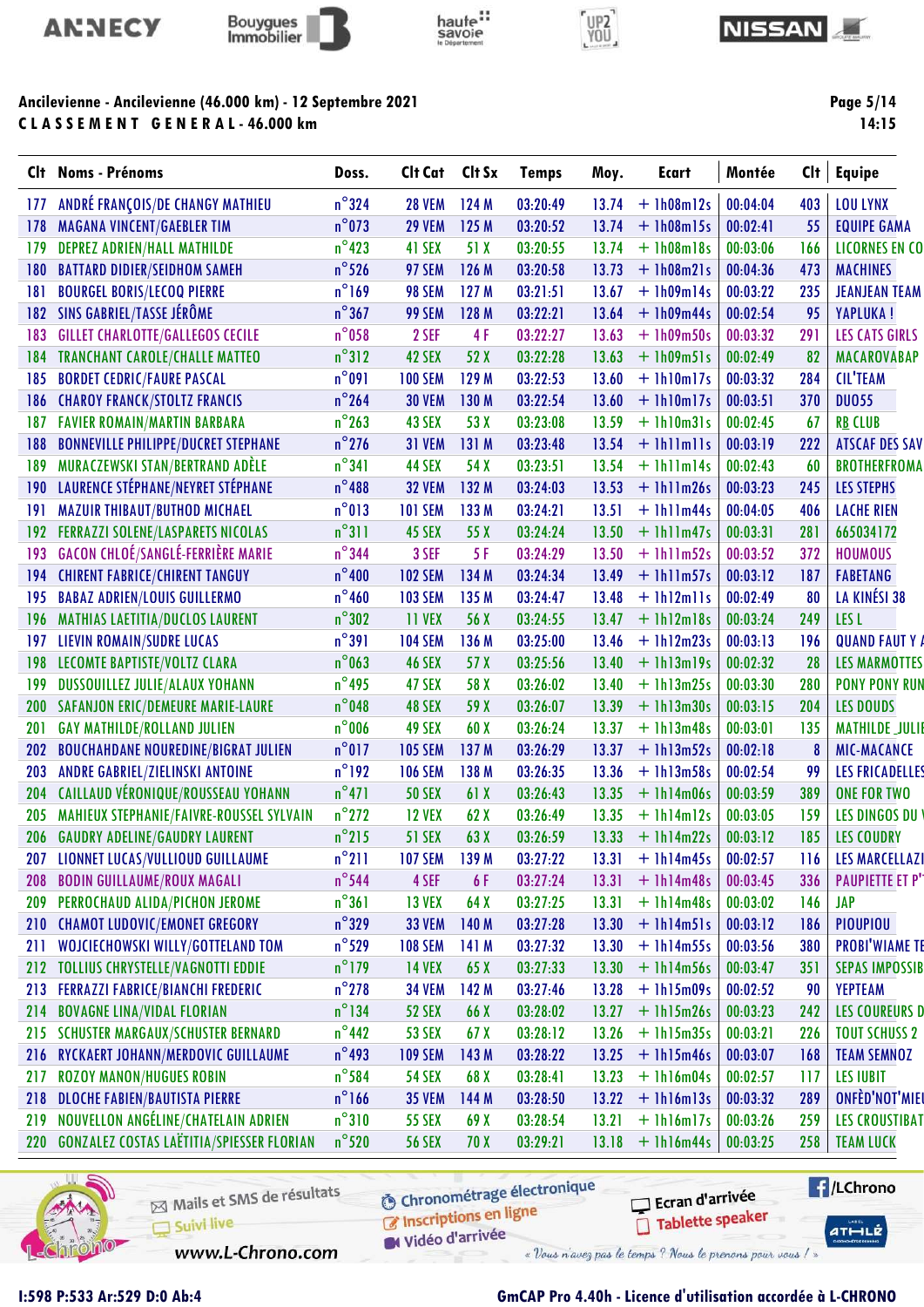



C L A S S E M E N T G E N E R A L - 46.000 km



# UP2<br>YOU



Page 6/14

|            | Clt Noms - Prénoms                          | Doss.           | Clt Cat        | Clt Sx           | <b>Temps</b> | Moy.  | <b>Ecart</b> | Montée   | Clt | <b>Equipe</b>          |
|------------|---------------------------------------------|-----------------|----------------|------------------|--------------|-------|--------------|----------|-----|------------------------|
| <b>221</b> | <b>DEVEAUX REMI/RETAILLEAU NICOLAS</b>      | $n^{\circ}314$  | <b>36 VEM</b>  | 145 M            | 03:29:27     | 13.18 | $+$ 1h16m50s | 00:03:33 | 294 | <b>TIC ET TAC</b>      |
| 222        | <b>WATTIAU-BEFFY MERYL/RIVRON LUCAS</b>     | $n^{\circ}$ 438 | <b>57 SEX</b>  | 71 X             | 03:29:37     | 13.17 | $+$ 1h17m00s | 00:03:21 | 230 | <b>HYPERLOOP 276</b>   |
| 223        | <b>MORAND KÈTHY/MORAND RÉGIS</b>            | $n^{\circ}$ 067 | <b>15 VEX</b>  | 72 X             | 03:29:39     | 13.16 | $+$ 1h17m03s | 00:03:38 | 313 | <b>TEAM DUOMO</b>      |
| 224        | DE LA TOURRETTE THIBAUT/GUINET FABIEN       | $n^{\circ}$ 195 | <b>37 VEM</b>  | 146 M            | 03:29:41     | 13.16 | $+$ 1h17m04s | 00:02:58 | 124 | <b>CORSAS FOREVEI</b>  |
| 225        | <b>CERVINI ERIC/DUCRET EMILIE</b>           | $n^{\circ}186$  | <b>16 VEX</b>  | 73 X             | 03:29:48     | 13.16 | $+$ 1h17m11s | 00:03:21 | 229 | <b>CALME ET PATIEI</b> |
| 226        | <b>RAPAILLE CÉDRIC/RUSSIAS FRED</b>         | $n^{\circ}$ 462 | <b>38 VEM</b>  | 147 M            | 03:29:49     | 13.15 | $+$ 1h17m13s | 00:03:28 | 268 | <b>CED FRED</b>        |
| 227        | RABOUTOT JEAN-NOËL/RABOUTOT BENOÎT          | $n^{\circ}251$  | <b>110 SEM</b> | 148 M            | 03:29:52     | 13.15 | $+$ 1h17m15s | 00:03:01 | 138 | <b>CAPSUL'TEAM PE</b>  |
| 228        | MONTARU ESTIBALIZ/COTTEAUX ELISE            | $n^{\circ}300$  | 5 SEF          | 7 F              | 03:29:59     | 13.14 | $+$ 1h17m22s | 00:02:58 | 122 | LES FILLES DE RU       |
| 229        | <b>ALLEEAR JUNEID/GRANGE BENOIT</b>         | $n^{\circ}$ 465 | <b>39 VEM</b>  | 149 M            | 03:30:02     | 13.14 | $+ 1h17m26s$ | 00:03:22 | 232 | <b>PANARD MIGROS</b>   |
| 230        | RAMU LUCILE/D'AGOSTIN SANDRA                | $n^{\circ}328$  | 6 SEF          | 8F               | 03:30:08     | 13.14 | $+$ 1h17m31s | 00:03:02 | 145 | <b>RUN FASTER, DRI</b> |
| 231        | <b>GREILLET FLORIAN/EHRHART STEVE</b>       | $n^{\circ}$ 229 | <b>111 SEM</b> | 150 M            | 03:30:23     | 13.12 | $+$ 1h17m47s | 00:03:30 | 279 | <b>LES MANALAS SA</b>  |
| 232        | <b>CHENIVESSE LOU/CALVET THIBAUD</b>        | $n^{\circ}407$  | <b>58 SEX</b>  | 74 X             | 03:30:42     | 13.10 | $+ 1h18m06s$ | 00:03:43 | 331 | <b>TILOU</b>           |
| 233        | <b>TERRIER FRANÇOIS/TERRIER CHRISTELLE</b>  | $n^{\circ}$ 055 | <b>59 SEX</b>  | 75 X             | 03:30:59     | 13.08 | $+$ 1h18m22s | 00:02:54 | 97  | <b>LES RAGOUTOUT</b>   |
| 234        | <b>HABRAN MATHIEU/GALLAND AUDREY</b>        | $n^{\circ}$ 202 | <b>60 SEX</b>  | 76 X             | 03:31:15     | 13.07 | $+ 1h18m38s$ | 00:03:44 | 335 | <b>CHOUCHOU'S</b>      |
| 235        | <b>COTTE OLIVIER/RASCALOU BERTRAND</b>      | $n^{\circ}$ 253 | <b>40 VEM</b>  | 151 M            | 03:31:18     | 13.06 | $+$ 1h18m41s | 00:03:17 | 210 | OLIBER'                |
| 236        | <b>DOUSTEYSSIER AUDREY/DABET ANNE-LAURE</b> | $n^{\circ}308$  | 7 SEF          | 9 F              | 03:31:23     | 13.06 | $+$ 1h18m46s | 00:03:09 | 174 | <b>LES MONOPARAS</b>   |
| 237        | MICHELET THOMAS/VANDEPUTTE PHILIPPE         | $n^{\circ}$ 288 | <b>112 SEM</b> | 152 M            | 03:31:25     | 13.06 | $+ 1h18m48s$ | 00:03:43 | 332 | <b>LES FIFOUS</b>      |
| 238        | <b>BONVILLAIN FREDERIC/GUILLEMOT MAGALI</b> | $n^{\circ}$ 396 | <b>17 VEX</b>  | 77 X             | 03:31:31     | 13.05 | $+$ 1h18m54s | 00:03:58 | 386 | <b>LES 4 ZAMIS</b>     |
| 239        | <b>ARTUSO EDWINO/OZEREE LAURENT</b>         | $n^{\circ}316$  | <b>113 SEM</b> | 153 M            | 03:31:33     | 13.05 | $+ 1h18m57s$ | 00:03:44 | 334 | <b>LES ZOUGLOUS</b>    |
| 240        | <b>GILLET CEDRIC/CHAVANNE BRUNO</b>         | $n^{\circ}313$  | 41 VEM         | 154 M            | 03:31:34     | 13.05 | $+$ 1h18m57s | 00:03:27 | 263 | <b>LES GILLET BRUN</b> |
| 241        | RODRIGUEZ ALEXIS/BEAU GUILLAUME             | $n^{\circ}$ 197 | <b>114 SEM</b> | 155 M            | 03:31:53     | 13.03 | $+$ 1h19m16s | 00:04:03 | 401 | <b>LES RIGOLOS MA</b>  |
| 242        | VIGNOLY BAIS MAGALIE/VIGNOLY BRUNO          | $n^{\circ}358$  | 61 SEX         | 78 X             | 03:31:56     | 13.02 | $+$ 1h19m19s | 00:04:07 | 413 | <b>LES VIGNO</b>       |
| 243        | SIMOND LÉA/PEROLINI LUCIE                   | $n^{\circ}425$  | 8 SEF          | 10F              | 03:32:01     | 13.02 | $+ 1h19m24s$ | 00:03:57 | 382 | <b>LES LOVES</b>       |
| 244        | <b>GONTHIER FREDERIC/PONSOT JULIEN</b>      | $n^{\circ}$ 453 | <b>115 SEM</b> | 156 M            | 03:32:04     | 13.02 | $+$ 1h19m27s | 00:03:21 | 231 | <b>BORIO ET TATU</b>   |
| 245        | <b>GAILLARD CHLOÉ/BELLICAUD NINON</b>       | $n^{\circ}$ 506 | 9 SEF          | $\Pi$ F          | 03:32:11     | 13.01 | $+ 1h19m35s$ | 00:02:46 | 71  | <b>LES POULETTES E</b> |
| 246        | <b>DIANT GEOFFREY/IENNY AGNÈS</b>           | $n^{\circ}309$  | 62 SEX         | 79 X             | 03:32:19     | 13.00 | $+$ 1h19m42s | 00:03:22 | 239 | <b>CHOUCHOU ET LI</b>  |
| 247        | <b>DRUEZ SYLVAIN/BEDUE FLORIAN</b>          | $n^{\circ}016$  | <b>116 SEM</b> | 157 M            | 03:32:33     | 12.99 | $+ 1h19m57s$ | 00:03:22 | 233 | <b>LES POUTRELLES</b>  |
| 248        | <b>DOUGE OLIVIER/DOUGE LUDOVIC</b>          | $n^{\circ}$ 444 | <b>117 SEM</b> | 158 M            | 03:32:50     | 12.97 | $+$ 1h20m14s | 00:03:13 | 193 | <b>VIGNES1</b>         |
| 249        | <b>DUBOIS ROMAIN/GRIZIAUX EMILIE</b>        | $n^{\circ}$ 242 | <b>18 VEX</b>  | 80 X             | 03:32:55     | 12.96 | $+$ 1h20m18s | 00:03:26 | 261 | <b>LEKIPAMIMI</b>      |
| 250        | ROBIN STÉPHANE/TARDIVAUD FRANCINE           | $n^{\circ}118$  | <b>19 VEX</b>  | 81 X             | 03:33:00     | 12.96 | $+1h20m23s$  | 00:04:01 | 396 | <b>LA MATOURINE</b>    |
| 251        | <b>BOURGEOIS OLIVIER/BOURSE JACQUES</b>     | $n^{\circ}355$  | <b>118 SEM</b> | 159 <sub>M</sub> | 03:33:12     | 12.95 | $+$ 1h20m35s | 00:03:17 | 207 | <b>JOB TEAM</b>        |
| 252        | SOCQUET-CLERC BERTRAND/MICHAUD CÉLINE       | $n^{\circ}$ 137 | <b>20 VEX</b>  | 82 X             | 03:33:36     | 12.92 | $+ 1h20m59s$ | 00:03:14 | 199 | LA DOUBLETTE N         |
| 253        | LONGCHAMP DAVID/LONGCHAMP SÉBASTIEN         | $n^{\circ}$ 479 | <b>119 SEM</b> | 160 M            | 03:34:01     | 12.90 | $+$ 1h21m24s | 00:02:34 | 33  | <b>MPFL</b>            |
| 254        | LE MAROIS FÉLIX/LE MAROIS LUCILE            | $n^{\circ}$ 047 | <b>63 SEX</b>  | 83 X             | 03:34:14     | 12.88 | $+1h21m37s$  | 00:03:32 | 287 | <b>TEAM MARWA</b>      |
| 255        | <b>DESPRES AXEL/ROUSSEL CHARLES</b>         | $n^{\circ}$ 079 | <b>120 SEM</b> | 161 M            | 03:34:16     | 12.88 | $+$ 1h21m40s | 00:03:36 | 307 | LES FRÊRES DE BI       |
| 256        | <b>DELIGNY BERTRAND/DELIGNY JULIEN</b>      | $n^{\circ}487$  | <b>121 SEM</b> | 162M             | 03:35:05     | 12.83 | $+$ 1h22m28s | 00:03:38 | 315 | <b>BROTHERS DELIG</b>  |
| 257        | <b>CHAMBELLANT ALICE/PERNA SALVATORE</b>    | $n^{\circ}$ 265 | 64 SEX         | 84 X             | 03:35:09     | 12.83 | $+ 1h22m32s$ | 00:03:24 | 253 | <b>LA FOLIE DOUCE</b>  |
| 258        | MAUGEY JEAN-MICHEL/JACQUES DUPENLOUP        | $n^{\circ}$ 447 | <b>42 VEM</b>  | 163 M            | 03:35:13     | 12.83 | $+$ 1h22m36s | 00:03:50 | 364 | <b>LES SPORTIFS DU</b> |
| 259        | <b>GUICHERD LIONEL/REY JÉRÔME</b>           | $n^{\circ}$ 577 | <b>43 VEM</b>  | 164M             | 03:35:13     | 12.82 | $+$ 1h22m36s | 00:02:45 | 68  | LES TÉTONS EN F        |
| 260        | <b>SERVAJEAN RICHARD/SERVAJEAN REMY</b>     | $n^{\circ}$ 198 | <b>122 SEM</b> | 165M             | 03:35:33     | 12.80 | $+1h22m57s$  | 00:02:52 | 86  | <b>LES LIONS EN DU</b> |
| 261        | <b>JACUS JEROME/PHILIPPE CYRIL</b>          | $n^{\circ}522$  | <b>123 SEM</b> | 166M             | 03:35:51     | 12.79 | $+$ 1h23m14s | 00:03:37 | 310 | <b>TEAM VIRUS</b>      |
| 262        | <b>SCHEFFEN MARINE/DULAURENT THOMAS</b>     | $n^{\circ}$ 467 | <b>65 SEX</b>  | 85 X             | 03:36:06     | 12.77 | $+$ 1h23m30s | 00:04:07 | 411 | <b>LA DREAM TEAM</b>   |
| 263        | <b>JEAN MARC/TREUIL PHILIPPE</b>            | $n^{\circ}$ 556 | <b>44 VEM</b>  | 167 <sub>M</sub> | 03:36:07     | 12.77 | $+$ 1h23m30s | 00:03:10 | 179 | <b>JEANPHI</b>         |
| 264        | <b>AUDIBRAN FABIEN/CHEMIN SAM</b>           | $n^{\circ}514$  | <b>45 VEM</b>  | 168M             | 03:36:17     | 12.76 | $+$ 1h23m40s | 00:05:05 | 501 | <b>LES BLONDS</b>      |
|            |                                             |                 |                |                  |              |       |              |          |     |                        |



Mails et SMS de résultats Suivi live

**6** Chronométrage électronique

**E** /LChrono Ecran d'arrivée Tablette speaker

 $ATHLLE$ 

**C** Inscriptions en ligne W Vidéo d'arrivée

www.L-Chrono.com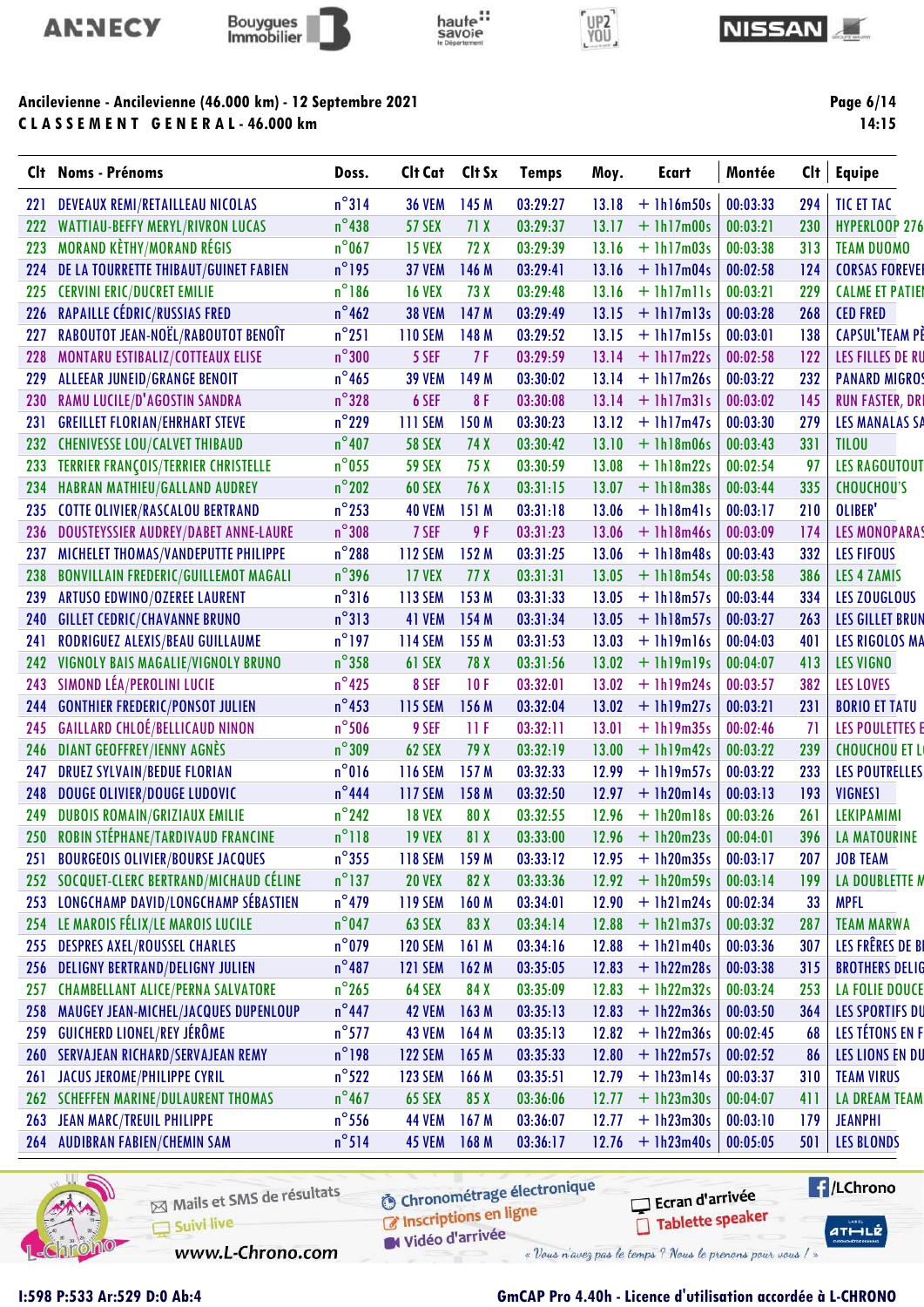



# haute:



#### **NISSAN**

## Ancilevienne - Ancilevienne (46.000 km) - 12 Septembre 2021 CLASSEMENT GENERAL-46.000 km

Page 7/14

| CIt . | <b>Noms - Prénoms</b>                          | Doss.           | Clt Cat        | Clt Sx | <b>Temps</b> | Moy.  | <b>Ecart</b> | Montée   | Cl <sub>t</sub> | <b>Equipe</b>          |
|-------|------------------------------------------------|-----------------|----------------|--------|--------------|-------|--------------|----------|-----------------|------------------------|
| 265   | <b>DEHON NADEGE/RAUWEL GUILLAUME</b>           | $n^{\circ}$ 095 | <b>66 SEX</b>  | 86 X   | 03:36:57     | 12.72 | $+$ 1h24m21s | 00:03:01 | 136             | <b>LES DEGOMMES</b>    |
| 266   | REDAELLI LUCA/REDAELLI CYRIELLE                | $n^{\circ}$ 142 | 67 SEX         | 87 X   | 03:37:14     | 12.71 | $+ 1h24m37s$ | 00:03:40 | 323             | LUCY                   |
| 267   | <b>GONZALEZ ANDRÉ/GONZALEZ ILDE</b>            | $n^{\circ}$ 466 | 68 SEX         | 88 X   | 03:37:19     | 12.70 | $+1h24m42s$  | 00:04:08 | 418             | <b>SPEEDY</b>          |
| 268   | SIERRA FERNANDO/AURIERES MARIE-LAURE           | $n^{\circ}$ 282 | <b>21 VEX</b>  | 89 X   | 03:37:20     | 12.70 | $+ 1h24m43s$ | 00:03:25 | 257             | JAZZ                   |
| 269   | TARI PIERRE/TÊTE MARTIN                        | n°096           | <b>124 SEM</b> | 169 M  | 03:37:20     | 12.70 | $+$ 1h24m43s | 00:02:46 | 72              | <b>USAIN TEAM</b>      |
| 270   | <b>ALDEGUER LAURENT/ROURE INGRID</b>           | $n^{\circ}$ 575 | <b>22 VEX</b>  | 90 X   | 03:37:24     | 12.70 | $+$ 1h24m47s | 00:03:26 | 262             | <b>TEAM WINX</b>       |
| 271   | <b>SYSTERMANS HUBERT/AARON EMMANUEL</b>        | $n^{\circ}$ 228 | <b>46 VEM</b>  | 170 M  | 03:37:38     | 12.68 | $+$ 1h25m01s | 00:03:17 | 208             | <b>ROCK AROUND T</b>   |
| 272   | <b>BELOT BENJAMIN/ET-TAOUI SAMY</b>            | $n^{\circ}$ 484 | <b>125 SEM</b> | 171 M  | 03:37:50     | 12.67 | $+1h25m13s$  | 00:03:47 | 352             | LES HÉROS SANS         |
| 273   | FRAPPÉ LUCILE/GONNARD MARION                   | $n^{\circ}188$  | <b>10 SEF</b>  | 12F    | 03:37:51     | 12.67 | $+$ 1h25m14s | 00:03:01 | 134             | <b>MAR_LU</b>          |
| 274   | LEFEVRE ELISE/BRUNOT AMÉLIE                    | $n^{\circ}330$  | 11 SEF         | 13F    | 03:38:00     | 12.66 | $+1h25m23s$  | 00:03:22 | 240             | <b>LES HAPPY DING</b>  |
| 275   | LAFAYE DE MICHEAUX HERVÉ/VEZANT HENRI          | $n^{\circ}113$  | <b>47 VEM</b>  | 172 M  | 03:38:05     | 12.66 | $+$ 1h25m28s | 00:03:52 | 373             | <b>TEAM HÉRISSON</b>   |
| 276   | <b>BELMOUNES EMILIE/BELMOUNES THOMAS</b>       | $n^{\circ}$ 270 | 69 SEX         | 91 X   | 03:38:08     | 12.65 | $+$ 1h25m31s | 00:03:21 | 228             | <b>BOUNTY TEAM</b>     |
| 277   | BENOTTI PASCAL/DUTILLEUL FRÉDÉRIC              | $n^{\circ}$ 255 | <b>48 VEM</b>  | 173 M  | 03:38:12     | 12.65 | $+1h25m35s$  | 00:03:46 | 342             | <b>LA CARIOCA</b>      |
| 278   | PASINI PHILIPPE/DUCARD MAXIME                  | $n^{\circ}$ 194 | <b>126 SEM</b> | 174 M  | 03:38:29     | 12.63 | $+1h25m52s$  | 00:03:19 | 221             | THE WHITE MAM          |
| 279   | THERIN ESTELLE/LANGLADE JEAN                   | $n^{\circ}$ 129 | <b>70 SEX</b>  | 92 X   | 03:38:38     | 12.62 | $+$ 1h26m01s | 00:03:29 | 274             | <b>LES DOUDS</b>       |
| 280   | <b>MENANT GUILLAUME/BINESSE BASTIEN</b>        | $n^{\circ}$ 174 | <b>127 SEM</b> | 175 M  | 03:38:48     | 12.62 | $+$ lh26mlls | 00:03:02 | 143             | P'TIT BOUCANAI         |
| 281   | FOUCHE CHRISTOPHE/GROENENBOOM CHRISTOPHE n°335 |                 | <b>49 VEM</b>  | 176 M  | 03:39:23     | 12.58 | $+ 1h26m46s$ | 00:03:28 | 269             | <b>LES KIKIS</b>       |
| 282   | DALL'AGNOL ALAIN/DAVILLE DUC MIKAEL            | $n^{\circ}371$  | <b>50 VEM</b>  | 177 M  | 03:39:26     | 12.58 | $+ 1h26m50s$ | 00:03:50 | 361             | <b>MECADA</b>          |
| 283   | <b>DEVILLE PATRICK/DEVILLE CAROLE</b>          | $n^{\circ}$ 399 | 71 SEX         | 93 X   | 03:39:34     | 12.57 | $+ 1h26m57s$ | 00:03:39 | 318             | L'ÉQUIPE               |
| 284   | <b>COURLET MARIE/THIEBLEMONT ALEXANDRE</b>     | $n^{\circ}110$  | <b>23 VEX</b>  | 94 X   | 03:39:41     | 12.56 | $+1h27m04s$  | 00:03:06 | 163             | <b>LOVETOURNESOL</b>   |
| 285   | PIGNARRE LAURYN/REIS ODELIN                    | $n^{\circ}$ 388 | 72 SEX         | 95 X   | 03:39:51     | 12.55 | $+ 1h27m14s$ | 00:02:44 | 62              | <b>PAUPAU ET MAR</b>   |
| 286   | <b>BINCHET CAROLINE/BINCHET CLAUDE</b>         | $n^{\circ}$ 287 | 73 SEX         | 96 X   | 03:39:59     | 12.55 | $+ 1h27m22s$ | 00:02:57 | 115             | <b>VELOSOPHIE</b>      |
| 287   | <b>TROADEC PIERRE/BRUN GUILLAUME</b>           | $n^{\circ}$ 074 | <b>128 SEM</b> | 178 M  | 03:40:07     | 12.54 | $+$ 1h27m31s | 00:03:29 | 270             | <b>TEAM NYLIO</b>      |
| 288   | PETRE CHRISTOPHE/PETRE FRÉDÉRIC                | $n^{\circ}$ 254 | <b>51 VEM</b>  | 179 M  | 03:40:09     | 12.54 | $+ 1h27m32s$ | 00:03:51 | 367             | <b>SAINT ROCH</b>      |
| 289   | <b>BOUILLARD DIDIER/BOUILLARD PHILIPPE</b>     | $n^{\circ}$ 233 | <b>52 VEM</b>  | 180 M  | 03:40:09     | 12.54 | $+1h27m32s$  | 00:03:42 | 328             | <b>BROTHERS TEAM</b>   |
| 290   | JOSSERAND ALEXIS/AUBIN ALEXANDRA               | $n^{\circ}015$  | <b>74 SEX</b>  | 97 X   | 03:40:10     | 12.54 | $+ 1h27m33s$ | 00:03:05 | 157             |                        |
| 291   | <b>BERGER KÉVIN/GUILLAUME CLAUDE</b>           | $n^{\circ}403$  | <b>75 SEX</b>  | 98 X   | 03:40:22     | 12.53 | $+ 1h27m45s$ | 00:03:32 | 288             | <b>LES CHOUX</b>       |
| 292   | MAJORAL CORALINE/BONFANTI GREGORY              | $n^{\circ}$ 008 | <b>76 SEX</b>  | 99 X   | 03:40:47     | 12.50 | $+ 1h28m10s$ | 00:04:09 | 424             | <b>MR_MRS PLUS PI</b>  |
| 293   | <b>BERTHOMIÈRE LÉO/BERTHOMIÈRE RAYMOND</b>     | $n^{\circ}$ 097 | <b>129 SEM</b> | 181 M  | 03:40:56     | 12.49 | $+$ 1h28m19s | 00:03:33 | 296             | <b>LES BERTOCHES</b>   |
| 294   | ROUÉ SIMON/PLURIEN MATHIEU                     | $n^{\circ}$ 548 | <b>130 SEM</b> | 182 M  | 03:41:06     | 12.48 | $+1h28m30s$  | 00:03:30 | 278             | <b>EQUIPE PLAISIR</b>  |
|       | 295 CARON CHRISTOPHE/CONSTANS LAURENT          | $n^{\circ}019$  | <b>53 VEM</b>  | 183 M  | 03:41:08     | 12.48 | $+$ 1h28m31s | 00:03:45 | 339             | LOLO_CHRIS             |
| 296   | <b>TÊTE THOMAS/LARBRE VIRGINIE</b>             | $n^{\circ}$ 062 | 77 SEX         | 100X   | 03:41:10     | 12.48 | $+1h28m33s$  | 00:03:35 | 305             | <b>GREEN TEAM</b>      |
| 297   | <b>CASSAGNET ANAÏS/GIRARD PAULINE</b>          | $n^{\circ}185$  | <b>12 SEF</b>  | 14F    | 03:41:24     | 12.47 | $+$ 1h28m47s | 00:02:52 | 89              | <b>ARC GIRLS GANG</b>  |
| 298   | <b>DEMICHEL JULIEN/SAHAROFF ROMAIN</b>         | $n^{\circ}051$  | <b>131 SEM</b> | 184 M  | 03:42:12     | 12.42 | $+ 1h29m35s$ | 00:03:22 | 241             | <b>TEAM GS</b>         |
| 299   | <b>MOTTURA ETIENNE/MOTTURA FRANÇOIS</b>        | $n^{\circ}387$  | <b>132 SEM</b> | 185 M  | 03:42:17     | 12.42 | $+1h29m40s$  | 00:02:31 | 25              | <b>LES ORCHIDOCLA</b>  |
| 300   | MEKACHER ECHRAF/RIVET CLEMENT                  | $n^{\circ}$ 156 | <b>78 SEX</b>  | 101X   | 03:42:20     | 12.41 | $+ 1h29m43s$ | 00:03:16 | 206             | RIVACHER               |
| 301   | <b>ANTONEL THOMAS/AYMONIER ADRIEN</b>          | $n^{\circ}531$  | <b>133 SEM</b> | 186 M  | 03:42:23     | 12.41 | $+ 1h29m46s$ | 00:04:08 | 415             | JAJA                   |
| 302   | <b>GAUDILLOT GEORGES/BONNOD LAURENT</b>        | $n^{\circ}$ 153 | <b>54 VEM</b>  | 187 M  | 03:42:23     | 12.41 | $+1h29m47s$  | 00:04:00 | 392             | L'APPART BROTH         |
| 303   | <b>GOURET MARINE/BRETON JULIEN</b>             | $n^{\circ}$ 084 | <b>79 SEX</b>  | 102X   | 03:42:27     | 12.41 | $+1h29m50s$  | 00:03:19 | 218             | <b>LES PETITS BOUL</b> |
| 304   | DURAND GAELLE/AGUILAR NINIOSKA                 | $n^{\circ}107$  | 3 VEF          | 15F    | 03:43:02     | 12.38 | $+ 1h30m25s$ | 00:04:33 | 470             | LES DURES À CUI        |
| 305   | DESARMAUX CLAIRE/DEVILLE-CAVELLIN ESTELLE      | $n^{\circ}$ 496 | <b>13 SEF</b>  | 16F    | 03:43:06     | 12.37 | $+ 1h30m30s$ | 00:03:49 | 356             | <b>QUE DU PLAISIR!</b> |
| 306   | LE YAOUANC GAËLLE/LE YAOUANC ANDRÉ             | $n^{\circ}$ 072 | <b>80 SEX</b>  | 103X   | 03:43:16     | 12.36 | $+1h30m39s$  | 00:04:27 | 462             | <b>TEAM PLS</b>        |
| 307   | <b>SAVALLE LOUISE/DEVAUX LIANI</b>             | $n^{\circ}$ 246 | <b>14 SEF</b>  | 17F    | 03:43:18     | 12.36 | $+1h30m42s$  | 00:03:56 | 378             | <b>EL SUPERIOR LIA</b> |
|       |                                                | $n^{\circ}$ 038 |                |        |              |       |              |          |                 | GUICH'DUB'             |



Mails et SMS de résultats Suivi live

**6** Chronométrage électronique

**E** /LChrono Ecran d'arrivée Tablette speaker

 $ATHLZ$ 

Inscriptions en ligne Vidéo d'arrivée

www.L-Chrono.com

1:598 P:533 Ar:529 D:0 Ab:4

## GmCAP Pro 4.40h - Licence d'utilisation accordée à L-CHRONO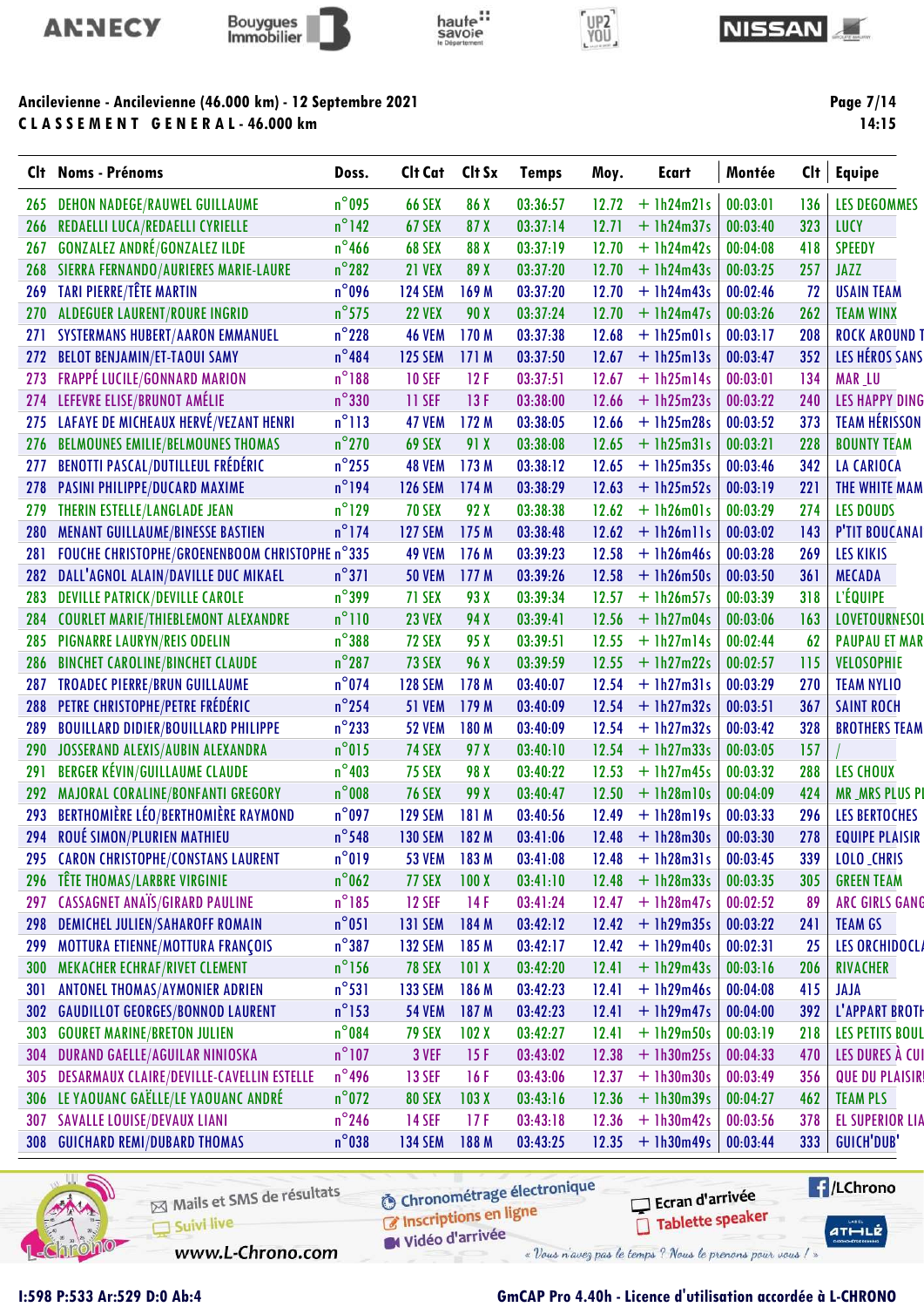



C L A S S E M E N T G E N E R A L - 46.000 km



# UP2<br>YOU



Page 8/14

|     | Clt Noms - Prénoms                             | Doss.           | Clt Cat        | Clt Sx           | <b>Temps</b> | Moy.  | <b>Ecart</b> | Montée   | Clt        | Equipe                 |
|-----|------------------------------------------------|-----------------|----------------|------------------|--------------|-------|--------------|----------|------------|------------------------|
|     | <b>309 LAFFARGUE DENIS/JANIN PATRICK</b>       | $n^{\circ}071$  | <b>55 VEM</b>  | 189 M            | 03:44:02     | 12.32 | $+$ 1h31m25s | 00:03:17 | 212        | <b>LES COUREURS D</b>  |
|     | <b>310 LE ROUX SYLVIE/BRACHET LAURENT</b>      | $n^{\circ}$ 136 | <b>24 VEX</b>  | 104X             | 03:44:07     | 12.32 | $+$ 1h31m30s | 00:03:55 | 376        | <b>VIVEMENT L'AFTI</b> |
| 311 | <b>KRAUSS DENIS/VILLENAVE JEAN-PIERRE</b>      | $n^{\circ}$ 173 | <b>56 VEM</b>  | 190 M            | 03:44:08     | 12.31 | $+$ 1h31m31s | 00:03:45 | 340        | <b>LES COUREURS A</b>  |
|     | 312 CHARLES STÉPHANE/DUCHOSAL JULIEN           | $n^{\circ}$ 409 | <b>135 SEM</b> | 191 M            | 03:44:09     | 12.31 | $+$ 1h31m32s | 00:02:41 | 53         | PINGOUIN'S             |
| 313 | <b>BERAUD JULIA/HABERT CHRISTELLE</b>          | $n^{\circ}$ 379 | <b>15 SEF</b>  | 18F              | 03:44:28     | 12.30 | $+$ 1h31m51s | 00:03:17 | 211        | <b>LES CHEERLEADE</b>  |
| 314 | <b>CHOLER ROMAIN/BUCHOU MARION</b>             | $n^{\circ}$ 326 | <b>81 SEX</b>  | 105X             | 03:44:35     | 12.29 | $+$ 1h31m58s | 00:03:52 | 371        | DÉDÉ RAILLEUR          |
| 315 | DELCOURT JÉRÉMY/ZANETTO ALEXIS                 | $n^{\circ}322$  | <b>136 SEM</b> | 192 M            | 03:45:00     | 12.27 | $+$ 1h32m23s | 00:06:23 | 524        | <b>TEAM VINTAGE</b>    |
|     | 316 PAULME DAMIEN/DEBADE FRÉDÉRIC              | $n^{\circ}$ 213 | <b>57 VEM</b>  | 193 M            | 03:45:05     | 12.26 | $+$ 1h32m28s | 00:04:08 | 419        | TIC ET TAC             |
| 317 | MEDEIROS AMÉLIE/BERNARD DUTREUIL LEANE         | $n^{\circ}323$  | <b>16 SEF</b>  | 19F              | 03:45:11     | 12.26 | $+1h32m34s$  | 00:03:34 | 298        | <b>LELI LES AMAZO</b>  |
| 318 | LAURAIN ROBERT/LAURAIN VERONIQUE               | $n^{\circ}$ 225 | <b>25 VEX</b>  | 106X             | 03:45:15     | 12.25 | $+$ 1h32m38s | 00:04:05 | 408        | <b>LES INSEPARABL</b>  |
| 319 | HUGONNET VANESSA/VUGIER BENJAMIN               | $n^{\circ}$ 133 | <b>82 SEX</b>  | 107 <sub>X</sub> | 03:45:57     | 12.22 | $+1h33m20s$  | 00:03:23 | 247        | <b>LES VUDJ</b>        |
| 320 | <b>GRANDMAISON MARIELLE/REDON ADRIEN</b>       | $n^{\circ}$ 075 | <b>83 SEX</b>  | 108 <sub>X</sub> | 03:46:19     | 12.20 | $+$ 1h33m43s | 00:03:02 | 142        | <b>MARIELLE_ADRII</b>  |
| 321 | <b>LACROIX ANTOINE/LACROIX ANNE</b>            | $n^{\circ}$ 573 | <b>26 VEX</b>  | 109X             | 03:46:29     | 12.19 | $+$ 1h33m52s | 00:03:51 | 366        | <b>LOS LACRUZ</b>      |
| 322 | <b>VILLARD BENJAMIN/CHARVIN TEDDY</b>          | $n^{\circ}$ 218 | <b>137 SEM</b> | 194 M            | 03:46:59     | 12.16 | $+$ 1h34m22s | 00:04:08 | 416        | <b>LES VIGNERONS</b>   |
| 323 | <b>BOURGAULT CHARLES/BONIFACJ JEAN-CHARLES</b> | $n^{\circ}$ 200 | <b>138 SEM</b> | 195 M            | 03:47:06     | 12.15 | $+ 1h34m29s$ | 00:04:37 | 475        | <b>ROULEAUX RUNN</b>   |
|     | 324 SIROT MIGLIORI VIOLETTE/MIGLIORI DAMIANO   | $n^{\circ}$ 539 | <b>27 VEX</b>  | 110X             | 03:47:13     | 12.15 | $+$ 1h34m36s | 00:03:23 | 243        | LES MIG                |
|     | 325 LAINNE MATTHIEU/RINGUEDE RENALD            | $n^{\circ}$ 252 | <b>58 VEM</b>  | 196 M            | 03:47:13     | 12.15 | $+$ 1h34m36s | 00:03:59 | 390        | <b>JAPAN</b>           |
| 326 | MIQUET-SAGE CHRISTOPHE/MULLER DOMINIQUE        | $n^{\circ}411$  | <b>59 VEM</b>  | 197 M            | 03:47:36     | 12.13 | $+$ 1h34m59s | 00:03:24 | 254        | <b>LA DRINK TEAM</b>   |
| 327 | <b>FONTAINE ROLAND/FONTAINE FLORENCE</b>       | $n^{\circ}$ 069 | <b>28 VEX</b>  | 111X             | 03:47:47     | 12.12 | $+$ 1h35m10s | 00:03:59 | 388        | LES FLÈCHES D'O        |
| 328 | <b>LEVRAY DAMIEN/GASPAR HELDER</b>             | $n^{\circ}$ 145 | <b>60 VEM</b>  | 198 M            | 03:47:55     | 12.11 | $+$ 1h35m18s | 00:03:38 | 314        | <b>ROX ET ROOKIE</b>   |
| 329 | <b>MIRA ELISABETH/MIRA YOANN</b>               | $n^{\circ}$ 475 | <b>84 SEX</b>  | 112X             | 03:47:55     | 12.11 | $+$ 1h35m18s | 00:03:33 | 295        | <b>MIRA JUNIOR</b>     |
|     | 330 SCOTTO D ANIELO JULIAN/PERRUCHOT MATHIEU   | $n^{\circ}$ 564 | <b>139 SEM</b> | 199 M            | 03:47:55     | 12.11 | $+$ 1h35m18s | 00:03:54 | 375        | <b>OHHHH MALOSS</b>    |
| 331 | <b>GOBAUT SYLVAIN/GOBAUT CINDY</b>             | $n^{\circ}380$  | <b>85 SEX</b>  | 113X             | 03:48:03     | 12.10 | $+$ 1h35m26s | 00:04:20 | 447        | <b>LES GO'BEAUX</b>    |
| 332 | <b>BONNET MÉRIADEC/BOUSQUET THOMAS</b>         | $n^{\circ}437$  | <b>140 SEM</b> | 200 M            | 03:48:05     | 12.10 | $+$ 1h35m28s | 00:03:09 | 178        | <b>LES TOURISTES</b>   |
| 333 | <b>LIMACH EDDIE/DUPERRIER SIMOND ANAÏS</b>     | $n^{\circ}317$  | <b>86 SEX</b>  | 114X             | 03:48:11     | 12.10 | $+$ 1h35m34s | 00:04:32 | 469        | <b>EQUIPE CHILL</b>    |
| 334 | <b>VUILLERMOZ YAN/MOREL MATHIEU</b>            | $n^{\circ}319$  | <b>141 SEM</b> | 201 M            | 03:48:39     | 12.07 | $+$ 1h36m02s | 00:03:29 | 272        | <b>JSF</b>             |
| 335 | JEAN JÉRÔME/REY SOPHIE                         | $n^{\circ}$ 393 | <b>29 VEX</b>  | 115X             | 03:48:46     | 12.07 | $+$ 1h36m09s | 00:04:19 | 441        | SOPHIE JÉRÔME          |
| 336 | <b>BINESSE CHRISTOPHE/DESPRES STÉPHANE</b>     | $n^{\circ}$ 175 | 61 VEM         | 202 M            | 03:48:48     | 12.06 | $+$ 1h36m12s | 00:03:22 | 234        | <b>LES BOUCANAIS</b>   |
| 337 | MOREL STÉPHANE/CAILLAT MATTHIEU                | $n^{\circ}021$  | 62 VEM         | 203 M            | 03:48:55     | 12.06 | $+$ 1h36m18s | 00:03:33 | 297        | <b>MI-CUITS</b>        |
|     | 338 DOS SANTOS PACHECO INES/VIALLET ANNE       | $n^{\circ}041$  | <b>17 SEF</b>  | 20F              | 03:48:59     | 12.05 | $+1h36m22s$  | 00:03:34 | 301        | LE GROUPE              |
|     | 339 JEANNIN SOLANGE/ANTOINE RAVOUX             | $n^{\circ}$ 269 | <b>87 SEX</b>  | 116X             | 03:49:18     | 12.04 | $+$ lh36m4ls | 00:03:01 | 137        | PLOUCPÉCORE            |
|     | <b>340 DECRETTE MARINE/DUBOUIS LUCIE</b>       | $n^{\circ}604$  | <b>18 SEF</b>  | 21F              | 03:49:18     | 12.04 | $+$ 1h36m41s | 00:03:12 | 191        | <b>LES LYONNAISES</b>  |
| 341 | <b>CASTELLI DAVID/BORDIGONI YANN</b>           | $n^{\circ}320$  | <b>142 SEM</b> | 204 M            | 03:49:33     | 12.02 | $+$ 1h36m56s | 00:03:21 | 227        | <b>RUN AND BRO</b>     |
| 342 | <b>BERGER ELODIE/BATTARD DOMINIQUE</b>         | $n^{\circ}$ 346 | <b>88 SEX</b>  | 117X             | 03:49:34     | 12.02 | $+$ 1h36m57s | 00:03:36 | 308        | <b>LES MACHINES</b>    |
|     | 343 FIVAZ ERIKA/LESUR JEAN                     | $n^{\circ}$ 389 | <b>89 SEX</b>  | 118X             | 03:49:39     | 12.02 | $+$ 1h37m03s | 00:03:29 | <b>271</b> | <b>TZATZIKI</b>        |
|     | 344 GUILMOTO JÉRÉMY/BOUAOULI JONAS             | $n^{\circ}$ 440 | <b>143 SEM</b> | 205 M            | 03:49:44     | 12.01 | $+$ 1h37m07s | 00:03:18 | 215        | <b>PLS ELITE</b>       |
| 345 | MAROC MICHAEL/STEINMETZ GUILLAUME              | $n^{\circ}$ 445 | <b>144 SEM</b> | 206 M            | 03:49:46     | 12.01 | $+ 1h37m09s$ | 00:04:04 | 404        | <b>ME_MICHAEL</b>      |
|     | <b>346 FERRY OLIVIER/BARTHES QUENTIN</b>       | $n^{\circ}$ 557 | <b>145 SEM</b> | 207 M            | 03:49:48     | 12.01 | $+$ 1h37m12s | 00:03:09 | 175        | <b>FERRYGOLO</b>       |
| 347 | <b>FERRY MAYLIS/CROUZET NATHALIE</b>           | $n^{\circ}$ 560 | <b>19 SEF</b>  | 22F              | 03:49:49     | 12.01 | $+$ 1h37m13s | 00:03:15 | 201        | FERRYBAMBELLE          |
| 348 | <b>PERRILLAT-BOITEUX CLAIRE/MALTÈRE MARION</b> | $n^{\circ}464$  | <b>20 SEF</b>  | 23 F             | 03:49:58     | 12.00 | $+$ 1h37m21s | 00:03:32 | 290        | <b>LES KIKINETTES</b>  |
| 349 | JOGUET JEAN-PIERRE/JOGUET ELODIE               | $n^{\circ}$ 232 | <b>90 SEX</b>  | 119X             | 03:50:05     | 12.00 | $+$ 1h37m28s | 00:05:43 | 520        | <b>LES JOGU'EURS</b>   |
|     | <b>350 CHATEL FLORENT/DUMONT MANDY</b>         | $n^{\circ}$ 486 | <b>91 SEX</b>  | 120X             | 03:50:22     | 11.98 | $+ 1h37m45s$ | 00:03:48 | 355        | <b>DUPONT_DUMOI</b>    |
|     | 351 DELCAMP LAURENT/DELCAMP CHARLOTTE          | $n^{\circ}$ 384 | <b>30 VEX</b>  | 121X             | 03:50:46     | 11.96 | $+ 1h38m09s$ | 00:03:50 | 362        | DELCAMP                |
|     | 352 PELURSON GILLES/MARTIN CÉCILE              | $n^{\circ}$ 227 | <b>31 VEX</b>  | 122X             | 03:50:51     | 11.96 | $+$ 1h38m14s | 00:03:50 | 363        | <b>LES EYGLUSIENS</b>  |
|     |                                                |                 |                |                  |              |       |              |          |            |                        |



Mails et SMS de résultats Suivi live

www.L-Chrono.com

**6** Chronométrage électronique

**E**/LChrono Ecran d'arrivée Tablette speaker

 $ATHLLE$ 

Vidéo d'arrivée

**C** Inscriptions en ligne

I:598 P:533 Ar:529 D:0 Ab:4 GmCAP Pro 4.40h - Licence d'utilisation accordée à L-CHRONO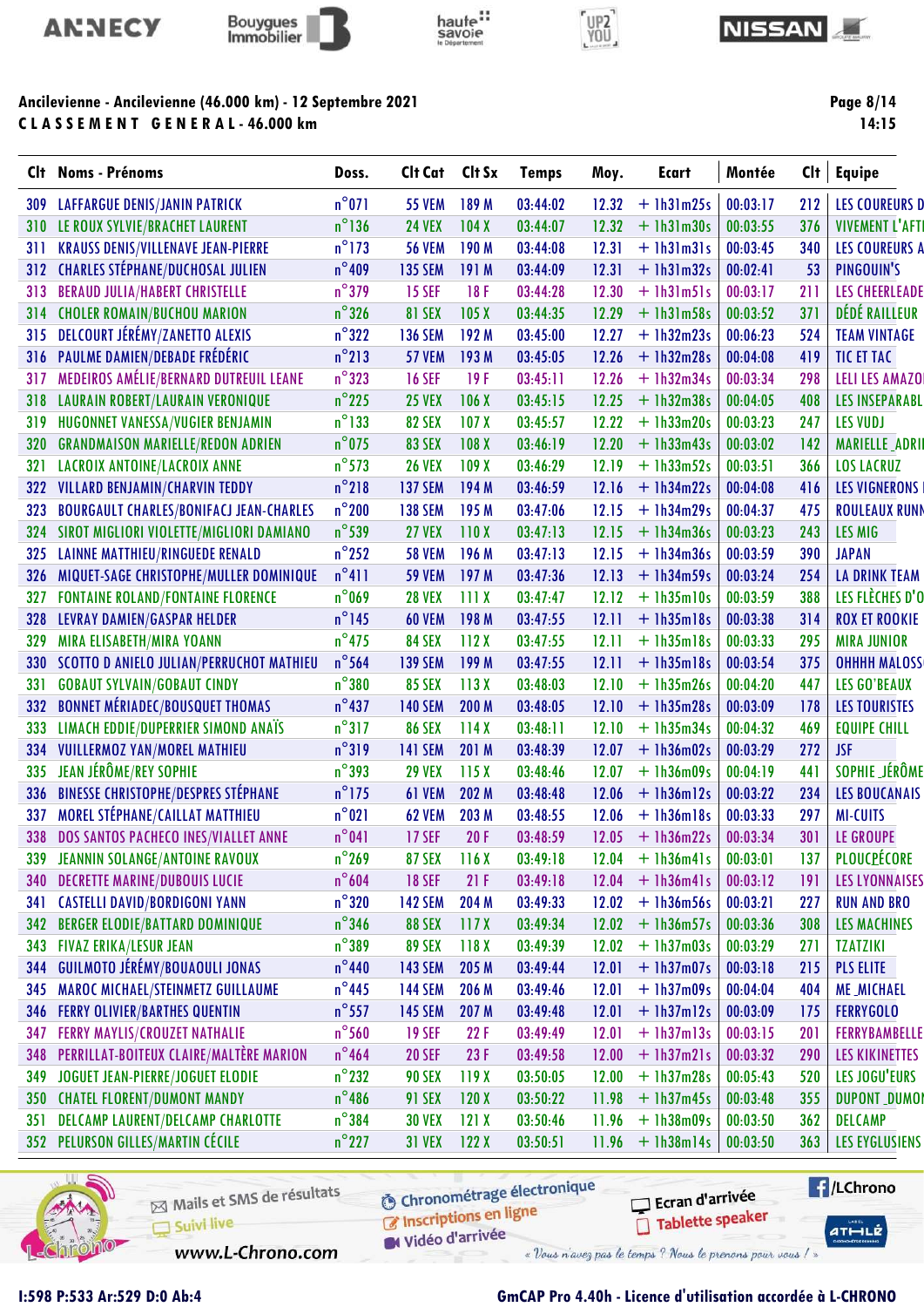



CLASSEMENT GENERAL-46.000 km



# UP2<br>YOU



Page 9/14

| Clt -      | <b>Noms - Prénoms</b>                                                  | Doss.           | Clt Cat                         | Clt Sx           | <b>Temps</b> | Moy.           | <b>Ecart</b>                 | Montée   | Clt | <b>Equipe</b>          |
|------------|------------------------------------------------------------------------|-----------------|---------------------------------|------------------|--------------|----------------|------------------------------|----------|-----|------------------------|
| 353        | DUCLOS BÉRANGÈRE/BRACHET JEAN-CLAUDE                                   | $n^{\circ}$ 126 | <b>32 VEX</b>                   | 123X             | 03:50:55     | 11.95          | $+$ 1h38m18s                 | 00:04:03 | 402 | $ + = $                |
| 354        | <b>BARBAT SYLVAIN/LAURENT YANNICK</b>                                  | $n^{\circ}$ 338 | <b>146 SEM</b>                  | 208 M            | 03:51:03     | 11.95          | $+1h38m26s$                  | 00:04:06 | 409 | <b>BARBENT</b>         |
| 355        | <b>GRANDJEAN JEAN PAUL/GRANDJEAN FLORIANE</b>                          | $n^{\circ}$ 500 | 92 SEX                          | 124X             | 03:51:07     | 11.94          | $+ 1h38m31s$                 | 00:03:39 | 316 | <b>SPECKSPORTEAM</b>   |
| 356        | <b>BADOR ALEXANDRE/CLEMENT ARNAUD</b>                                  | $n^{\circ}519$  | <b>147 SEM</b>                  | 209 M            | 03:51:11     | 11.94          | $+1h38m34s$                  | 00:03:38 | 312 | ATA' L'HEURE DA        |
| 357        | <b>GAY MATTHIEU/ISOUX-GAY SARA</b>                                     | $n^{\circ}$ 354 | 93 SEX                          | 125X             | 03:51:15     | 11.94          | $+1h38m38s$                  | 00:03:58 | 385 | <b>TEAM GUISOUX</b>    |
| 358        | <b>EVREUX ERIC/GENOUX MARJORIE</b>                                     | $n^{\circ}$ 124 | <b>94 SEX</b>                   | 126X             | 03:51:46     | 11.91          | $+ 1h39m10s$                 | 00:03:32 | 285 | <b>LES SAVOISIENS</b>  |
| 359        | VIGNON JULIEN/TAFFIN WANDRILLE                                         | $n^{\circ}$ 274 | <b>63 VEM</b>                   | 210 M            | 03:51:51     | 11.90          | $+$ 1h39m14s                 | 00:03:33 | 293 | <b>TEAM XROUSSE</b>    |
| 360        | <b>DUBAND CHARLOTTE/MUGNIER-BAJAT LAURENCE</b>                         | $n^{\circ}307$  | <b>21 SEF</b>                   | 24 F             | 03:52:03     | 11.89          | $+1h39m26s$                  | 00:03:49 | 359 | LES LOLOS BOOI         |
| 361        | JOURDAIN CATHERINE/JOURDAIN DAVID                                      | $n^{\circ}$ 162 | <b>33 VEX</b>                   | 127X             | 03:52:20     | 11.88          | $+1h39m43s$                  | 00:03:50 | 360 | <b>LES LORR2</b>       |
| 362        | <b>MARZINI CYRIL/KARIM CODRON</b>                                      | $n^{\circ}$ 023 | <b>148 SEM</b>                  | 211 M            | 03:52:30     | 11.87          | $+1h39m53s$                  | 00:03:24 | 252 | LES PETITS THUG        |
| 363        | <b>COGLIATI MARIE LYNE/COGLIATI ENRICO</b>                             | $n^{\circ}350$  | <b>95 SEX</b>                   | 128X             | 03:53:00     | 11.85          | $+1h40m23s$                  | 00:04:20 | 444 | <b>MARICO</b>          |
| 364        | <b>GRANGER ANTHONY/JOYEUX THOMAS</b>                                   | $n^{\circ}$ 566 | <b>96 SEX</b>                   | 129X             | 03:53:03     | 11.84          | $+ 1h40m26s$                 | 00:04:36 | 472 | <b>TEAM CHABERT</b>    |
| 365        | <b>GIRALDO MÉRYL/GIRALDO MARIELLE</b>                                  | $n^{\circ}613$  | <b>22 SEF</b>                   | 25F              | 03:53:12     | 11.84          | $+1h40m36s$                  | 00:03:10 | 180 | <b>MÈRE ET FILLE</b>   |
| 366        | CHILD GUILLAUME/DE NOMAZY JÉRÔME                                       | $n^{\circ}$ 044 | <b>64 VEM</b>                   | 212 M            | 03:53:22     | 11.83          | $+$ 1h40m45s                 | 00:04:49 | 488 | 20 ANS DÉJÀ !          |
| 367        | <b>MEZZA HERVE/ROMAN ANTONIO</b>                                       | $n^{\circ}$ 450 | <b>65 VEM</b>                   | 213 M            | 03:53:43     | 11.81          | $+1h41m06s$                  | 00:03:35 | 303 | <b>FUNKY_FUCKING</b>   |
| 368        | PICHON CECILE/BOUE ALEXANDRE                                           | $n^{\circ}461$  | <b>97 SEX</b>                   | 130X             | 03:53:49     | 11.80          | $+$ $lh4lm12s$               | 00:03:24 | 250 | <b>LES PICH</b>        |
| 369        | ROUGELOT NOÉMIE/CATTET MATHIS                                          | $n^{\circ}$ 004 | <b>98 SEX</b>                   | 131X             | 03:54:07     | 11.79          | $+$ 1h41m30s                 | 00:03:03 | 152 | <b>TEAM CHABERT</b>    |
| 370        | LYVET MARION/CHIKHAOUI SAMY                                            | $n^{\circ}414$  | <b>99 SEX</b>                   | 132X             | 03:54:29     | 11.77          | $+ 1h41m52s$                 | 00:03:51 | 368 | <b>LES MAMY'S</b>      |
| 371        | PEGUET MADDY/LEGRAND ALICE                                             | $n^{\circ}351$  | <b>23 SEF</b>                   | 26F              | 03:54:31     | 11.77          | $+$ 1h41m54s                 | 00:04:24 | 455 | <b>LES SWIMMEUSE</b>   |
| 372        | <b>BERNE SOLENN/CIMMINO QUENTIN</b>                                    | $n^{\circ}$ 187 | <b>100 SEX</b>                  | 133X             | 03:54:38     | 11.76          | $+$ 1h42m01s                 | 00:04:11 | 428 | <b>CALZONES ON F</b>   |
| 373        | DANIEL OLIVIER/DANIEL FRANÇOISE                                        | $n^{\circ}$ 068 | <b>34 VEX</b>                   | 134X             | 03:55:17     | 11.73          | $+ 1h42m40s$                 | 00:05:01 | 499 | LES MARINS D'E.        |
|            |                                                                        | $n^{\circ}$ 534 |                                 | 135X             | 03:55:26     |                |                              | 00:03:43 | 330 | LE GNOME MAUI          |
| 374<br>375 | <b>FERRERO QUENTIN/LAVOREL AMANDINE</b><br>ROSSI JULIE/ARNAUD NATHALIE | $n^{\circ}$ 066 | <b>101 SEX</b><br><b>24 SEF</b> | 27F              | 03:55:35     | 11.72<br>11.72 | $+$ 1h42m49s<br>$+ 1h42m59s$ | 00:04:01 | 394 | <b>HOCKEY MUM'S</b>    |
|            |                                                                        | $n^{\circ}$ 349 |                                 |                  |              |                |                              |          | 377 |                        |
| 376        | JACQUEMET PIERRE/BEAUQUIS PAULINE                                      | $n^{\circ}181$  | <b>102 SEX</b>                  | 136X             | 03:55:41     | 11.71          | $+ 1h43m04s$                 | 00:03:55 |     | <b>ONE LIFE CREW</b>   |
| 377        | JACQUIN VÉRONIQUE/SAULZE PIERRE                                        | $n^{\circ}$ 273 | <b>35 VEX</b>                   | 137 <sub>X</sub> | 03:55:55     | 11.70          | $+ 1h43m18s$                 | 00:03:45 | 337 | <b>BELLES JAMBES</b>   |
| 378        | <b>BERTAGNOLIO JORIS/MIDOUNI SONIA</b>                                 |                 | <b>103 SEX</b>                  | 138X             | 03:56:00     | 11.69          | $+ 1h43m24s$                 | 00:04:05 | 405 | LES AMNÉSIQUE          |
| 379        | LENOIR SÉBASTIEN/LENOIR KARINE                                         | $n^{\circ}083$  | <b>36 VEX</b>                   | 139X             | 03:56:15     | 11.68          | $+1h43m38s$                  | 00:03:58 | 383 | <b>THEBLACKS</b>       |
| 380        | <b>BALLY PATRICIA/VALLIER CÉLINE</b>                                   | $n^{\circ}$ 289 | 4 VEF                           | 28F              | 03:56:28     | 11.67          | $+$ 1h43m51s                 | 00:03:46 | 348 | <b>RUN RUN RUN</b>     |
| 381        | LEULIET VÉRONIQUE/LEULIET FREDERIC                                     | $n^{\circ}$ 060 | <b>37 VEX</b>                   | 140X             | 03:56:47     | 11.66          | $+ 1h44m10s$                 | 00:03:47 | 350 | <b>MR ET MRS L</b>     |
|            | 382 VIRICEL ROBIN/PIERRE ANTOINE                                       | $n^{\circ}610$  | <b>149 SEM</b>                  | 214 M            | 03:57:11     | 11.64          | $+$ 1h44m34s                 | 00:02:36 | 41  | <b>LEROY MERLIN #</b>  |
| 383        | RASTOUL PEGGY/RASTOUL CHRISTOPHE                                       | $n^{\circ}416$  | <b>38 VEX</b>                   | 141X             | 03:57:15     | 11.63          | $+$ 1h44m38s                 | 00:04:05 | 407 | <b>CHRISPEG</b>        |
| 384        | <b>BLIN CLÉMENT/VARNET FANNY</b>                                       | $n^{\circ}012$  | <b>104 SEX</b>                  | 142X             | 03:57:21     | 11.63          | $+$ 1h44m45s                 | 00:03:58 | 384 | <b>LES PETITS NEUT</b> |
| 385        | <b>CALLENDRIER PERRINE/CALLENDRIER MICHEL</b>                          | $n^{\circ}$ 064 | <b>105 SEX</b>                  | 143X             | 03:57:43     | 11.61          | $+ 1h45m06s$                 | 00:03:46 | 349 | LA FINE ÉQUIPE         |
| 386        | ARNAUD MICHAEL/THIRARD LAURENT                                         | $n^{\circ}241$  | <b>66 VEM</b>                   | 215 M            | 03:57:45     | 11.61          | $+$ 1h45m08s                 | 00:04:20 | 445 | LES POTOS              |
| 387        | <b>MOREL PAULINE/TERRIER JEAN-FRANCOIS</b>                             | $n^{\circ}$ 183 | <b>39 VEX</b>                   | 144X             | 03:58:10     | 11.59          | $+1h45m33s$                  | 00:03:13 | 195 | LES 319!               |
| 388        | DURAND FRANÇOIS/BURG LAETITIA                                          | $n^{\circ}602$  | <b>106 SEX</b>                  | 145X             | 03:58:25     | 11.58          | $+$ 1h45m48s                 | 00:06:35 | 527 | UP2YOU                 |
| 389        | <b>VAUTRIN KAREN/BEAL LUCIE</b>                                        | $n^{\circ}305$  | <b>25 SEF</b>                   | 29F              | 03:58:29     | 11.57          | $+$ 1h45m52s                 | 00:03:29 | 276 | <b>LES CIREN CLERA</b> |
| 390        | POCHARD OLIVIER/BACCON NICOLAS                                         | $n^{\circ}405$  | <b>67 VEM</b>                   | 216 M            | 03:58:35     | 11.57          | $+$ 1h45m58s                 | 00:03:23 | 248 | LA 20 EME              |
| 391        | MOUHSSINE OTHMANE/IMBERT MOUHSSINE LUCIE                               | $n^{\circ}$ 337 | <b>107 SEX</b>                  | 146X             | 03:58:55     | 11.55          | $+ 1h46m18s$                 | 00:03:34 | 300 | <b>NO STRESS</b>       |
| 392        | <b>GENLOT MICHEL/KNAB SONIA</b>                                        | $n^{\circ}031$  | <b>40 VEX</b>                   | 147 <sub>X</sub> | 03:59:09     | 11.54          | $+$ 1h46m32s                 | 00:04:20 | 446 | <b>ÇAVAOBOU</b>        |
| 393        | <b>FORT FABIEN/BERNARD THOMAS</b>                                      | $n^{\circ}483$  | <b>150 SEM</b>                  | 217 M            | 03:59:10     | 11.54          | $+ 1h46m33s$                 | 00:04:07 | 412 | <b>LES NARNIERS</b>    |
| 394        | <b>THERIN MANON/MAUCORPS PIERRE</b>                                    | $n^{\circ}$ 127 | <b>108 SEX</b>                  | 148 <sub>X</sub> | 03:59:22     | 11.53          | $+$ 1h46m45s                 | 00:03:59 | 387 | LA PRINCESSE_L         |
| 395        | CALVET DOMINIQUE/LEHUIC-COULET LAURE                                   | $n^{\circ}$ 027 | 41 VEX                          | 149X             | 04:00:00     | 11.50          | $+$ 1h47m23s                 | 00:03:47 | 354 | <b>NATHERIN</b>        |
| 396        | RIVIERE STEPHANIE/GIRIE EP DALGON VERONIQUE n°485                      |                 | <b>26 SEF</b>                   | 30F              | 04:00:34     | 11.47          | $+$ 1h47m58s                 | 00:03:49 | 357 | <b>LES PIPELETTES</b>  |
|            |                                                                        |                 |                                 |                  |              |                |                              |          |     |                        |



ł.

Mails et SMS de résultats Suivi live

**6** Chronométrage électronique

**E** /LChrono Ecran d'arrivée Tablette speaker

 $ATHLZ$ 

Inscriptions en ligne Vidéo d'arrivée

www.L-Chrono.com

1:598 P:533 Ar:529 D:0 Ab:4

GmCAP Pro 4.40h - Licence d'utilisation accordée à L-CHRONO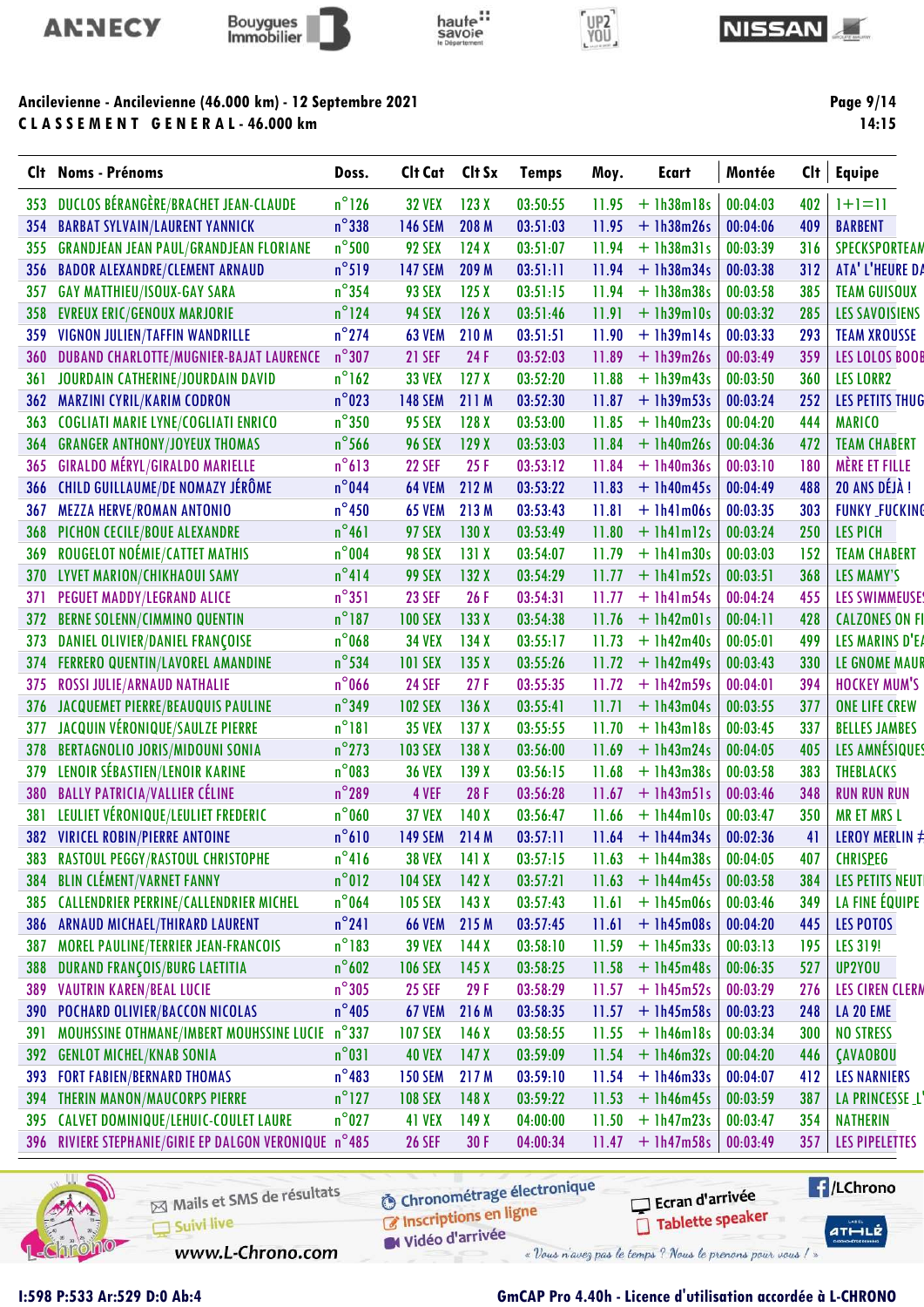



CLASSEMENT GENERAL-46.000 km

# haute:



#### **NISSAN**

Page 10/14  $14:15$ 

| Clt | <b>Noms - Prénoms</b>                           | Doss.           | Clt Cat        | Clt Sx           | <b>Temps</b> | Moy.  | <b>Ecart</b> | Montée   | Clt | <b>Equipe</b>                         |
|-----|-------------------------------------------------|-----------------|----------------|------------------|--------------|-------|--------------|----------|-----|---------------------------------------|
| 397 | <b>RAITANO ROMAIN/QUENTIN CHAPELET</b>          | $n^{\circ}325$  | <b>151 SEM</b> | 218 M            | 04:01:32     | 11.43 | $+1h48m55s$  | 00:04:31 | 467 | <b>LES ROQUINS</b>                    |
| 398 | LAFFIN EMILIE/TIRABOSCHI LÉO                    | $n^{\circ}$ 538 | <b>109 SEX</b> | 150X             | 04:01:42     | 11.42 | $+$ 1h49m06s | 00:04:09 | 423 | <b>LES YETIS</b>                      |
| 399 | <b>LOUIS LAURENT/AVEZOU CHRISTEL</b>            | $n^{\circ}382$  | <b>42 VEX</b>  | 151X             | 04:02:00     | 11.41 | $+1h49m24s$  | 00:04:11 | 427 | <b>CHRISLAU</b>                       |
| 400 | REY PIERRE-LOUIS/BOUSSIQUET SOPHIE              | $n^{\circ}$ 258 | <b>110 SEX</b> | 152X             | 04:02:20     | 11.39 | $+1h49m43s$  | 00:04:00 | 391 | <b>PLS</b>                            |
| 401 | <b>BUTTO AYMAN/CAZENAVE GUILLAUME</b>           | $n^{\circ}$ 293 | <b>68 VEM</b>  | 219 M            | 04:02:24     | 11.39 | $+1h49m47s$  | 00:03:12 | 188 | <b>XROUSSE TEAM</b>                   |
| 402 | <b>BERGER PASCAL/BERGER CÉCILE</b>              | $n^{\circ}$ ]]] | <b>43 VEX</b>  | 153X             | 04:02:25     | 11.39 | $+1h49m48s$  | 00:03:18 | 217 | <b>LES BERGER</b>                     |
| 403 | SALLES JEAN-BAPTISTE/BATISTA STÉPHANE           | $n^{\circ}$ 549 | <b>152 SEM</b> | 220 M            | 04:02:28     | 11.38 | $+1h49m52s$  | 00:04:42 | 480 | <b>TIC ET TAC TEAM</b>                |
| 404 | LEFORT JULIE/REMOLEUR RAPHAELLE                 | $n^{\circ}$ 119 | 5 VEF          | 31F              | 04:02:39     | 11.37 | $+ 1h50m03s$ | 00:07:04 | 528 | <b>LES BIEN NOMME</b>                 |
| 405 | MARTON RICQUART LUCILE/MARTON EVRARD CHAR n°524 |                 | 111 SEX        | 154X             | 04:02:43     | 11.37 | $+1h50m06s$  | 00:04:25 | 456 | <b>MARTON'S</b>                       |
| 406 | <b>GHEZZI LUDOVIC/GHEZZI DAMIEN</b>             | $n^{\circ}$ 499 | <b>69 VEM</b>  | 221 M            | 04:02:47     | 11.37 | $+1h50m10s$  | 00:04:08 | 421 | <b>CRAZY COUZ TEA</b>                 |
| 407 | MARTINEZ CHARLOTTE/REBOUCH SAMANTHA             | $n^{\circ}$ 297 | <b>27 SEF</b>  | 32F              | 04:02:48     | 11.37 | $+$ 1h50mlls | 00:03:13 | 194 | <b>ÉTOILE TROPICA</b>                 |
| 408 | ULRICH PHILIPPE/ULRICH KARINA                   | $n^{\circ}$ 554 | <b>44 VEX</b>  | 155 <sub>X</sub> | 04:02:48     | 11.37 | $+$ lh50mlls | 00:03:35 | 304 | <b>PHIKA TEAM</b>                     |
| 409 | <b>CLAEYS CHARLOTTE/CLAEYS MATTHIEU</b>         | $n^{\circ}$ 030 | <b>45 VEX</b>  | 156X             | 04:03:08     | 11.35 | $+1h50m32s$  | 00:03:28 | 266 | LES CH'TIS                            |
| 410 | ARQUIZAN CLARA/LAMBIN REMY                      | $n^{\circ}417$  | <b>112 SEX</b> | 157X             | 04:03:41     | 11.33 | $+$ 1h51m04s | 00:04:08 | 420 | <b>CLARA ET REM</b>                   |
| 411 | PROVENCHERES CHRISTOPHE/NICOLLIN FANETTE        | $n^{\circ}$ 151 | 113 SEX        | 158X             | 04:03:56     | 11.31 | $+1h51m19s$  | 00:03:36 | 309 | <b>LOUISE ET JULES</b>                |
| 412 | LE GLON JEAN-MARIE/MALINGE DAVID                | $n^{\circ}$ 212 | <b>70 VEM</b>  | 222 M            | 04:03:59     | 11.31 | $+1h51m23s$  | 00:03:46 | 344 | <b>YAKOLO</b>                         |
| 413 | <b>DEMARTA NICOLAS/GONNET PIERRICK</b>          | $n^{\circ}$ 505 | 71 VEM         | 223 M            | 04:04:01     | 11.31 | $+1h51m24s$  | 00:04:45 | 482 | <b>BEAUF' EN PICNI</b>                |
| 414 | MOLINIER PAULINE/STRIKWERDA EZRA                | $n^{\circ}$ 049 | <b>28 SEF</b>  | 33F              | 04:04:12     | 11.30 | $+1h51m35s$  | 00:04:51 | 492 | <b>OBJECTIF BATTRI</b>                |
| 415 | <b>LOREDON LOUIS-DANIEL/TASCON AURÉLLIEN</b>    | $n^{\circ}612$  | <b>72 VEM</b>  | 224 M            | 04:04:36     | 11.28 | $+1h51m59s$  | 00:04:19 | 442 | <b>LEROY MERLIN <math>\neq</math></b> |
| 416 | <b>BROGERE ERIC/BROGERE ESTELLE</b>             | $n^{\circ}$ 406 | <b>46 VEX</b>  | 159X             | 04:05:04     | 11.26 | $+$ 1h52m27s | 00:04:21 | 449 | AÏT <sub>0</sub>                      |
| 417 | MAUDEMAIN CHARLINE/BRUNEAU MICKAEL              | $n^{\circ}$ 065 | <b>114 SEX</b> | 160X             | 04:05:22     | 11.25 | $+1h52m45s$  | 00:04:22 | 450 | CHACHOUMICKA                          |
| 418 | <b>CHAUVINEAU MARC/GARINO THIERRY</b>           | $n^{\circ}$ 125 | <b>73 VEM</b>  | 225 M            | 04:05:27     | 11.25 | $+1h52m50s$  | 00:05:52 | 521 | <b>TOTO MARCO</b>                     |
| 419 | MACHUCA MANUEL/MACHUCA JULIEN                   | $n^{\circ}378$  | <b>153 SEM</b> | 226 M            | 04:05:30     | 11.24 | $+1h52m53s$  | 00:04:48 | 486 | "LOS MACHUCAI                         |
| 420 | ETIENNE NICOLAS/PESENTI STEPHANIE               | $n^{\circ}$ 070 | <b>47 VEX</b>  | 161X             | 04:05:39     | 11.24 | $+ 1h53m02s$ | 00:05:06 | 502 | <b>PESETIENNE</b>                     |
| 421 | LAVOREL CLÉMENTINE/GOUDEAU BAPTISTE             | $n^{\circ}$ 448 | <b>115 SEX</b> | 162X             | 04:05:44     | 11.23 | $+ 1h53m07s$ | 00:04:50 | 489 | <b>ZIOUUU</b>                         |
| 422 | <b>VOINCON FANNY/FAVRE REGUILLON LOIC</b>       | $n^{\circ}$ 339 | 116 SEX        | 163X             | 04:06:33     | 11.19 | $+$ 1h53m56s | 00:04:09 | 425 | <b>LES CREVETTES</b>                  |
| 423 | <b>BONNEVAY NICOLAS/BONNEVAY CAMILLE</b>        | $n^{\circ}$ 158 | 117 SEX        | 164X             | 04:06:37     | 11.19 | $+ 1h54m00s$ | 00:03:41 | 327 | THE MBCN TEAM                         |
| 424 | <b>VILLARD LUCILE/LE LOUER MARION</b>           | $n^{\circ}614$  | <b>29 SEF</b>  | 34 F             | 04:06:56     | 11.18 | $+$ 1h54m19s | 00:04:01 | 395 | UP2YOU                                |
| 425 | HOW SHING KOY LAËTITIA/HOW SHING KOY ELSA       | $n^{\circ}$ 284 | <b>30 SEF</b>  | 35F              | 04:07:01     | 11.17 | $+$ 1h54m24s | 00:04:02 | 399 | <b>LES MAURICIENN</b>                 |
| 426 | <b>BERTOIN JULIE/BERTOIN OLIVIER</b>            | $n^{\circ}$ 056 | <b>48 VEX</b>  | 165 <sub>X</sub> | 04:07:24     | 11.16 | $+$ 1h54m47s | 00:03:57 | 381 | <b>JULIEQLIVIER</b>                   |
| 427 | DUMAX CHRISTOPHE/DUMAX AGNÈS                    | $n^{\circ}$ 148 | <b>49 VEX</b>  | 166X             | 04:07:31     | 11.15 | $+$ 1h54m54s | 00:04:22 | 451 | <b>LES WARRIORS</b>                   |
| 428 | SILVESTRE MARIE/SILVESTRE CAROLINE              | $n^{\circ}$ 217 | <b>31 SEF</b>  | 36 F             | 04:08:12     | 11.12 | $+$ 1h55m35s | 00:03:04 | 154 | <b>LES SŒURETTES</b>                  |
| 429 | TRIPARD EMMANUEL/JAGER STÉPHAN                  | $n^{\circ}$ 057 | <b>74 VEM</b>  | 227 M            | 04:08:14     | 11.12 | $+1h55m37s$  | 00:04:15 | 434 | <b>SATANAS ET DIA</b>                 |
| 430 | <b>BONA ERIC/BENETTI HERVÉ</b>                  | $n^{\circ}$ 259 | <b>75 VEM</b>  | 228 M            | 04:08:16     | 11.12 | $+1h55m39s$  | 00:03:27 | 265 | <b>LA DIANGETEAM</b>                  |
| 431 | <b>CLAEYS ALIX/CLAEYS LOUIS</b>                 | $n^{\circ}$ 576 | <b>118 SEX</b> | 167 <sub>X</sub> | 04:08:22     | 11.11 | $+1h55m45s$  | 00:03:39 | 317 | <b>LES CHTIMIS</b>                    |
| 432 | PAWLAK PATRICK/POULAIN PHILIPPE                 | $n^{\circ}$ 528 | <b>76 VEM</b>  | 229 M            | 04:08:52     | 11.09 | $+$ 1h56m15s | 00:03:20 | 224 | 2PP                                   |
| 433 | <b>LANDI FLORIS/SAPPEY MARIE</b>                | $n^{\circ}$ 436 | <b>119 SEX</b> | 168 <sub>X</sub> | 04:08:54     | 11.09 | $+1h56m18s$  | 00:04:58 | 497 | <b>SOSO FOREVER</b>                   |
| 434 | <b>MARTINEZ AUDREY/MARTINEZ CAROLINE</b>        | $n^{\circ}521$  | <b>32 SEF</b>  | 37 F             | 04:09:06     | 11.08 | $+1h56m29s$  | 00:03:29 | 277 | LES SISTAS                            |
| 435 | <b>TAPIAS DAVY/FANTIN DE ALMEIDA SABRINA</b>    | $n^{\circ}$ 207 | <b>120 SEX</b> | 169X             | 04:09:08     | 11.08 | $+$ 1h56m31s | 00:04:18 | 440 | <b>ÉLISE</b>                          |
| 436 | MAXIT CHARLOTTE/PAPADOPOULOS MARIE              | $n^{\circ}431$  | <b>33 SEF</b>  | 38 F             | 04:09:09     | 11.08 | $+1h56m32s$  | 00:04:17 | 439 | <b>CHAMAYA</b>                        |
| 437 | <b>JANIAUD FRANCK/JANIAUD ALEXIS</b>            | $n^{\circ}184$  | <b>154 SEM</b> | 230 M            | 04:09:28     | 11.06 | $+1h56m52s$  | 00:04:02 | 398 | <b>TEAM JAJA</b>                      |
| 438 | RONGER CÉLINE/VEYRAT JEAN                       | $n^{\circ}$ 144 | <b>121 SEX</b> | 170X             | 04:09:32     | 11.06 | $+1h56m55s$  | 00:03:46 | 347 | JC                                    |
| 439 | <b>BELOT EMMANUEL/ROHR JOELLE</b>               | $n^{\circ}$ 552 | <b>50 VEX</b>  | 171X             | 04:09:58     | 11.04 | $+$ 1h57m21s | 00:04:13 | 431 | <b>JOJO ET MANU</b>                   |
| 440 | <b>GRAND KARINE/MAZZA ALEXANDRA</b>             | $n^{\circ}280$  | 6 VEF          | 39 F             | 04:10:08     | 11.03 | $+ 1h57m32s$ | 00:03:33 | 292 | <b>LES GAZELLES CO</b>                |
|     |                                                 |                 |                |                  |              |       |              |          |     |                                       |



1:598 P:533 Ar:529 D:0 Ab:4

ł.

Mails et SMS de résultats Suivi live www.L-Chrono.com

**6** Chronométrage électronique Inscriptions en ligne

**E** /LChrono

 $ATHLZ$ 

Ecran d'arrivée Tablette speaker

Vidéo d'arrivée

GmCAP Pro 4.40h - Licence d'utilisation accordée à L-CHRONO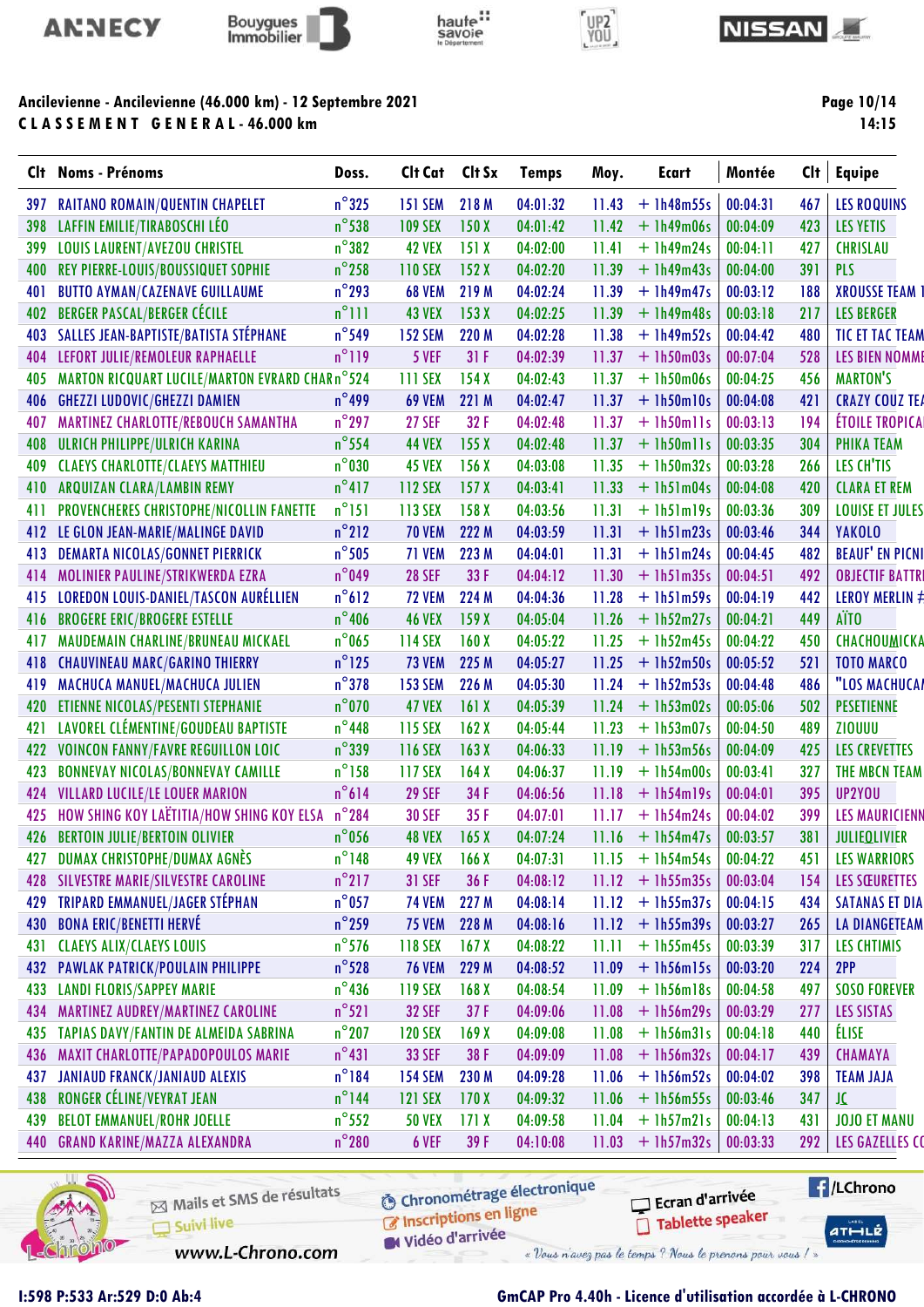



# haute:<br>savoie



#### **NISSAN**

### Ancilevienne - Ancilevienne (46.000 km) - 12 Septembre 2021 CLASSEMENT GENERAL-46.000 km

Page 11/14  $14:15$ 

| $n^{\circ}$ 094<br><b>GILARD ÉTIENNE/FERRERO MORGANE</b><br><b>122 SEX</b><br>172X<br>04:10:12<br>$+1h57m35s$<br>00:03:47<br>353<br>441<br>11.03<br>$n^{\circ}$ 507<br>40F<br>345<br><b>GUICHERD ELODIE/GUICHERD JUSTINE</b><br><b>34 SEF</b><br>04:11:40<br>10.97<br>$+1h59m04s$<br>00:03:46<br>442<br>$n^{\circ}$ 394<br>MARCHAND STEPHANIE/LIGEON GREGORY<br>04:13:08<br>$+ 2h00m32s$<br>00:04:17<br>437<br>443<br><b>123 SEX</b><br>173X<br>10.90<br>$n^{\circ}$ 457<br>444<br><b>GRAVE YANN/SUIVENG REMY</b><br>$+ 2h00m35s$<br>00:04:27<br><b>155 SEM</b><br>231 M<br>04:13:12<br>10.90<br>461<br>$n^{\circ}$ 553<br>JAEGGI MAUD/HUSZNO LÉA<br><b>35 SEF</b><br>41 F<br>04:13:45<br>10.88<br>00:03:34<br>299<br>445<br>$+ 2h01m08s$<br>$n^{\circ}343$<br>DE COUPADE DOMINIQUE/COQUERY ISABELLE<br>42F<br>04:13:52<br>00:04:30<br>466<br>446<br>7 VEF<br>10.87<br>$+ 2h01m15s$<br>VANCAUWENBERGHE FABRICE/VANCAUWENBERGHE n°089<br><b>156 SEM</b><br>232 M<br>04:14:24<br>10.85<br>$+ 2h01m47s$<br>00:03:19<br>219<br>447 | <b>MOGIL</b><br>SO <sub>SIS</sub><br><b>ARCHE 1</b><br><b>REMYAN</b><br>THE GIPSY QUEEI<br><b>LES FOFOLLES</b><br><b>VANCO POWER</b><br><b>GHIBLI RUNNERS</b> |
|--------------------------------------------------------------------------------------------------------------------------------------------------------------------------------------------------------------------------------------------------------------------------------------------------------------------------------------------------------------------------------------------------------------------------------------------------------------------------------------------------------------------------------------------------------------------------------------------------------------------------------------------------------------------------------------------------------------------------------------------------------------------------------------------------------------------------------------------------------------------------------------------------------------------------------------------------------------------------------------------------------------------------------|---------------------------------------------------------------------------------------------------------------------------------------------------------------|
|                                                                                                                                                                                                                                                                                                                                                                                                                                                                                                                                                                                                                                                                                                                                                                                                                                                                                                                                                                                                                                |                                                                                                                                                               |
|                                                                                                                                                                                                                                                                                                                                                                                                                                                                                                                                                                                                                                                                                                                                                                                                                                                                                                                                                                                                                                |                                                                                                                                                               |
|                                                                                                                                                                                                                                                                                                                                                                                                                                                                                                                                                                                                                                                                                                                                                                                                                                                                                                                                                                                                                                |                                                                                                                                                               |
|                                                                                                                                                                                                                                                                                                                                                                                                                                                                                                                                                                                                                                                                                                                                                                                                                                                                                                                                                                                                                                |                                                                                                                                                               |
|                                                                                                                                                                                                                                                                                                                                                                                                                                                                                                                                                                                                                                                                                                                                                                                                                                                                                                                                                                                                                                |                                                                                                                                                               |
|                                                                                                                                                                                                                                                                                                                                                                                                                                                                                                                                                                                                                                                                                                                                                                                                                                                                                                                                                                                                                                |                                                                                                                                                               |
|                                                                                                                                                                                                                                                                                                                                                                                                                                                                                                                                                                                                                                                                                                                                                                                                                                                                                                                                                                                                                                |                                                                                                                                                               |
| $n^{\circ}$ 296<br>43F<br><b>36 SEF</b><br>04:14:36<br>10.84<br>$+ 2h01m59s$<br>00:04:21<br>448<br>448<br><b>BONTRON LOUISE/BADIN SOPHIE</b>                                                                                                                                                                                                                                                                                                                                                                                                                                                                                                                                                                                                                                                                                                                                                                                                                                                                                   |                                                                                                                                                               |
| $n^{\circ}$ 222<br>449<br><b>CONS ALEXIS/CONS OPHELIE</b><br>174X<br>04:14:54<br>10.83<br>$+ 2h02m18s$<br>00:04:37<br>474<br><b>124 SEX</b>                                                                                                                                                                                                                                                                                                                                                                                                                                                                                                                                                                                                                                                                                                                                                                                                                                                                                    | <b>ALBA'S TEAM</b>                                                                                                                                            |
| $n^{\circ}$ 155<br><b>LAVAULT SABINE/TEYSSIER NATHALIE</b><br>8 VEF<br>44 F<br>04:15:00<br>$+ 2h02m23s$<br>00:04:15<br>435<br>450<br>10.82                                                                                                                                                                                                                                                                                                                                                                                                                                                                                                                                                                                                                                                                                                                                                                                                                                                                                     | PLUS QUE 50M                                                                                                                                                  |
| $n^{\circ}$ 245<br>ROUSSEAU ALAIN/ROUSSELIN THIERRY<br>233 M<br>04:15:19<br>10.81<br>00:04:32<br>468<br>451<br><b>77 VEM</b><br>$+ 2h02m42s$                                                                                                                                                                                                                                                                                                                                                                                                                                                                                                                                                                                                                                                                                                                                                                                                                                                                                   | <b>LES QUINQUAS F</b>                                                                                                                                         |
| $n^{\circ}$ 588<br>452<br>RAFFIN JEAN-PAUL/RAFFIN MARIE-DANIELLE<br><b>125 SEX</b><br>175X<br>04:15:26<br>10.81<br>$+ 2h02m49s$<br>00:04:08<br>417                                                                                                                                                                                                                                                                                                                                                                                                                                                                                                                                                                                                                                                                                                                                                                                                                                                                             | L'ATOUT CHOC                                                                                                                                                  |
| $n^{\circ}221$<br>PINÇON ALEXIS/PINÇON ADELINE<br><b>51 VEX</b><br>176X<br>04:15:52<br>10.79<br>$+ 2h03m15s$<br>00:04:26<br>459<br>453                                                                                                                                                                                                                                                                                                                                                                                                                                                                                                                                                                                                                                                                                                                                                                                                                                                                                         | <b>MARTY ET DOC'</b>                                                                                                                                          |
| $n^{\circ}$ 333<br><b>BOURDAT RAPHAÈLE/MICHAUD LAURENT</b><br>00:03:18<br><b>126 SEX</b><br>04:16:33<br>$+ 2h03m56s$<br>214<br>454<br>177 <sub>X</sub><br>10.76                                                                                                                                                                                                                                                                                                                                                                                                                                                                                                                                                                                                                                                                                                                                                                                                                                                                | <b>LES LIONCEAUX</b>                                                                                                                                          |
| $n^{\circ}$ 559<br>MIMAUD EMMANUELLE/MIMAUD MARGOT<br>45F<br>00:04:54<br>494<br>455<br><b>37 SEF</b><br>04:16:40<br>10.75<br>$+ 2h04m03s$                                                                                                                                                                                                                                                                                                                                                                                                                                                                                                                                                                                                                                                                                                                                                                                                                                                                                      | <b>LES MIMOLETTES</b>                                                                                                                                         |
| $n^{\circ}$ 473<br><b>ALLIBERT JUSTINE/MARTIN PERRINE</b><br><b>38 SEF</b><br>46 F<br>00:04:11<br>429<br>456<br>04:16:54<br>10.74<br>$+ 2h04m17s$                                                                                                                                                                                                                                                                                                                                                                                                                                                                                                                                                                                                                                                                                                                                                                                                                                                                              | LES COUZ !!                                                                                                                                                   |
| $n^{\circ}611$<br>ROMAIN KÉVIN/ROSSI AURÉLIEN<br>234 M<br>00:04:02<br>457<br><b>157 SEM</b><br>04:17:07<br>10.73<br>$+ 2h04m30s$<br>400                                                                                                                                                                                                                                                                                                                                                                                                                                                                                                                                                                                                                                                                                                                                                                                                                                                                                        | <b>LEROY MERLIN #</b>                                                                                                                                         |
| SEMILLÉ ANAÏS/REYNAUD MÉLANIE<br>$n^{\circ}$ 191<br>458<br><b>39 SEF</b><br>47F<br>04:17:30<br>10.72<br>$+ 2h04m53s$<br>00:04:07<br>414                                                                                                                                                                                                                                                                                                                                                                                                                                                                                                                                                                                                                                                                                                                                                                                                                                                                                        | <b>STAPSIENNES</b>                                                                                                                                            |
| $n^{\circ}$ 348<br>48F<br>459<br><b>ARCIN MAUD/ARCIN MAY</b><br><b>40 SEF</b><br>04:17:42<br>10.71<br>$+ 2h05m05s$<br>00:03:04<br>155                                                                                                                                                                                                                                                                                                                                                                                                                                                                                                                                                                                                                                                                                                                                                                                                                                                                                          | <b>LES MAXI-TAUPE</b>                                                                                                                                         |
| $n^{\circ}$ 210<br><b>VIVANT DAVID/PORTAZ JACK</b><br><b>158 SEM</b><br>235 M<br>04:18:04<br>$+ 2h05m27s$<br>00:04:22<br>452<br>460<br>10.70                                                                                                                                                                                                                                                                                                                                                                                                                                                                                                                                                                                                                                                                                                                                                                                                                                                                                   | <b>VY AND PICHE</b>                                                                                                                                           |
| $n^{\circ}034$<br>49 F<br>379<br>461<br>LEFEVRE CAMILLE/SENEE COLINE<br>41 SEF<br>04:18:34<br>10.67<br>$+ 2h05m58s$<br>00:03:56                                                                                                                                                                                                                                                                                                                                                                                                                                                                                                                                                                                                                                                                                                                                                                                                                                                                                                | LES COCAS                                                                                                                                                     |
| $n^{\circ}$ 439<br><b>BILLIOUD CLÉMENTINE/DESOMBRE CONSTANCE</b><br>42 SEF<br>50F<br>00:03:39<br>320<br>462<br>04:18:58<br>10.66<br>$+ 2h06m21s$                                                                                                                                                                                                                                                                                                                                                                                                                                                                                                                                                                                                                                                                                                                                                                                                                                                                               | <b>CORPSNICHON</b>                                                                                                                                            |
| $n^{\circ}$ 359<br>PESCIO FRANCE/VALLET PIERRE-ADRIEN<br><b>127 SEX</b><br>178X<br>04:20:03<br>$+ 2h07m27s$<br>00:03:46<br>346<br>463<br>10.61                                                                                                                                                                                                                                                                                                                                                                                                                                                                                                                                                                                                                                                                                                                                                                                                                                                                                 | <b>FRANKIE_BIG BA</b>                                                                                                                                         |
| $n^{\circ}103$<br><b>SANIEZ OLIVIER/TOLLET PIERRE</b><br><b>159 SEM</b><br>04:20:29<br>$+ 2h07m52s$<br>00:05:16<br>512<br>464<br>236 M<br>10.60                                                                                                                                                                                                                                                                                                                                                                                                                                                                                                                                                                                                                                                                                                                                                                                                                                                                                | <b>LES GOODVIBERS</b>                                                                                                                                         |
| $n^{\circ}$ 053<br>OCAMPO ALPHONSE/OCAMPO NATHALIE<br>00:04:30<br>465<br>465<br><b>52 VEX</b><br>179X<br>04:21:11<br>10.57<br>$+ 2h08m34s$                                                                                                                                                                                                                                                                                                                                                                                                                                                                                                                                                                                                                                                                                                                                                                                                                                                                                     | LES INSÉPARABL                                                                                                                                                |
| DELALOYE LISE/GASPOZ VALÉRIE<br>$n^{\circ}$ 026<br>9 VEF<br>51 F<br>04:21:24<br>$+ 2h08m47s$<br>00:04:12<br>430<br>466<br>10.56                                                                                                                                                                                                                                                                                                                                                                                                                                                                                                                                                                                                                                                                                                                                                                                                                                                                                                | LES VALAIS'ÂME                                                                                                                                                |
| $n^{\circ}$ 256<br><b>GENIN CHARLOTTE/GENIN ANTOINE</b><br><b>53 VEX</b><br>180 X<br>04:21:41<br>00:03:41<br>325<br>467<br>10.55<br>$+ 2h09m04s$                                                                                                                                                                                                                                                                                                                                                                                                                                                                                                                                                                                                                                                                                                                                                                                                                                                                               | <b>TEAM GENIUS</b>                                                                                                                                            |
| $n^{\circ}$ 159<br>PORTAL LAURENCE/CONDUCHE ALICE<br><b>43 SEF</b><br>52F<br>04:21:43<br>10.55<br>00:03:31<br>282<br>468<br>$+ 2h09m07s$                                                                                                                                                                                                                                                                                                                                                                                                                                                                                                                                                                                                                                                                                                                                                                                                                                                                                       | <b>GATITOS</b>                                                                                                                                                |
| $n^{\circ}028$<br>MIGUEL FRANCOIS/MIGUEL MAXIME<br><b>160 SEM</b><br>237 M<br>04:21:50<br>$+ 2h09m13s$<br>00:04:26<br>458<br>469<br>10.54                                                                                                                                                                                                                                                                                                                                                                                                                                                                                                                                                                                                                                                                                                                                                                                                                                                                                      | <b>FRAMAX</b>                                                                                                                                                 |
| $n^{\circ}$ 180<br>322<br><b>54 VEX</b><br>181X<br>00:03:40<br><b>MUZARD MARTIAL/DELDYCKE MARIE</b><br>04:21:51<br>10.54<br>$+ 2h09m14s$<br>470                                                                                                                                                                                                                                                                                                                                                                                                                                                                                                                                                                                                                                                                                                                                                                                                                                                                                | MM'S                                                                                                                                                          |
| $n^{\circ}362$<br>PEDRALI SOPHIE/CORBALAN ALEXANDRA<br>53 F<br>04:21:57<br><b>10 VEF</b><br>10.54<br>$+ 2h09m21s$<br>00:04:28<br>463<br>471                                                                                                                                                                                                                                                                                                                                                                                                                                                                                                                                                                                                                                                                                                                                                                                                                                                                                    | <b>INTRÉPIDES GAZ</b>                                                                                                                                         |
| $n^{\circ}$ 364<br>MOISAN ARNAUD/MOISAN NATHALIE<br><b>55 VEX</b><br>182X<br>04:22:36<br>$+ 2h09m59s$<br>00:04:17<br>438<br>472<br>10.51                                                                                                                                                                                                                                                                                                                                                                                                                                                                                                                                                                                                                                                                                                                                                                                                                                                                                       | LES CHOUCHOUS                                                                                                                                                 |
| $n^{\circ}$ 220<br>LE ROUX JACQUES/CHASTEAU PHILIPPE<br><b>78 VEM</b><br>238 M<br>04:22:59<br>10.50<br>$+ 2h10m22s$<br>00:05:02<br>473<br>500                                                                                                                                                                                                                                                                                                                                                                                                                                                                                                                                                                                                                                                                                                                                                                                                                                                                                  | <b>LES VIEUX</b>                                                                                                                                              |
| $n^{\circ}105$<br><b>VESIN ALINE/REPULLES DENIS</b><br>$+ 2h10m58s$<br>00:05:30<br><b>56 VEX</b><br>183X<br>04:23:35<br>10.47<br>519<br>474                                                                                                                                                                                                                                                                                                                                                                                                                                                                                                                                                                                                                                                                                                                                                                                                                                                                                    | <b>ATD</b>                                                                                                                                                    |
| $n^{\circ}$ 563<br>ENJALBERT CHRISTOPHE/TOULET BENOÎT<br>$+ 2h1lm22s$<br>00:03:14<br><b>161 SEM</b><br>239 M<br>04:23:58<br>10.46<br>197<br>475                                                                                                                                                                                                                                                                                                                                                                                                                                                                                                                                                                                                                                                                                                                                                                                                                                                                                | <b>ARCHE 2</b>                                                                                                                                                |
| <b>GOURIN DANIEL/POTHIER STÉPHANIE</b><br>$n^{\circ}$ 178<br>$+ 2h11m36s$<br>00:04:50<br>476<br><b>57 VEX</b><br>184X<br>04:24:13<br>490<br>10.45                                                                                                                                                                                                                                                                                                                                                                                                                                                                                                                                                                                                                                                                                                                                                                                                                                                                              | <b>LES BRETONS</b>                                                                                                                                            |
| <b>CROTTET-FALCOT RÉMI/CROTTET GILLES</b><br>$n^{\circ}104$<br><b>162 SEM</b><br>477<br>240 M<br>04:24:27<br>10.44<br>$+ 2h11m51s$<br>00:05:08<br>505                                                                                                                                                                                                                                                                                                                                                                                                                                                                                                                                                                                                                                                                                                                                                                                                                                                                          | <b>GUDULE</b>                                                                                                                                                 |
| VIDAL LAURA/HARBONVILLE FRÉDÉRIC<br>$n^{\circ}$ 537<br>$+ 2h12m22s$<br>478<br><b>128 SEX</b><br>185X<br>04:24:58<br>00:04:48<br>10.42<br>485                                                                                                                                                                                                                                                                                                                                                                                                                                                                                                                                                                                                                                                                                                                                                                                                                                                                                   | A CLOCHE PIED                                                                                                                                                 |
| <b>CHENAL BENEDICTE/BATARDIN SYLVAIN</b><br>$n^{\circ}357$<br>479<br><b>58 VEX</b><br>186X<br>04:25:05<br>10.41<br>$+ 2h12m28s$<br>00:03:41<br>326                                                                                                                                                                                                                                                                                                                                                                                                                                                                                                                                                                                                                                                                                                                                                                                                                                                                             | 2BE3!                                                                                                                                                         |
| <b>BONTAZ CHLOÉ/BASSO-BERT JULIE</b><br>$n^{\circ}315$<br>480<br>54 F<br>00:04:23<br><b>44 SEF</b><br>04:25:06<br>10.41<br>$+ 2h12m29s$<br>453                                                                                                                                                                                                                                                                                                                                                                                                                                                                                                                                                                                                                                                                                                                                                                                                                                                                                 | <b>LES ZINES</b>                                                                                                                                              |
| $n^{\circ}261$<br><b>FRENE GERALD/CHEVILLARD PIERRE YVES</b><br>$+ 2h12m47s$<br>481<br><b>79 VEM</b><br>241 M<br>04:25:23<br>10.40<br>00:04:56<br>495                                                                                                                                                                                                                                                                                                                                                                                                                                                                                                                                                                                                                                                                                                                                                                                                                                                                          | <b>FUCK2020!</b>                                                                                                                                              |
| $n^{\circ}201$<br>RICHTER BAPTISTE/KIEFFER LÉO<br>482<br><b>163 SEM</b><br>$+ 2h12m54s$<br>00:04:28<br>242 M<br>04:25:31<br>10.40<br>464                                                                                                                                                                                                                                                                                                                                                                                                                                                                                                                                                                                                                                                                                                                                                                                                                                                                                       | <b>TUCHES BROTHEI</b>                                                                                                                                         |
| $n^{\circ}132$<br>D'ORGEVILLE ALEXANDRA/SCHETTINI ALEXANDRE<br>483<br><b>129 SEX</b><br>187 <sub>X</sub><br>04:26:24<br>10.36<br>$+ 2h13m47s$<br>00:04:38<br>477                                                                                                                                                                                                                                                                                                                                                                                                                                                                                                                                                                                                                                                                                                                                                                                                                                                               | <b>LES BUENOS</b>                                                                                                                                             |
| $n^{\circ}331$<br>484 GATTUSO ANNABELLE/ROLANDO CHLOÉ<br>$+ 2h13m49s$<br><b>11 VEF</b><br>55 F<br>04:26:26<br>00:04:48<br>10.36<br>487                                                                                                                                                                                                                                                                                                                                                                                                                                                                                                                                                                                                                                                                                                                                                                                                                                                                                         | <b>TOUT DANS LE M</b>                                                                                                                                         |



Mails et SMS de résultats Suivi live

**6** Chronométrage électronique

**E**/LChrono Ecran d'arrivée Tablette speaker

 $ATHLZ$ 

Inscriptions en ligne

www.L-Chrono.com

Vidéo d'arrivée « Vous n'avez pas le temps ? Nous le prenons pour vous / »

1:598 P:533 Ar:529 D:0 Ab:4

**GmCAP Pro 4.40h - Licence d'utilisation accordée à L-CHRONO**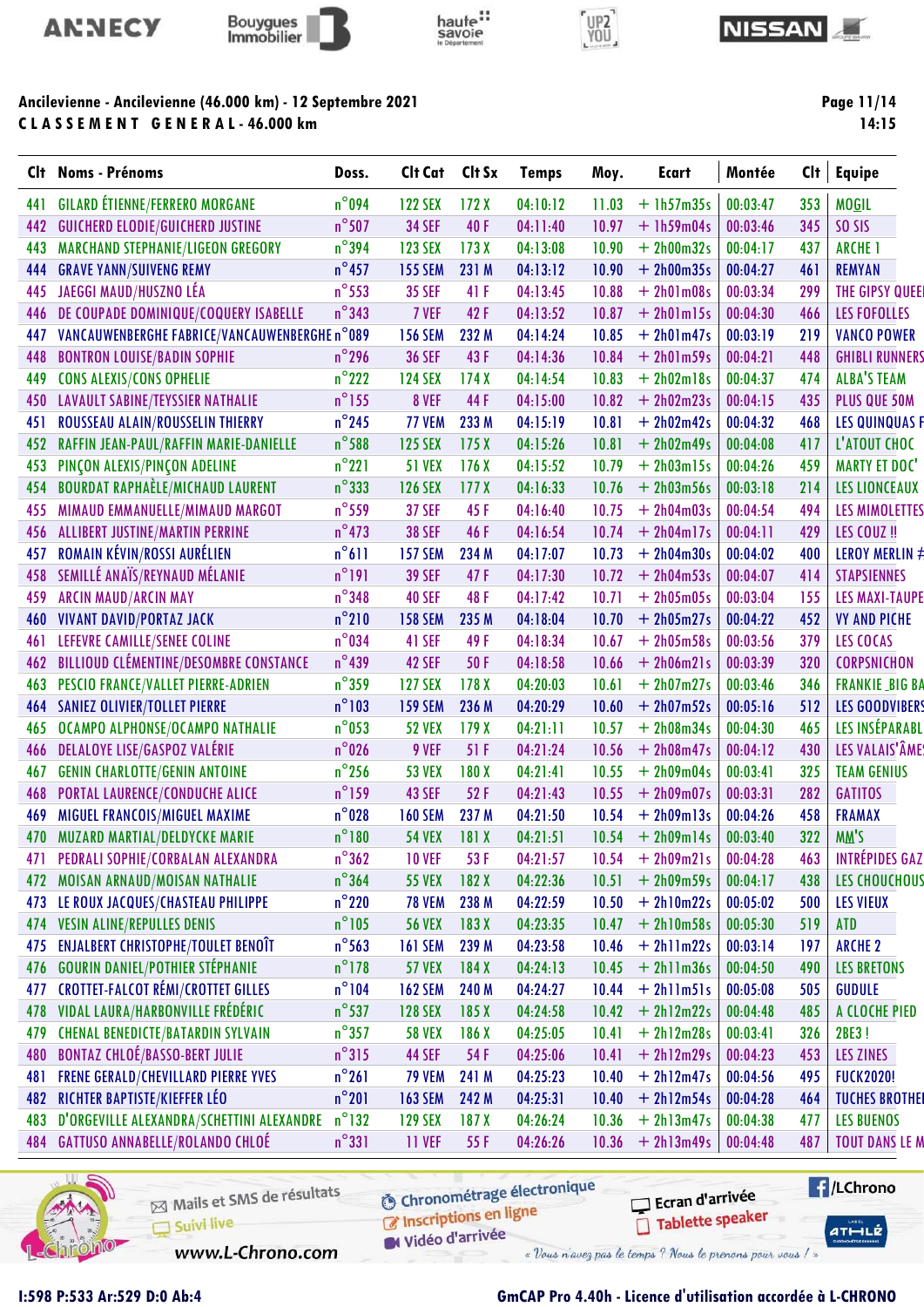



# haute:<br>savoie



#### **NISSAN**

## Ancilevienne - Ancilevienne (46.000 km) - 12 Septembre 2021 CLASSEMENT GENERAL-46.000 km

Page 12/14  $14:15$ 

|     | Clt Noms - Prénoms                          | Doss.           | Clt Cat        | Clt Sx | <b>Temps</b> | Moy.  | <b>Ecart</b> | Montée   | Clt | <b>Equipe</b>          |
|-----|---------------------------------------------|-----------------|----------------|--------|--------------|-------|--------------|----------|-----|------------------------|
| 485 | <b>FRESSINEAU EMILIE/TERPEND MANDY</b>      | $n^{\circ}$ 606 | <b>45 SEF</b>  | 56 F   | 04:26:35     | 10.35 | $+ 2h13m58s$ | 00:04:37 | 476 | <b>TEAM POKAÏ</b>      |
|     | 486 CAZEAUX KINAN/DUFRENE LOÏC              | $n^{\circ}501$  | <b>164 SEM</b> | 243 M  | 04:26:36     | 10.35 | $+ 2h13m59s$ | 00:05:28 | 518 | <b>PROJET CHERKI</b>   |
| 487 | <b>DUBOST MAXIME/COLLET LAURIANE</b>        | $n^{\circ}427$  | <b>130 SEX</b> | 188 X  | 04:26:39     | 10.35 | $+ 2h14m03s$ | 00:04:20 | 443 | <b>MAXLAULAU'</b>      |
| 488 | <b>DECOURCELLE VINCENT/MIGNE YVANN</b>      | $n^{\circ}$ 249 | <b>165 SEM</b> | 244 M  | 04:27:13     | 10.33 | $+ 2h14m36s$ | 00:04:53 | 493 | <b>DOUBLE DRAGOI</b>   |
| 489 | ARCIN ANABELLE/BAJOLET MATHILDE             | $n^{\circ}372$  | <b>46 SEF</b>  | 57F    | 04:27:40     | 10.31 | $+ 2h15m03s$ | 00:04:16 | 436 | <b>LES MINI-TAUPE</b>  |
| 490 | LUPIN MÉGANE/ALLEMAND LUCIE                 | $n^{\circ}$ 525 | 47 SEF         | 58 F   | 04:27:59     | 10.30 | $+ 2h15m22s$ | 00:04:25 | 457 | <b>LES BOUBINES</b>    |
| 491 | HAUDESTAINE GILLES/HAUDESTAINE JULES        | $n^{\circ}$ 122 | <b>166 SEM</b> | 245 M  | 04:28:37     | 10.28 | $+ 2h16m00s$ | 00:03:32 | 286 | <b>LES HAUTS DES T</b> |
| 492 | <b>DEGROOTE CHARLOTTE/PAGET MARIE</b>       | $n^{\circ}$ 234 | <b>12 VEF</b>  | 59F    | 04:28:37     | 10.28 | $+ 2h16m00s$ | 00:04:06 | 410 | <b>TEAM PIOUS</b>      |
| 493 | <b>BLIN FABIENNE/BLIN PATRICK</b>           | $n^{\circ}010$  | <b>59 VEX</b>  | 189 X  | 04:29:11     | 10.25 | $+ 2h16m35s$ | 00:04:24 | 454 | <b>FABIENNE ET PAT</b> |
| 494 | <b>STELLIO CLAIRE/DUVERNEY ELIE</b>         | $n^{\circ}$ 395 | <b>131 SEX</b> | 190X   | 04:29:54     | 10.23 | $+ 2h17m17s$ | 00:05:07 | 503 | <b>ARCHE 3</b>         |
| 495 | <b>LEPAGE ERIC/LEPAGE PERRINE</b>           | $n^{\circ}$ 257 | <b>132 SEX</b> | 191X   | 04:31:09     | 10.18 | $+ 2h18m32s$ | 00:05:26 | 517 | $22 + 58 = 80$         |
| 496 | VANOTTI AUDREY/DIDONA PAULINE               | $n^{\circ}$ 424 | 48 SEF         | 60F    | 04:31:34     | 10.16 | $+ 2h18m58s$ | 00:05:23 | 516 | <b>LA PETITE ANNE</b>  |
| 497 | LEHNING MATTIEU/FRANCHEQUIN GAETAN          | $n^{\circ}$ 443 | <b>167 SEM</b> | 246 M  | 04:31:45     | 10.16 | $+ 2h19m08s$ | 00:03:54 | 374 | <b>FUSIL MCCUL</b>     |
| 498 | <b>SOIL MAGALI/JARNOUX DIDIER</b>           | $n^{\circ}$ 177 | <b>60 VEX</b>  | 192X   | 04:31:49     | 10.15 | $+ 2h19m12s$ | 00:04:41 | 479 | <b>DIDMAG</b>          |
| 499 | PATRUNO ANNE/DEBRA NATACHA                  | $n^{\circ}$ 076 | <b>13 VEF</b>  | 61 F   | 04:31:59     | 10.15 | $+ 2h19m22s$ | 00:04:56 | 496 | <b>LA CROQUETTE T</b>  |
| 500 | <b>MARTIN CLAIRE/MARTIN BRICE</b>           | $n^{\circ}321$  | <b>133 SEX</b> | 193X   | 04:32:41     | 10.12 | $+ 2h20m04s$ | 00:04:01 | 393 | KK                     |
| 501 | NORMAND ALEXANDRE/LE ROUX MATHILDE          | $n^{\circ}$ 476 | <b>134 SEX</b> | 194X   | 04:32:52     | 10.11 | $+ 2h20ml6s$ | 00:04:43 | 481 | PICHE_POCHE            |
| 502 | <b>BALLEFIN LAURANNE/CALVI ERIC</b>         | $n^{\circ}$ 036 | <b>135 SEX</b> | 195X   | 04:33:23     | 10.10 | $+ 2h20m46s$ | 00:04:46 | 484 | <b>CHAPÔ JULÔ</b>      |
| 503 | <b>DELSART DAPHNÉ/JUILLARD AGATHE</b>       | $n^{\circ}020$  | 49 SEF         | 62F    | 04:34:15     | 10.06 | $+ 2h21m38s$ | 00:05:00 | 498 | <b>LES GRANDES JA</b>  |
| 504 | LOPES FRESSINET ÉMILIE/WATERLOT CÉLINE      | $n^{\circ}$ 446 | <b>14 VEF</b>  | 63F    | 04:35:07     | 10.03 | $+ 2h22m30s$ | 00:06:14 | 523 | <b>LES WATERLOPES</b>  |
| 505 | <b>SOUBEYRAND LAURA/DUPONT VIRGINIE</b>     | $n^{\circ}$ 240 | <b>50 SEF</b>  | 64F    | 04:38:39     | 9.91  | $+ 2h26m02s$ | 00:04:27 | 460 | <b>LES NO STRESS</b>   |
| 506 | LEPOUTRE MAX/LEPOUTRE ALBAN                 | $n^{\circ}121$  | <b>168 SEM</b> | 247 M  | 04:39:25     | 9.88  | $+ 2h26m48s$ | 00:03:46 | 343 | <b>LES POUTRES</b>     |
| 507 | <b>MOUGENOT LAURENT/NSENDA THOMAS</b>       | $n^{\circ}032$  | <b>80 VEM</b>  | 248 M  | 04:42:00     | 9.79  | $+ 2h29m23s$ | 00:04:45 | 483 | <b>TEAM ISHAKU</b>     |
| 508 | <b>BIRBA LINDSEY/SANTALUCIA JORRIS</b>      | $n^{\circ}$ 550 | <b>61 VEX</b>  | 196X   | 04:42:04     | 9.79  | $+ 2h29m27s$ | 00:07:07 | 529 | <b>LES HYDROLIQU</b>   |
| 509 | KEMENY ANNABELLE/GAUDIN CÉLINE              | $n^{\circ}$ 130 | <b>51 SEF</b>  | 65F    | 04:42:26     | 9.77  | $+ 2h29m50s$ | 00:04:11 | 426 | <b>RUN MA POULE!</b>   |
| 510 | FLAMION ANTONIN/FLAMION LAURINE             | $n^{\circ}$ 236 | <b>136 SEX</b> | 197X   | 04:42:41     | 9.76  | $+ 2h30m05s$ | 00:05:12 | 507 | <b>FLAMION</b>         |
| 511 | DASNOIS VALENTINE/ALDA MICHÈLE              | $n^{\circ}$ 266 | <b>15 VEF</b>  | 66F    | 04:43:29     | 9.74  | $+ 2h30m52s$ | 00:05:17 | 513 | <b>LES POMPOMS G</b>   |
| 512 | VIGNEAU STEEVE/DOMANSKI GEOFFREY            | $n^{\circ}$ 042 | <b>169 SEM</b> | 249 M  | 04:45:33     | 9.67  | $+ 2h32m56s$ | 00:04:13 | 432 | <b>LA DRINK TEAM</b>   |
| 513 | <b>GENOLI STÉPHANE/SUBIT LAETITIA</b>       | $n^{\circ}353$  | <b>137 SEX</b> | 198 X  | 04:46:22     | 9.64  | $+ 2h33m45s$ | 00:05:15 | 510 | <b>BONNIE AND CLI</b>  |
|     | 514 BLIN BASTIEN/GAIGNOUX RAPHAELLE         | $n^{\circ}$ 007 | <b>138 SEX</b> | 199X   | 04:48:57     | 9.55  | $+ 2h36m20s$ | 00:04:39 | 478 | <b>LES PETITS CABR</b> |
|     | 515 MORTIER SÉBASTIEN/GARCIA BRUNO          | $n^{\circ}342$  | <b>170 SEM</b> | 250 M  | 04:49:02     | 9.55  | $+ 2h36m26s$ | 00:05:19 | 514 | LE RETOUR              |
| 516 | <b>TORREQUADRA ANNIE/TORREQUADRA FABIEN</b> | $n^{\circ}$ 285 | <b>62 VEX</b>  | 200X   | 04:49:48     | 9.52  | $+ 2h37m11s$ | 00:04:15 | 433 | <b>LES VIEUX TORRI</b> |
|     | 517 LOUCHE SÉBASTIEN/LOUCHE JEAN-MARC       | $n^{\circ}318$  | <b>81 VEM</b>  | 251 M  | 04:49:48     | 9.52  | $+ 2h37m11s$ | 00:04:09 | 422 | IN LOUCHE TEAM         |
|     | 518 PARADIS VALENTIN/PARADIS MATHIEU        | $n^{\circ}481$  | <b>171 SEM</b> | 252 M  | 04:50:01     | 9.52  | $+ 2h37m24s$ | 00:06:24 | 525 | <b>TOM_JERRY</b>       |
| 519 | DUCRET ANDRÉANE/GAMMERI ALEXANDRA           | $n^{\circ}$ 139 | <b>16 VEF</b>  | 67F    | 04:50:50     | 9.49  | $+ 2h38m13s$ | 00:04:34 | 471 | <b>PINK LADIES</b>     |
|     | 520 PRZYSWA LAURENT/PRZYSWA JUSTINE         | $n^{\circ}392$  | <b>139 SEX</b> | 201X   | 04:54:34     | 9.37  | $+ 2h4lm57s$ | 00:03:45 | 341 | <b>LES PRZYSWAVIT</b>  |
| 521 | <b>GRANDIN ROMANE/RENARD NATHALIE</b>       | $n^{\circ}$ 224 | <b>52 SEF</b>  | 68F    | 04:57:59     | 9.26  | $+ 2h45m22s$ | 00:05:14 | 509 | <b>TEAM ATHÉNA</b>     |
| 522 | <b>VIDOT ELPHEGE/URBAN THIERRY</b>          | $n^{\circ}$ 248 | <b>172 SEM</b> | 253 M  | 04:59:29     | 9.22  | $+ 2h46m52s$ | 00:06:25 | 526 | <b>LES RONDOUDOI</b>   |
| 523 | <b>DUPERAY LAURENCE/IVIC ALAIN</b>          | $n^{\circ}$ 373 | <b>63 VEX</b>  | 202X   | 05:01:27     | 9.16  | $+ 2h48m50s$ | 00:05:19 | 515 | <b>PADDLETEAM</b>      |
| 524 | PEYRON MARILOU/SCHLUP TIFANY                | $n^{\circ}515$  | <b>53 SEF</b>  | 69F    | 05:01:59     | 9.14  | $+ 2h49m22s$ | 00:05:14 | 508 | LES BÉTONNIÈRE         |
| 525 | QUILEZ EVA/COGNARD ERWAN                    | $n^{\circ}$ 267 | <b>140 SEX</b> | 203X   | 05:02:01     | 9.14  | $+ 2h49m24s$ | 00:05:16 | 511 | QUICO'S                |
| 526 | QUILEZ ROMAIN/QUILEZ DANIEL                 | $n^{\circ}404$  | <b>173 SEM</b> | 254 M  | 05:02:02     | 9.14  | $+ 2h49m26s$ | 00:04:51 | 491 | <b>QUILEZ FAMILY</b>   |
| 527 | <b>GRISNAUX JEAN-CLAUDE/GRISNAUX HELENE</b> | $n^{\circ}$ 022 | <b>141 SEX</b> | 204X   | 05:07:45     | 8.97  | $+ 2h55m08s$ | 00:06:00 | 522 | <b>LES RAPHOUX</b>     |
|     | 528 LOURAGH ABDELOUAID/DRAME ASSANE         | $n^{\circ}401$  | <b>174 SEM</b> | 255 M  | 05:13:00     | 8.82  | $+3h00m24s$  | 00:05:08 | 504 | <b>LES PEAKY BLINI</b> |
|     |                                             |                 |                |        |              |       |              |          |     |                        |



Mails et SMS de résultats Suivi live

**6** Chronométrage électronique

**E**/LChrono Ecran d'arrivée Tablette speaker

 $ATHLZ$ 

Vidéo d'arrivée

www.L-Chrono.com

Inscriptions en ligne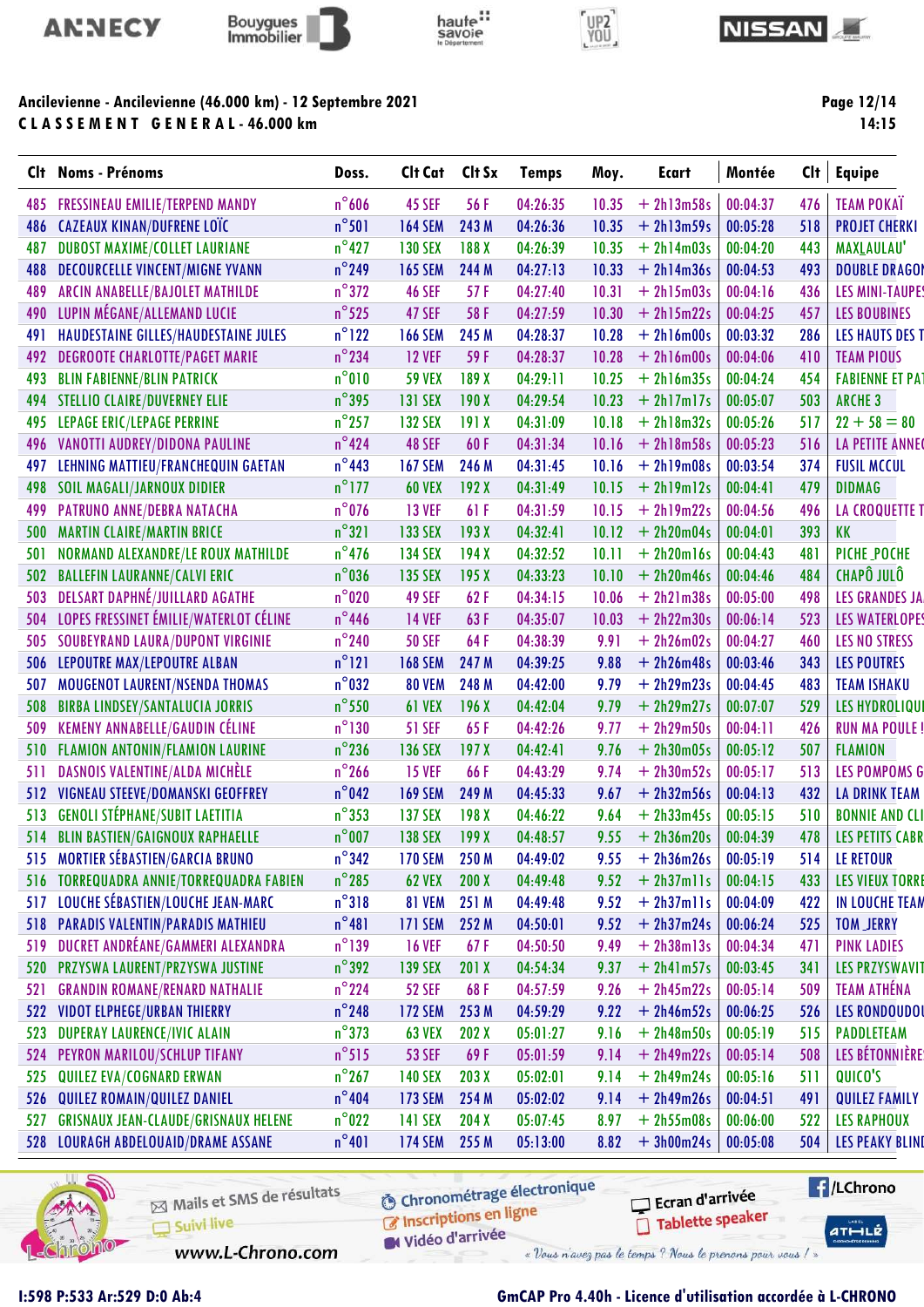



# haute:





### Ancilevienne - Ancilevienne (46.000 km) - 12 Septembre 2021 C L A S S E M E N T G E N E R A L - 46.000 km

| CI†        | <b>Noms - Prénoms</b>                            | Doss.           | Clt Cat        | Clt Sx           | <b>Temps</b> | Moy. | <b>Ecart</b> | Montée   | Clt | Equipe                 |
|------------|--------------------------------------------------|-----------------|----------------|------------------|--------------|------|--------------|----------|-----|------------------------|
| 529        | <b>EMPEREUR DIDIER/EMPEREUR QUENTIN</b>          | $n^{\circ}332$  | <b>175 SEM</b> | 256 M            | 05:13:06     | 8.82 | $+3h00m29s$  | 00:05:10 | 506 | <b>LES EMPEREURS</b>   |
| <b>DNS</b> | <b>BADEL AURÉLIE/FOURNIER COMTE LUC</b>          | $n^{\circ}$ 508 | <b>DNS SEX</b> | <b>DNS X</b>     | 00:00:00     |      |              |          |     | <b>ADIMC 2</b>         |
| <b>DNS</b> | BARRAQUAND EP.JIDDANE SARAH/JIDDANE MEHDI n°365  |                 | <b>DNS SEX</b> | <b>DNS X</b>     | 00:00:00     |      |              |          |     | <b>RB FEVER</b>        |
| DNS        | <b>BATOUX MARINE/BATOUX BARTHELEMY</b>           | $n^{\circ}$ 478 | <b>DNS VEX</b> | <b>DNS X</b>     | 00:00:00     |      |              |          |     | <b>MOULINES</b>        |
| <b>DNS</b> | <b>BAUD ALEXIS/CHAUX YOANN</b>                   | $n^{\circ}$ 163 | <b>DNS SEM</b> | <b>DNS M</b>     | 00:00:00     |      |              |          |     | <b>FOURNIER</b>        |
| <b>DNS</b> | <b>BONIFACE OLIVIER/BONIFACE CHARLOTTE</b>       | $n^{\circ}$ 128 | <b>DNS VEX</b> | <b>DNS X</b>     | 00:00:00     |      |              |          |     | <b>BONI</b>            |
| <b>DNS</b> | <b>BONOT PHILIPPE/BONOT ANNE</b>                 | $n^{\circ}$ 523 | <b>DNS VEX</b> | <b>DNS X</b>     | 00:00:00     |      |              |          |     | <b>LA TONG FAMILL</b>  |
| <b>DNS</b> | <b>BOUCHAHDANE NOUREDINE/BIGRAT JULIEN</b>       | $n^{\circ}011$  | <b>DNS SEM</b> | <b>DNSM</b>      | 00:00:00     |      |              |          |     | <b>CASTOLO ET MIN</b>  |
| DNS        | BRET VANESSA/MORALES FERNANDEZ ALEJANDRO         | $n^{\circ}$ 152 | <b>DNS VEX</b> | <b>DNS X</b>     | 00:00:00     |      |              |          |     | <b>MEXICO</b>          |
| <b>DNS</b> | <b>BURTIN CHRISTOPHE/COTTET PUINEL SYLVIE</b>    | $n^{\circ}$ 277 | <b>DNS VEX</b> | <b>DNS X</b>     | 00:00:00     |      |              |          |     | <b>CHRISTOSYL</b>      |
| <b>DNS</b> | <b>CHABRAND VALENTIN/DELPECH NICOLAS</b>         | $n^{\circ}421$  | <b>DNS SEM</b> | <b>DNSM</b>      | 00:00:00     |      |              |          |     | ZIG_ZAG                |
| <b>DNS</b> | <b>CHAUQUET ROMAIN/LOURDELLE FABIENNE</b>        | $n^{\circ}$ 054 | <b>DNS VEX</b> | <b>DNS X</b>     | 00:00:00     |      |              |          |     | <b>LES COUREURS D</b>  |
| <b>DNS</b> | <b>COUDURIER DELPHINE/CHATARD ESTELLE</b>        | $n^{\circ}$ 336 | <b>DNS SEF</b> | DNS <sub>F</sub> | 00:00:00     |      |              |          |     | <b>LES SOEURSCOUI</b>  |
|            | DNS CREMAZY SOPHIE/ROY GUILLAUME                 | $n^{\circ}281$  | <b>DNS SEX</b> | <b>DNS X</b>     | 00:00:00     |      |              |          |     | <b>BONAVENTURE</b>     |
| <b>DNS</b> | <b>DAUDIN CATHERINE/COUSIN SYLVAIN</b>           | $n^{\circ}$ 386 | <b>DNS VEX</b> | <b>DNS X</b>     | 00:00:00     |      |              |          |     | <b>SYLVAIN_KTI</b>     |
| <b>DNS</b> | DAVILLERD MURIEL/CLEMENT STÉPHANE                | $n^{\circ}$ 147 | <b>DNS VEX</b> | <b>DNS X</b>     | 00:00:00     |      |              |          |     | <b>MUST</b>            |
| <b>DNS</b> | DE PONTE LUCIE/MILLS XAVIER                      | $n^{\circ}$ 154 | <b>DNS SEX</b> | <b>DNS X</b>     | 00:00:00     |      |              |          |     | <b>LES VANLIFERS</b>   |
| <b>DNS</b> | <b>DELALANDE JULIEN/DELALANDE SOPHIE</b>         | $n^{\circ}430$  | <b>DNS VEX</b> | <b>DNS X</b>     | 00:00:00     |      |              |          |     | <b>COOLOS</b>          |
| <b>DNS</b> | <b>DURAND ANAIS/PIRAUD MAXENCE</b>               | $n^{\circ}$ 237 | <b>DNS SEX</b> | <b>DNS X</b>     | 00:00:00     |      |              |          |     | <b>TEAM LACTIQUE</b>   |
| <b>DNS</b> | <b>DUTOIT ADELINE/CHAUVET JESSICA</b>            | $n^{\circ}511$  | <b>DNS SEF</b> | <b>DNSF</b>      | 00:00:00     |      |              |          |     | #BOULETS               |
| <b>DNS</b> | <b>ELADIE LAETITIA/ELADIE CAMILLE</b>            | $n^{\circ}$ 140 | <b>DNS SEF</b> | <b>DNSF</b>      | 00:00:00     |      |              |          |     | <b>LES SUPER WOMI</b>  |
| <b>DNS</b> | FALCONNET ANNE-LAURE/SHAW-MANILLIER EMILIE n°428 |                 | <b>DNS SEF</b> | <b>DNSF</b>      | 00:00:00     |      |              |          |     | <b>ZE DREAM TEAM</b>   |
| <b>DNS</b> | <b>FEYEUX ANTONIN/FEYEUX ARTHUR</b>              | $n^{\circ}$ 167 | <b>DNS SEM</b> | <b>DNS M</b>     | 00:00:00     |      |              |          |     | <b>LES FRANGINS</b>    |
|            | <b>DNS FOREST STÉPHANE/FOREST SOPHIE</b>         | $n^{\circ}$ 196 | <b>DNS VEX</b> | <b>DNS X</b>     | 00:00:00     |      |              |          |     | <b>TI PUNCHS</b>       |
| <b>DNS</b> | FORT JEROME/UGHETTO MONFRIN ELODIE               | $n^{\circ}$ 050 | <b>DNS SEX</b> | <b>DNS X</b>     | 00:00:00     |      |              |          |     | <b>CHOU</b>            |
| <b>DNS</b> | <b>FRESNEL FABIEN/GULLI CHRISTOPHE</b>           | $n^{\circ}$ 463 | <b>DNS VEM</b> | <b>DNSM</b>      | 00:00:00     |      |              |          |     | <b>FABIEN_CHRISTO</b>  |
| <b>DNS</b> | <b>GALPIN JEAN/GALPIN-OSSONCE SABINE</b>         | $n^{\circ}369$  | <b>DNS SEX</b> | <b>DNS X</b>     | 00:00:00     |      |              |          |     | <b>LES AVENTURIER</b>  |
| <b>DNS</b> | <b>GARRAUD VICTOR/NEGRO SEBASTIEN</b>            | $n^{\circ}$ 123 | <b>DNS SEM</b> | <b>DNS M</b>     | 00:00:00     |      |              |          |     | LES ÉCUREUILS E        |
| <b>DNS</b> | <b>GESTO JAVIER/OUART FABIEN</b>                 | $n^{\circ}109$  | <b>DNS VEM</b> | <b>DNS M</b>     | 00:00:00     |      |              |          |     | <b>LA VIELLE VILLE</b> |
|            | <b>DNS GILBERT ALIX/GILBERT CHARLES</b>          | $n^{\circ}$ 171 | <b>DNS SEX</b> | <b>DNS X</b>     | 00:00:00     |      |              |          |     | <b>GILBERT'S TEAM</b>  |
|            | DNS GILBERT CATHERINE/GILBERT ALEXANDRE          | $n^{\circ}$ 170 | <b>DNS VEX</b> | <b>DNS X</b>     | 00:00:00     |      |              |          |     | <b>GILBERT</b>         |
| DNS        | <b>GILBERT CLEMENCE/PUISSANT GUILLAUME</b>       | $n^{\circ}$ 541 | <b>DNS SEX</b> | <b>DNS X</b>     | 00:00:00     |      |              |          |     | <b>CLEM_GUITCH</b>     |
| DNS        | <b>GIRAUD SERGE/MAGNIER ELODIE</b>               | $n^{\circ}$ 607 | <b>DNS SEX</b> | <b>DNS X</b>     | 00:00:00     |      |              |          |     | <b>SERGELO</b>         |
| <b>DNS</b> | <b>GUILLAUME RAMEL/MONIER EMELINE</b>            | $n^{\circ}412$  | <b>DNS SEX</b> | <b>DNS X</b>     | 00:00:00     |      |              |          |     | <b>CECCON BTP</b>      |
| <b>DNS</b> | <b>GUY JONATHAN/CASON STEPHANE</b>               | $n^{\circ}$ 150 | <b>DNS VEM</b> | <b>DNSM</b>      | 00:00:00     |      |              |          |     | <b>PAPYS RUNNERS</b>   |
|            | DNS HAMEL MARION/FANJAT PAULINE                  | $n^{\circ}$ 376 | <b>DNS SEF</b> | <b>DNSF</b>      | 00:00:00     |      |              |          |     | <b>JIGZ ET JAGZ</b>    |
| <b>DNS</b> | JACQUIN ERNESTINE/MEYER CAROLINE                 | $n^{\circ}$ 574 | <b>DNS SEF</b> | <b>DNSF</b>      | 00:00:00     |      |              |          |     | <b>ADIMC 742</b>       |
| DNS        | JEANDROZ ROBIN/ALEXANDRE ANDY                    | $n^{\circ}$ 452 | <b>DNS SEM</b> | <b>DNSM</b>      | 00:00:00     |      |              |          |     | <b>FOX ET ROUXKY</b>   |
|            | DNS JEANDROZ YANN/MACIEJEWSKI KÉVIN              | $n^{\circ}491$  | <b>DNS SEM</b> | <b>DNS M</b>     | 00:00:00     |      |              |          |     | PIPO ET MOLO F         |
|            | DNS LAPEYRE JULIEN/DUROCHER THOMAS               | $n^{\circ}$ 082 | <b>DNS SEM</b> | DNS M            | 00:00:00     |      |              |          |     | <b>LES CASSEURS FL</b> |
| DNS        | LE BOETTE QUENTIN/OGIER MATHIAS                  | $n^{\circ}$ 304 | <b>DNS SEM</b> | <b>DNSM</b>      | 00:00:00     |      |              |          |     | LA FAM'S EN - DI       |
|            | DNS LE ROUX ANVAL/BLANC LAETITIA                 | $n^{\circ}$ 294 | <b>DNS VEF</b> | <b>DNSF</b>      | 00:00:00     |      |              |          |     | GANG'AZ                |
|            | <b>DNS LECOUTY MAITÉ/GENSE AURORE</b>            | $n^{\circ}$ 149 | <b>DNS SEF</b> | <b>DNSF</b>      | 00:00:00     |      |              |          |     | TIC_TAC                |
|            | DNS LELIEVRE LOÏC/PESTRE THOMAS                  | $n^{\circ}$ 397 | <b>DNS SEM</b> | <b>DNS M</b>     | 00:00:00     |      |              |          | ÷,  | LES LOTHO              |
|            |                                                  |                 |                |                  |              |      |              |          |     |                        |



Mails et SMS de résultats Suivi live

**6** Chronométrage électronique

W Vidéo d'arrivée

www.L-Chrono.com

C Inscriptions en ligne

Ecran d'arrivée Tablette speaker  $ATHLZ$ 

**E**/LChrono

## I:598 P:533 Ar:529 D:0 Ab:4 GmCAP Pro 4.40h - Licence d'utilisation accordée à L-CHRONO